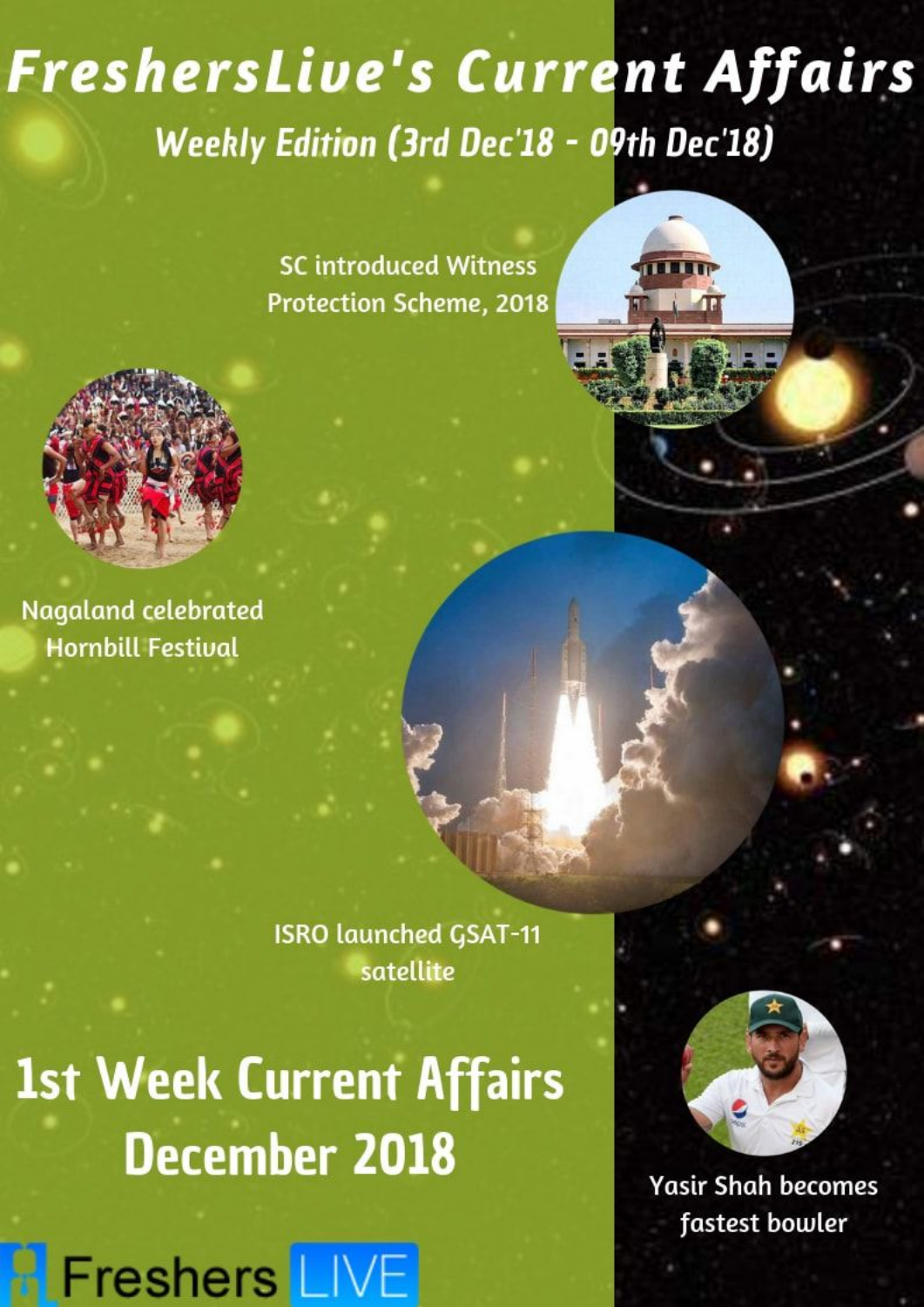

# **Table of Contents**





П

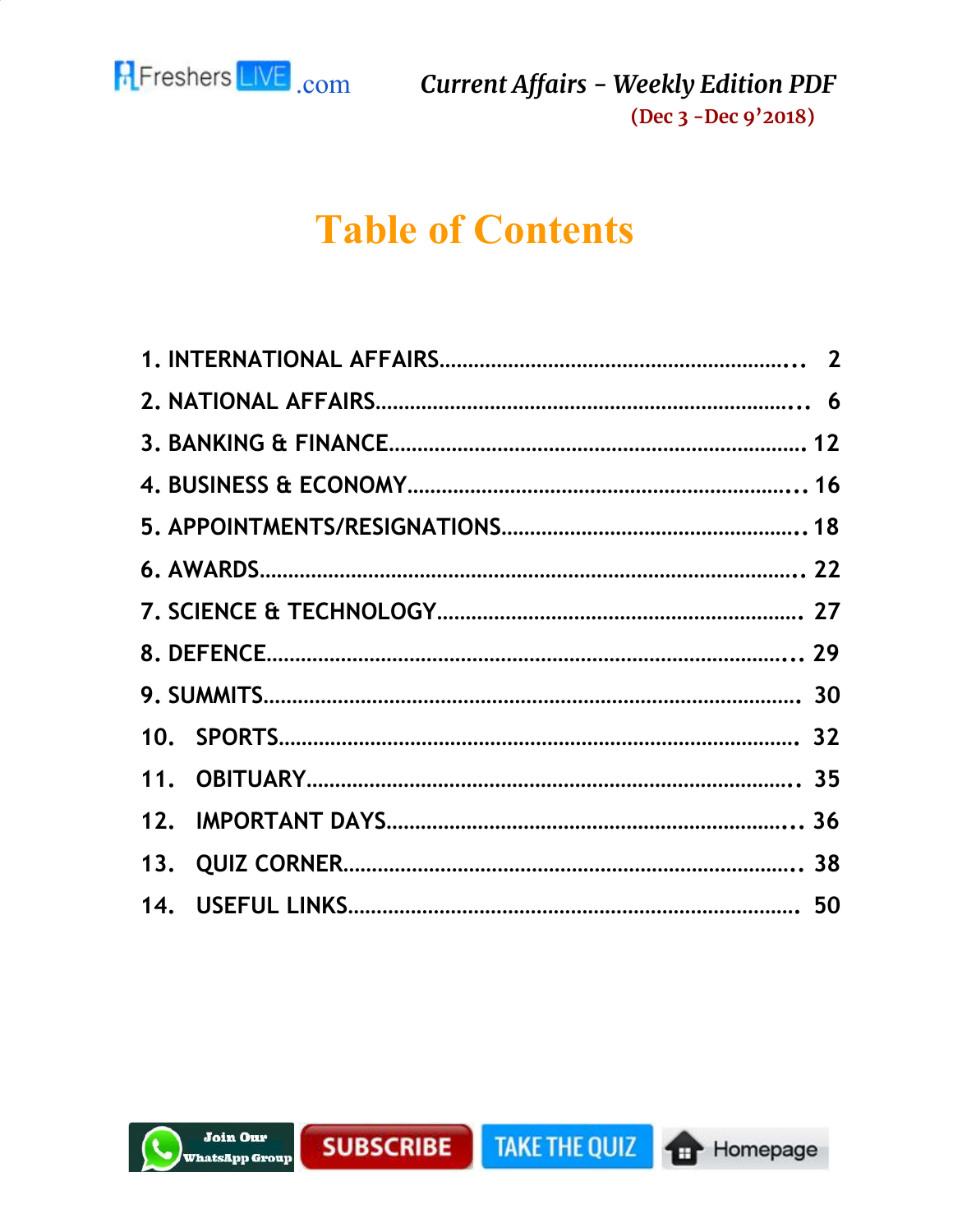<span id="page-2-0"></span>

# **INTERNATIONAL AFFAIRS**

#### **China, U.S. declare 90 day halt to new tariffs**

- **China** and the **United States** have agreed to halt new tariffs as both nations engage in trade talks with the goal of reaching an agreement within **90 days**, the White House announced after US President Donald Trump and Chinese President Xi Jinping held high-stakes talks in Argentina G20 summit
- Mr Trump agreed not to boost tariffs on **US \$200 billion** (S\$274 billion) of Chinese goods to **25%** on Jan 1 as previously announced
- US has imposed tariffs on **\$250 billion** in **Chinese goods**, and China has responded by imposing duties on **\$110 billion** in **US goods**

# **Andres Manuel Lopez Obrador became first leftist president of Mexico**

● He became as President and signed an agreement with three Central American counterparts to create a plan to stem the flow of migrants seeking asylum in the USA

#### **● About Mexico:-**

- **Capital:** Mexico City
- **National language:** Spanish
- **Currency:** Peso (MXN)

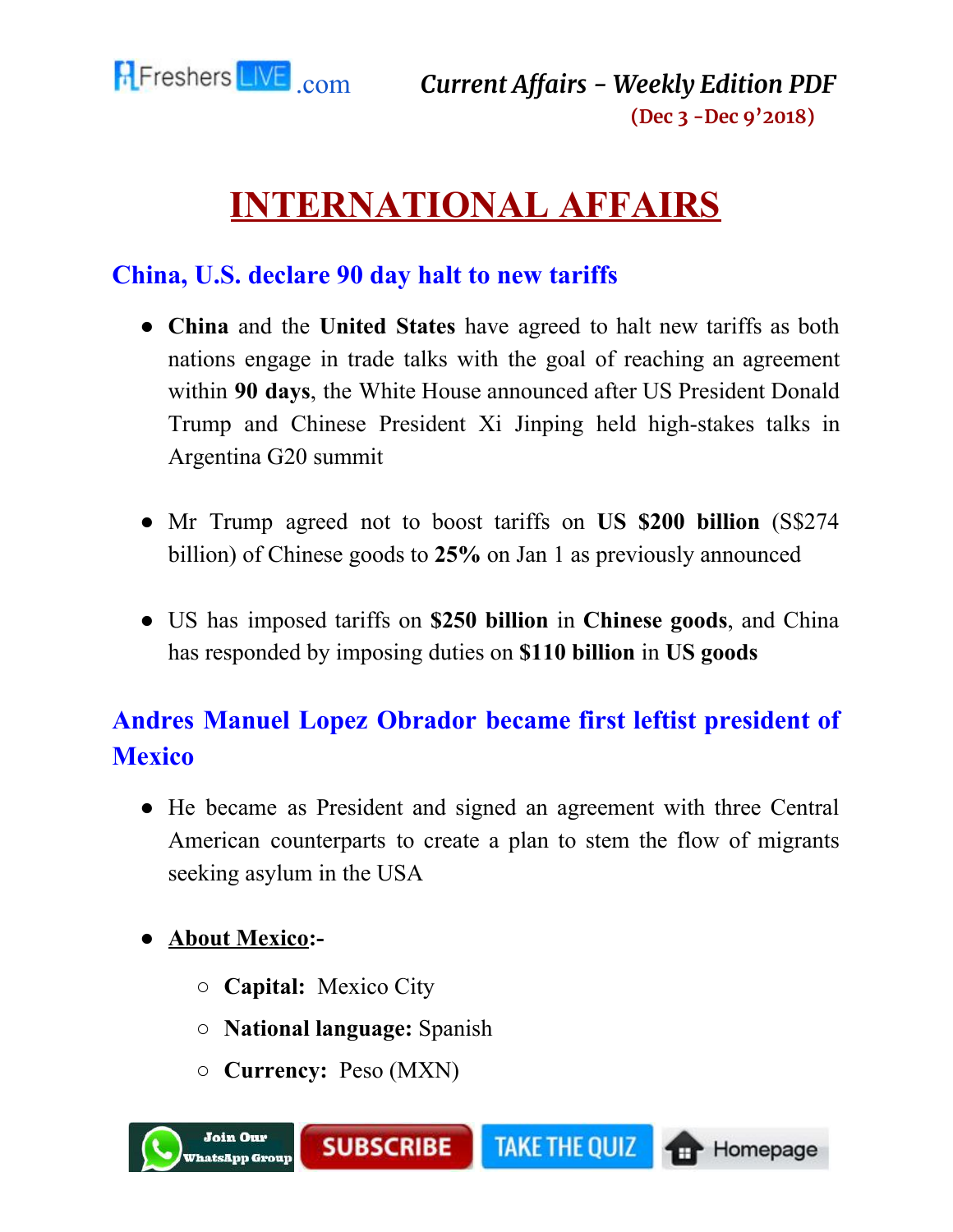

# **Australia Become first Country To Recognise Orphanage Trafficking As Slavery**

- **Australia** becomes the first country in the world to recognize 'orphanage trafficking' as a form of modern slavery
- Children from smaller countries are recruited in orphanages in the West for the purpose of profit through foreign aid

#### **UAE passport tops the Global Passport Power Rank 2018**

- As per the ratings released by **Passport Index**, the **United Arab Emirates (UAE)** has **topped** the Global Passport Power Rank 2018, emerging as the country with the most powerful passport in world
- UAE passport holders can now fly to **113 countries** without a visa, and 54 others with a visa-on-arrival
- **Singapore** and **Germany** ranks **second** with 166 countries
- **India** ranked **66th** in Global Passport Power Rank 2018

#### **Qatar to pull out from OPEC**

- **Qatar** is to **leave** the **Organization of the Petroleum Exporting Countries** (OPEC) in **January 2019** in order to focus on gas production
- Qatar has been a member of OPEC **since 1961**, and the decision to pull out after all these decades comes at a turbulent time in Gulf politics,

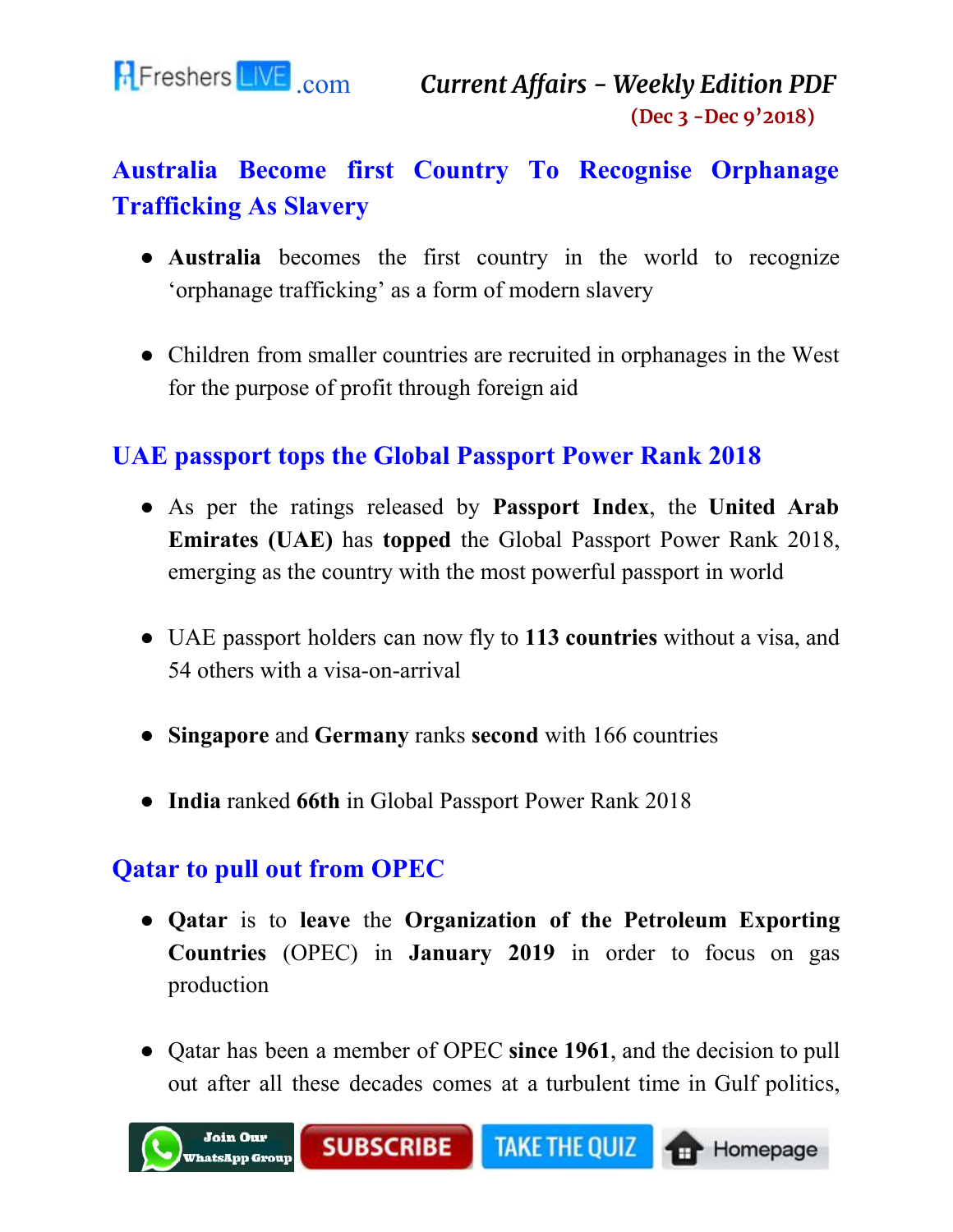

with Doha under a boycott by former neighboring allies, including Saudi Arabia, for 18 months

- Qatar is the world's biggest supplier of **Liquefied Natural Gas** (LNG), producing almost 30 percent of the world total
- The decision to **increase the supply of natural gas** is to develop a future strategy based on growth and expansion, both in its activities at home and abroad

### **Panama 1st Latin American nation to join Belt and Road Initiative**

- **Panama** has become the first Latin American country to join **China's** Belt and Road Initiative (BRI)
- China established diplomatic relations with Panama last year
- Chinese President Xi Jinping and his Panamanian counterpart, Juan Carlos Varela signed 19 deals, including:
	- An extradition treaty
	- An arrangement where China will provide a non-specified amount of non-reimbursable aid to carry out various projects
	- Memoranda of understanding on commercial, tourist, educational matters
	- Other deals on trade, infrastructure and banking

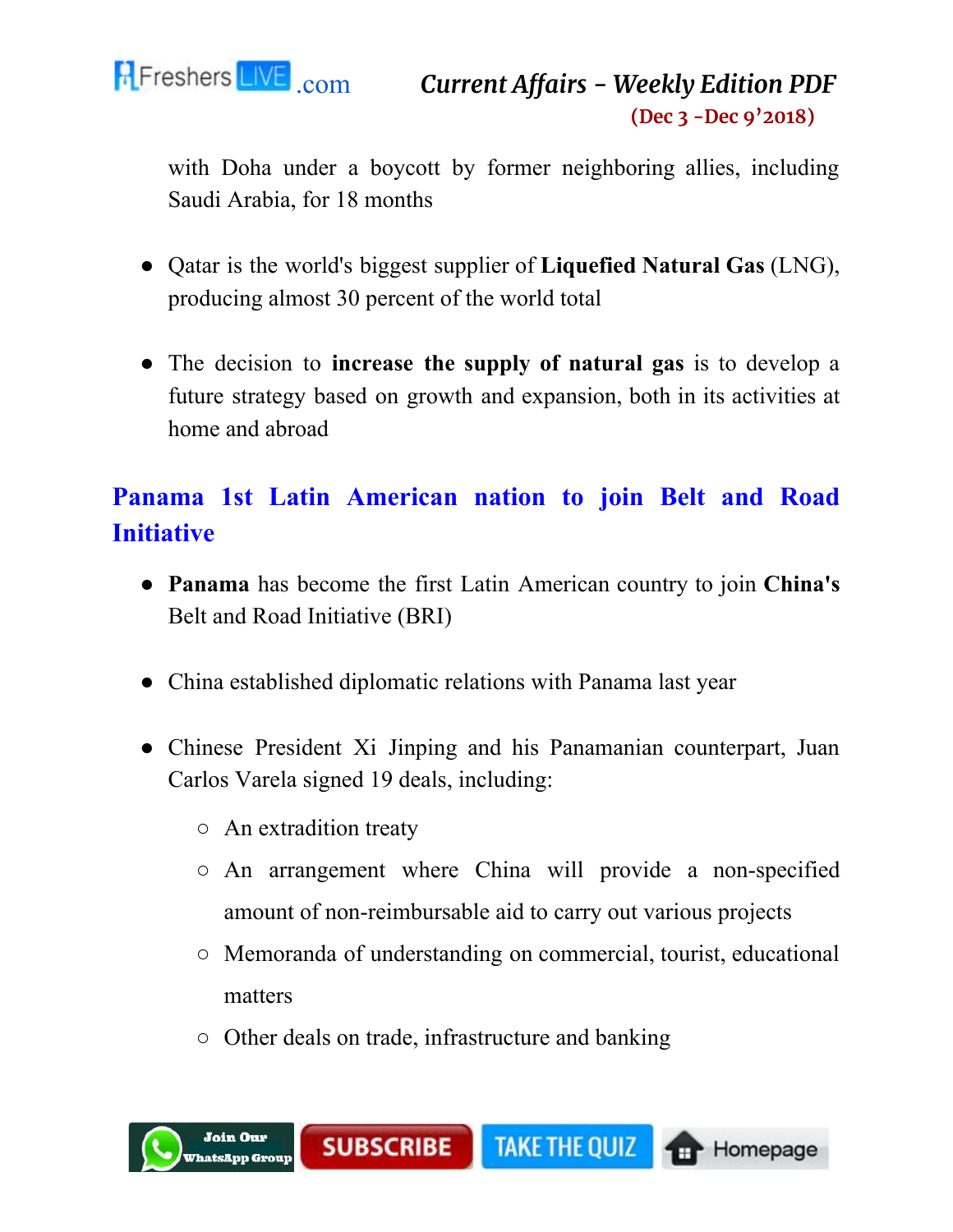

# **Luxembourg to become first country to make all public transport free**

- **Luxembourg** is set to become the first country in the world to make all **public transport free**, implementing the move in 2020
- The move is aimed at addressing environmental issues and the problem of traffic congestion
- Earlier this year, Luxembourg introduced free transport for all people under the age of 20

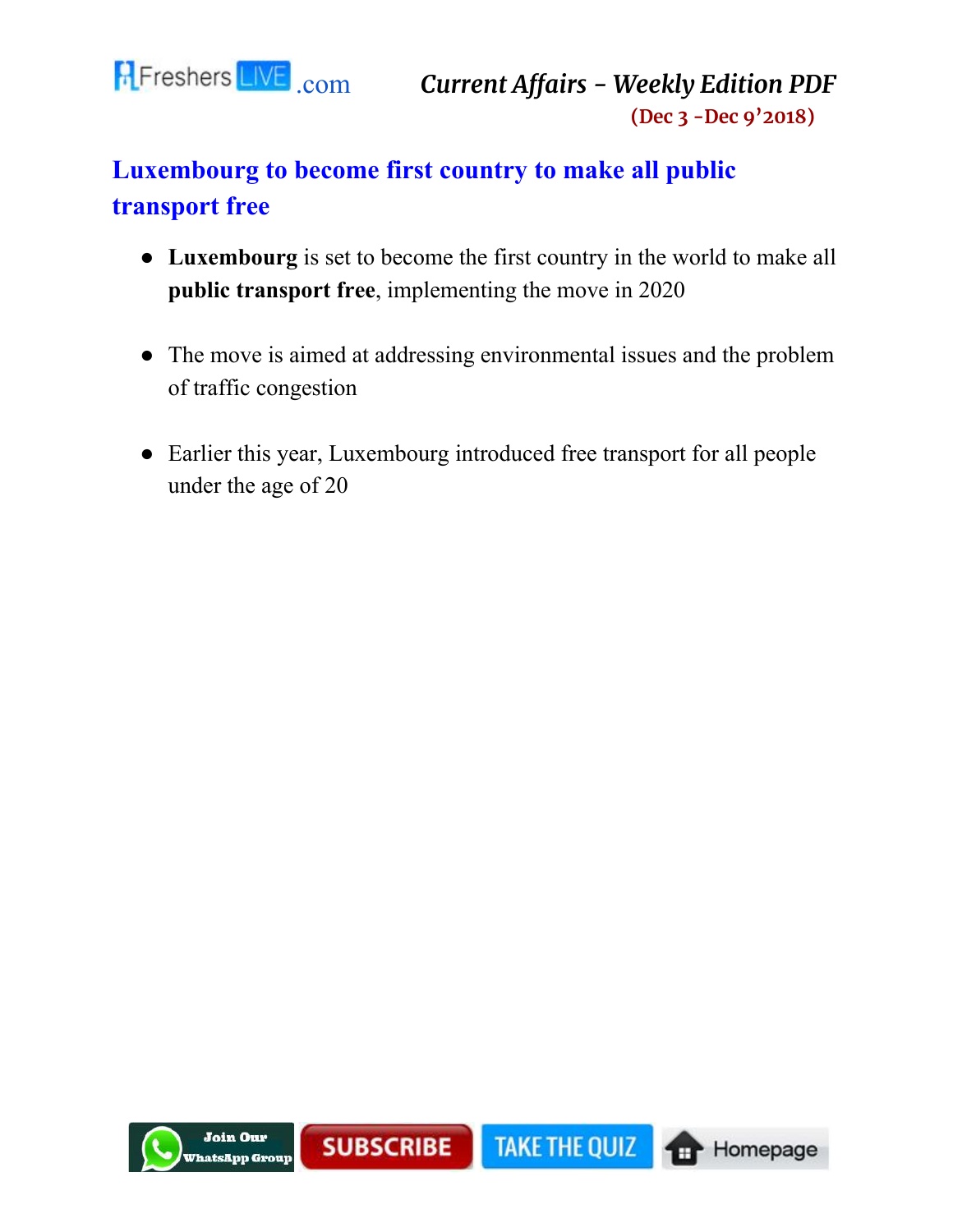<span id="page-6-0"></span>

# **NATIONAL AFFAIRS**

### **Salman Khan tops Forbes richest Indian celebrity list for third time**

- **Salman Khan** has been named the **highest-earning** celebrity in India for the third time in a row by Forbes, with earnings of **Rs.253.25 crore**
- The second spot was captured by Indian cricket team skipper **Virat Kohli**, with Rs.228.09 crore to his name, to become the **first sportsperson** to reach the position
- **Akshay Kumar** came **third** on the Forbes India Celebrity 100 2018 with Rs.185 crore, followed by Deepika
- The fifth spot went to former Indian cricket team captain **Mahendra Singh Dhoni** who earned Rs.101.77 crore during 2018

### **Deepika Padukone becomes first woman to rank among the Forbes top five richest celebrities in India**

- The 32-year-old Indian actress was placed fourth in the Forbes India Celebrity 100 list with her earnings reaching **Rs 112.80 crore** during 2018
- Other women to feature on the Forbes India Celebrity 100 include:

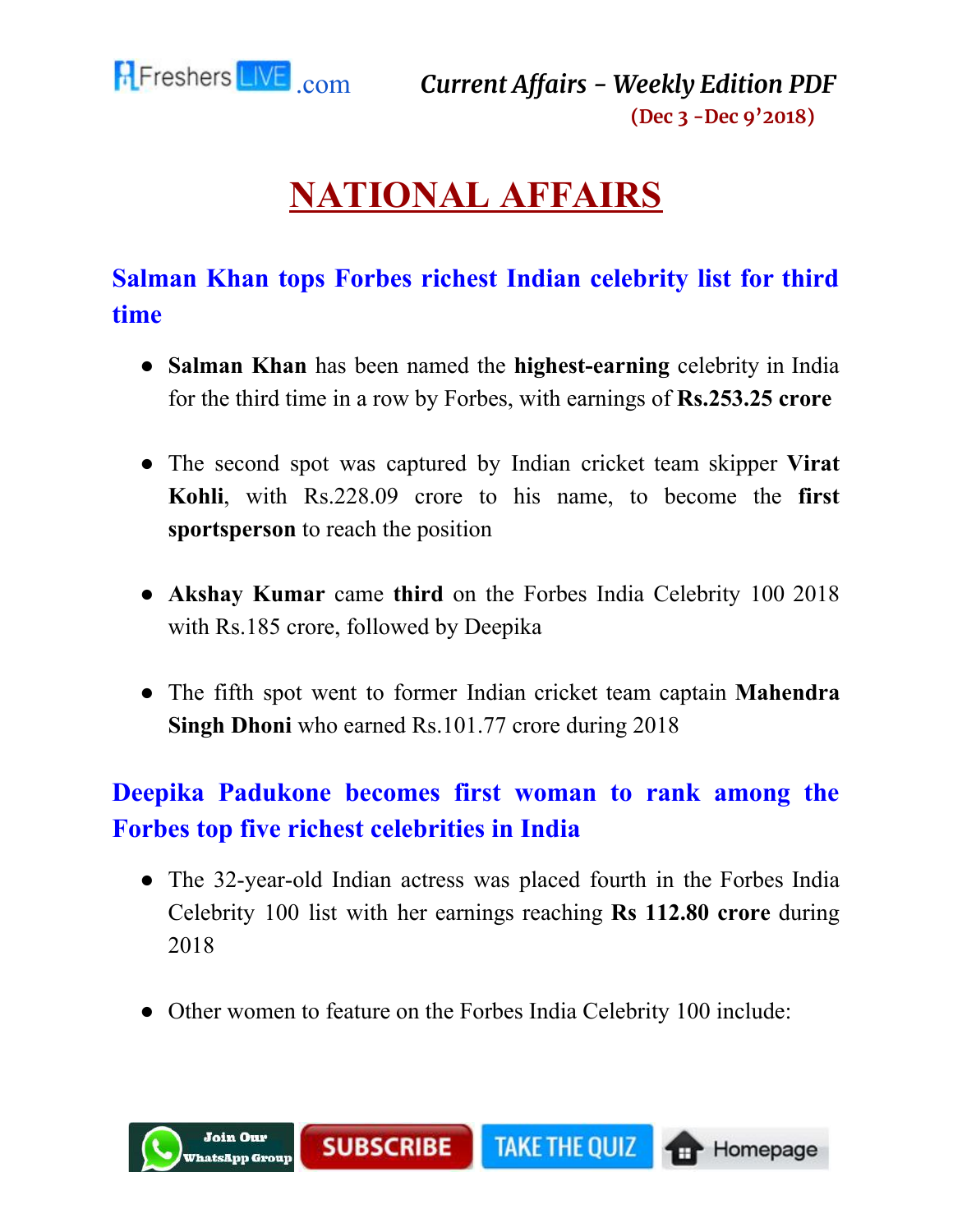

- Actresses Alia Bhatt (Rank 12, Rs 58.83 crore)
- Anushka Sharma (Rank 16, Rs 45.83 crore)
- Katrina Kaif (Rank 21, Rs 33.67 crore)
- Priyanka Chopra (Rank 49, Rs 18 crore)
- Shuttlers PV Sindhu (Rank 20, Rs 36.50 crore)
- Saina Nehwal (Rank 58, Rs 16.54 crore)
- Comedian Bharti Singh (Rank 74, Rs 13.95 crore)

#### **Kohli India's top-paid sportsperson of 2018 at 228 crore: Forbes**

- Team India captain **Virat Kohli** has featured as the **highest-earning sportsperson** in the **2018** Forbes India Celebrity 100 list with ₹**228.09-crore** earnings
- Kohli was also the top-paid sportsperson in 2016 and 2017 with ₹134.44 crore and ₹100.72 crore earnings respectively
- Former captain **MS Dhoni** follows Kohli as the **second** highest-paid sportsperson in the 2018 list with  $\bar{\tau}$ 101.77-crore earnings

#### **PM to inaugurate India's longest railroad bridge on December 25**

● Prime Minister **Narendra Modi** will inaugurate the **Bogibeel Bridge**, India's **longest** rail-cum-road bridge, falling in the eastern part of **Assam** and **Arunachal Pradesh** on December 25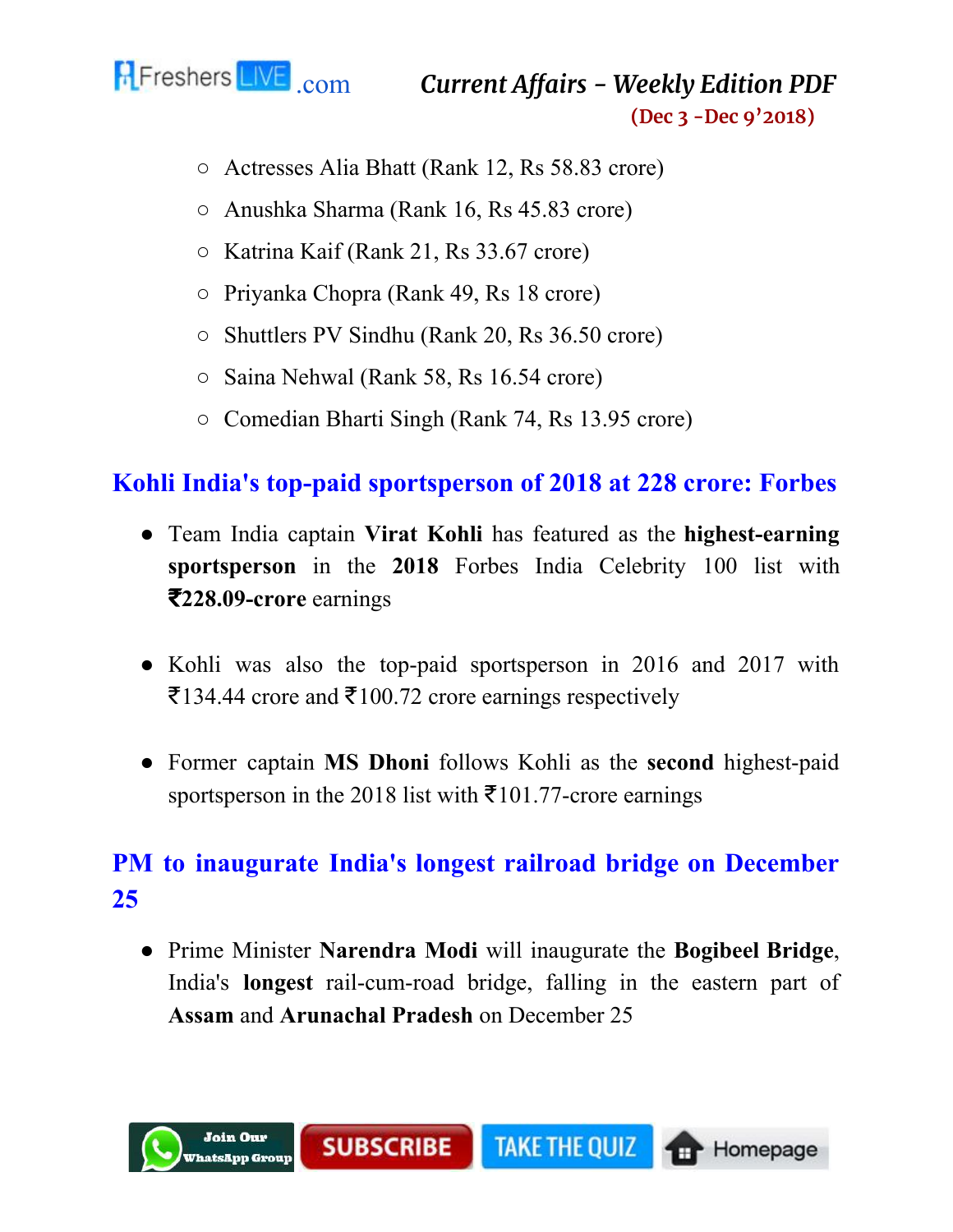

- This project was first cleared by former Prime Minister HD Deve Gowda in **1997**
- The bridge spans over the Brahmaputra river in the north eastern state of Assam between Dhemaji district and Dibrugarh district

#### **SC introduced Witness Protection Scheme, 2018 in India**

- The **Supreme Court** (SC) introduced **a witness protection regime** in the country noting that one of the main reasons for witnesses turning hostile is that they are not given security by the State
- It also announced that the **Witness Protection Scheme, 2018** will come into effect **immediately across all States**. This scheme is aimed at enabling **a witness to depose fearlessly and truthfully**, would be the law of the land till Parliament enacted suitable legislation
- Under the scheme, the witness protection may be as simple as providing a police escort to the witness up to the courtroom or, in more complex cases involving an organized criminal group, taking extraordinary measures such as offering temporary residence in a safe house, giving a new identity, and relocation at an undisclosed place

#### **India is the third-highest contributor of CO2**

- Researchers at the **University of East Anglia (UEA)** and the **Global Carbon Project** said that Global carbon emissions are set to hit an all-time high of **37.1 billion tonnes** of  $CO<sub>2</sub>$  in 2018
- India has projected to see emissions rise by 6.3% from 2017

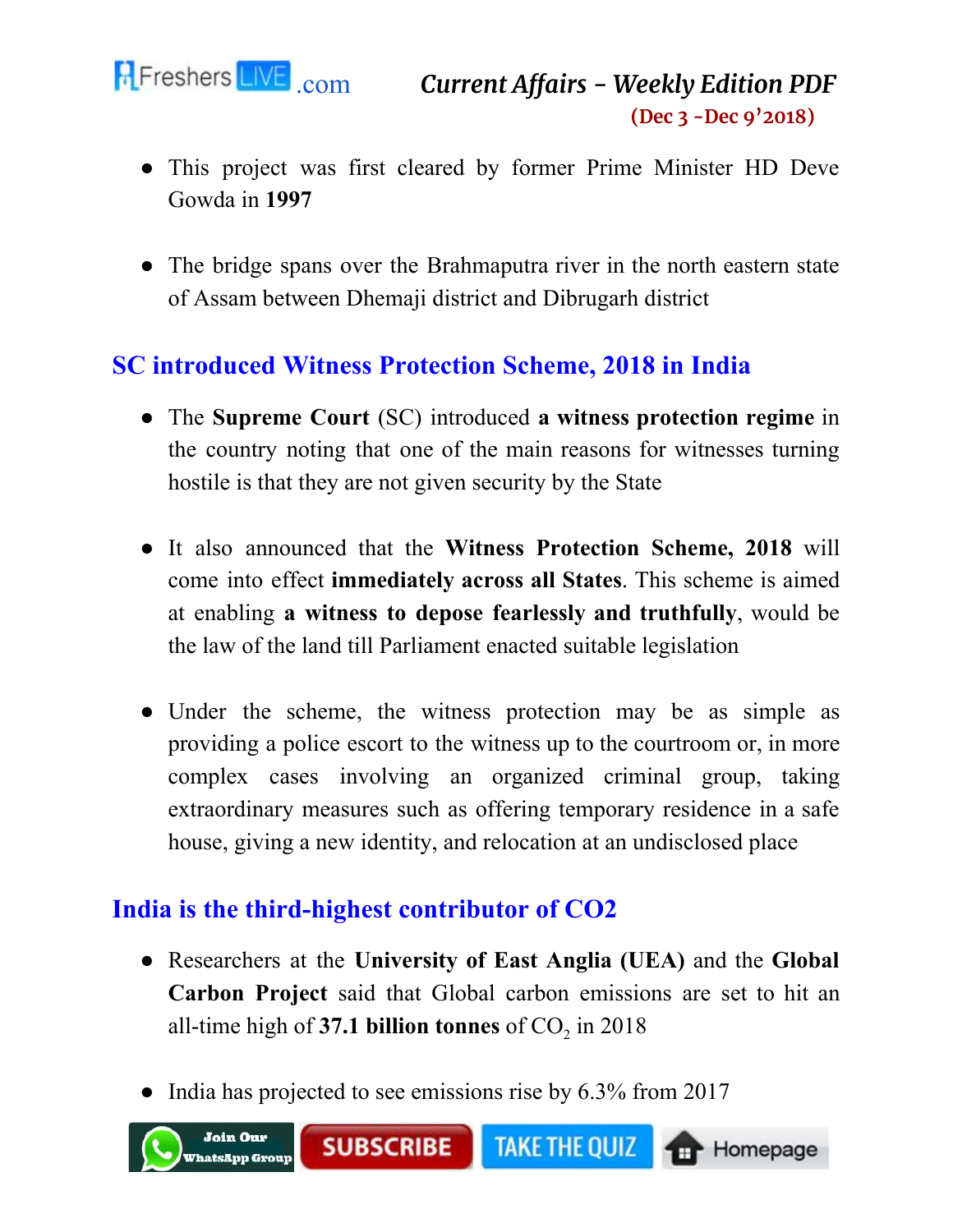

• Limiting global warming to the 2015 Paris Agreement goal of keeping the global temperature increase this century to well below 2°C, would need carbon dioxide emissions to decline by 50% by 2030 and reach net zero by about 2050

# **Union Home Minister Rajnath Singh inaugurated the Hornbill Festival of Nagaland**

- Union Home Minister **Rajnath Singh** inaugurated the 10-day-long **Hornbill Festival of Nagaland at Naga Heritage Village Kisama** on 1st December 2018. More than **60,000** people have visited the Hornbill Festival
- The assistant director of Tourism department (Statistics) T. Khakihe Sumi said that altogether **63,032** visitors with **780 foreigners** have visited the picturesque venue. The inaugural day had 19,953 visitors. The count increased up to 43,079 on the second day of the festival
- The visitors were treated with cultural performances from across the country including Odisha, Assam, Manipur, Madhya Pradesh, Meghalaya and Jammu and Kashmir

### **Nagaland becomes second state to adopt pan-India women helpline**

● **Nagaland** became the first state in the Northeast and second in the country, after **Himachal Pradesh**, to launch a pan-India single emergency number '**112**' under the Emergency Response Support System (ERSS)

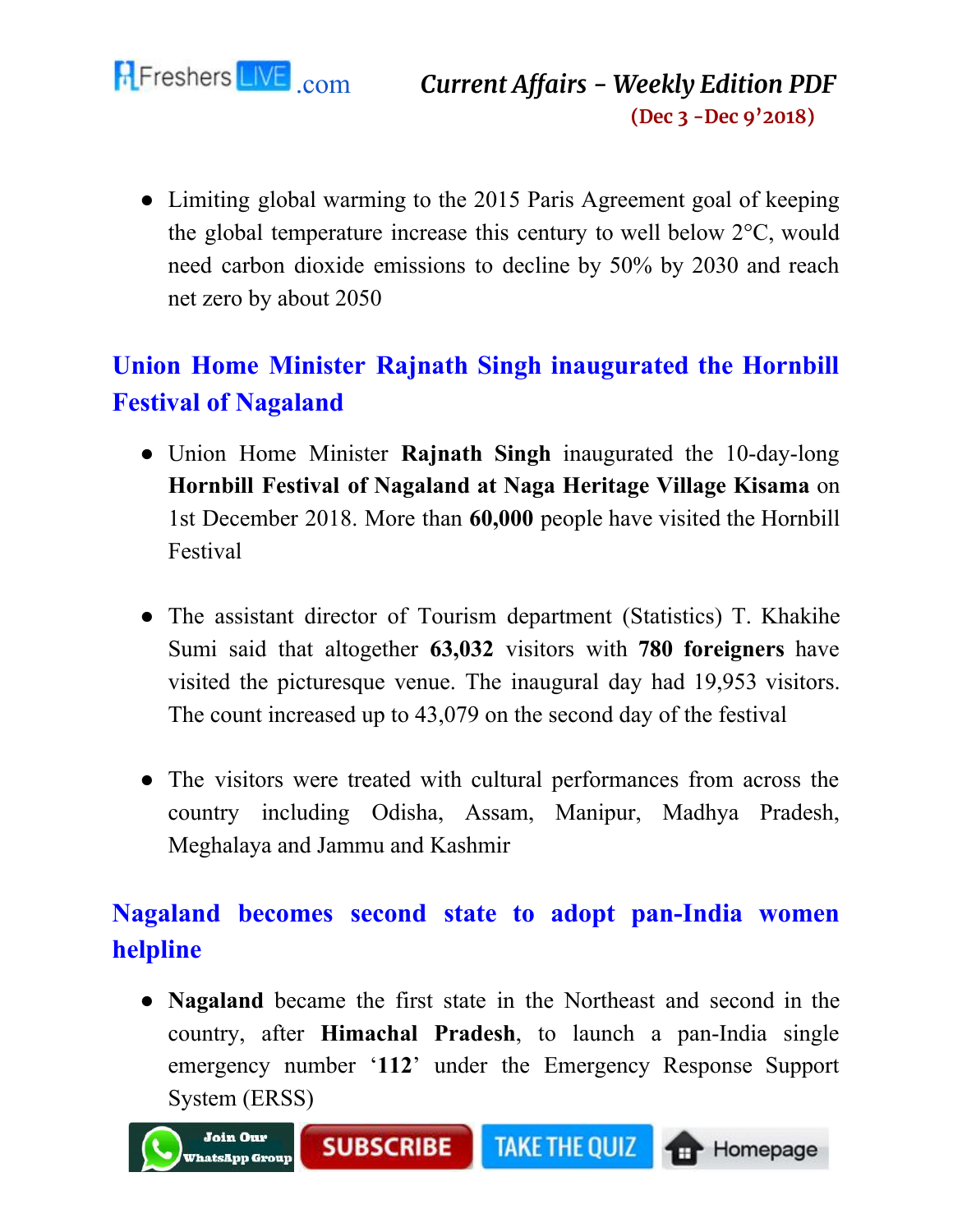

- The launch coincided with the state's formation day and the inaugural day of the 2018 edition of the Hornbill Festival
- The Union Government has allocated **Rs 321.69 crore** under the **Nirbhaya Fund** for the implementation of the ERSS project across the nation. Nagaland alone has been allocated **Rs 4.88 crore** for the project
- The Justice Verma Committee, in the backdrop of the unfortunate Nirbhaya incident in December 2012, suggested for the implementation of the 'Emergency Response Support System' (ERSS) across India

#### **Punjab cabinet approves international airport near Ludhiana**

- The Punjab Cabinet approved the setting up of a new **international** civil terminal at Indian Air Force (IAF) Station, **Halwara** 32 kms from Ludhiana
- The terminal will be jointly developed by the state government and Airports Authority of India (AAI). While AAI would have majority stake of **51 per cent**, the Punjab Government, through the Greater Ludhiana Development Authority (**GLADA**), will have **49 per cent** stake in the project
- The state already has two international airports at Mohali and Amritsar

#### **TN government approved Rs.7.60 crore for clearing fallen trees**

• The Tamil Nadu State government has approved Rs. 7.60 crore for procuring heavy duty chainsaws, winch machines, shredders, and wood

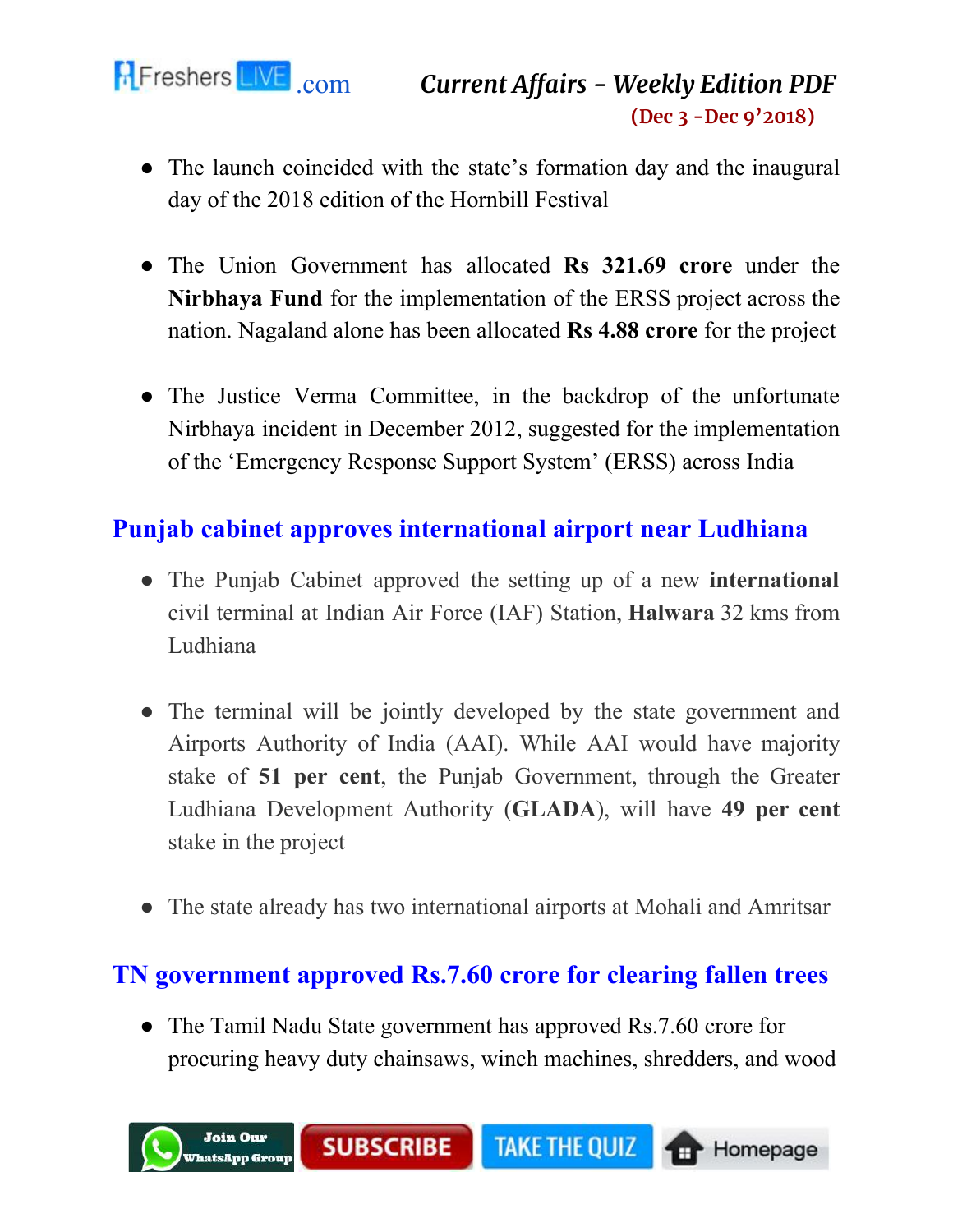

splitter machines to clear trees that were felled by Cyclone Gaja in delta districts

- The government would be procuring 500 chainsaws and 20 winches, 20 wood splitters, 20 shredder-cum-pulverizers and 20 wood chipper machines with trolley and rent them to farmers at nominal rates or lent to them to clear their farmlands
- The proposal is to pulverize leaves and small branches and convert them into organic manure, drag trunks out of fields and place them on the boundary so that they can be chopped later. Used the wood chipper machine, the trunks can be pulverized

#### **India opposes move to declare Gilgit-Baltistan as fifth province**

- India voiced strong opposition to Pakistan's reported move to declare Gilgit-Baltistan as its fifth province
- The entire state of Jammu and Kashmir has been and shall remain part of India
- India called upon Pakistan to vacate all occupied territory

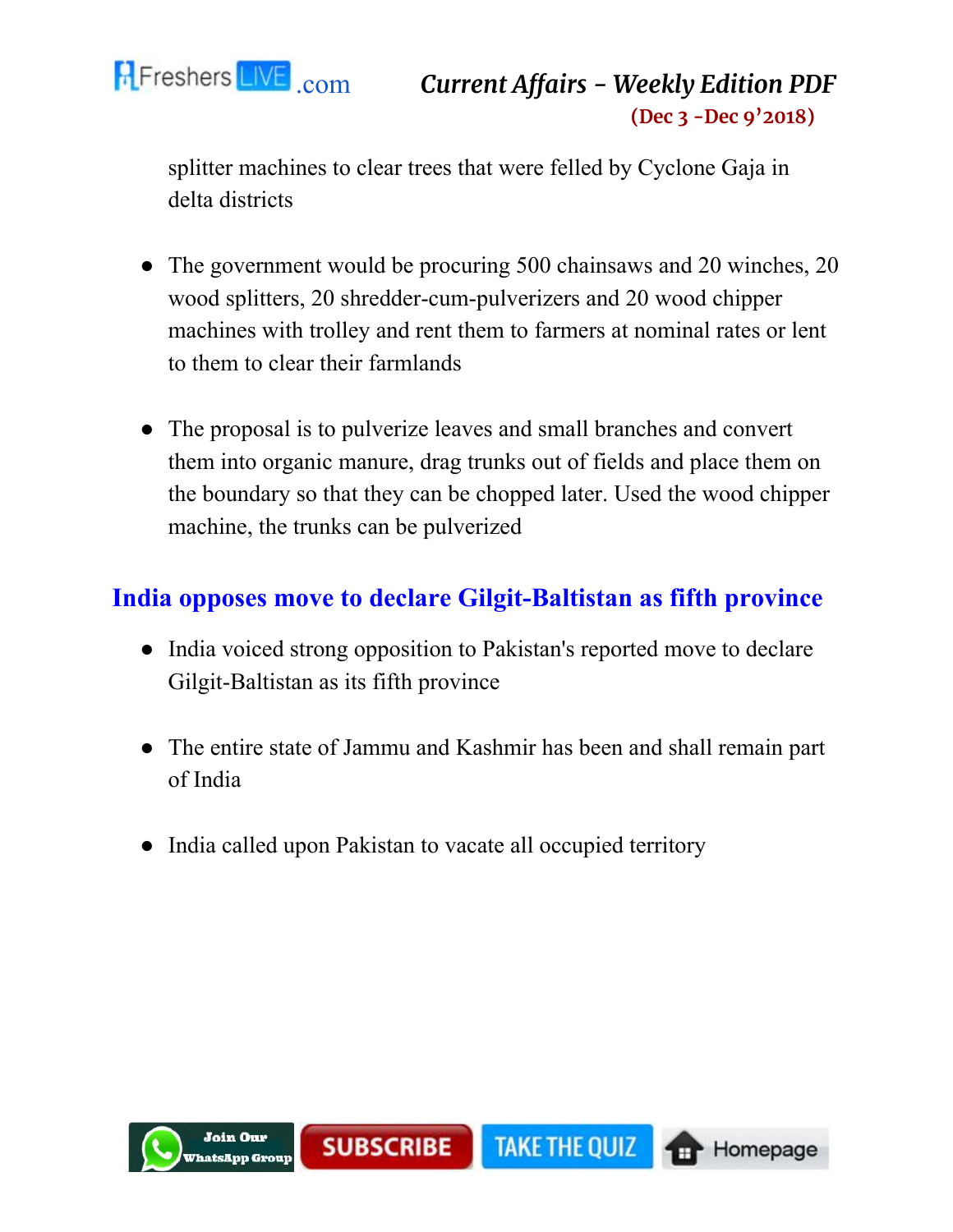<span id="page-12-0"></span>

# **BANKING & FINANCE**

#### **State Bank of Mauritius gets RBI approval for subsidiary**

- Mauritius based SBM group granted a license by Reserve Bank of India to operate SBM Bank (India) Limited through Wholly Owned Subsidiary (WOS) mode under the Banking Regulation Act, 1949 with effect from December 1, 2018
- Now at present SBM operate its branches in Mumbai, Chennai, Hyderabad, and Ramachandrapuram since 1994
- It plans to open six new branches in Delhi, Bangalore, Kolkata, Pune, Ahmedabad, and Jaipur by next year

# **World Bank unveils USD 200 billion in climate action investment for 2021-25**

- World Bank unveiled USD **200 billion** in climate action investment for 2021-25, adding this amounts to a doubling of its current five-year funding
- The move coincides with a UN climate summit in Katowice (Poland)
- The breakdown of 200 billion dollars would comprise approximately 100 billion in direct finance from the World Bank. Around one-third of the remaining funding will come from two World Bank Group agencies with the rest private capital mobilized by the World Bank Group

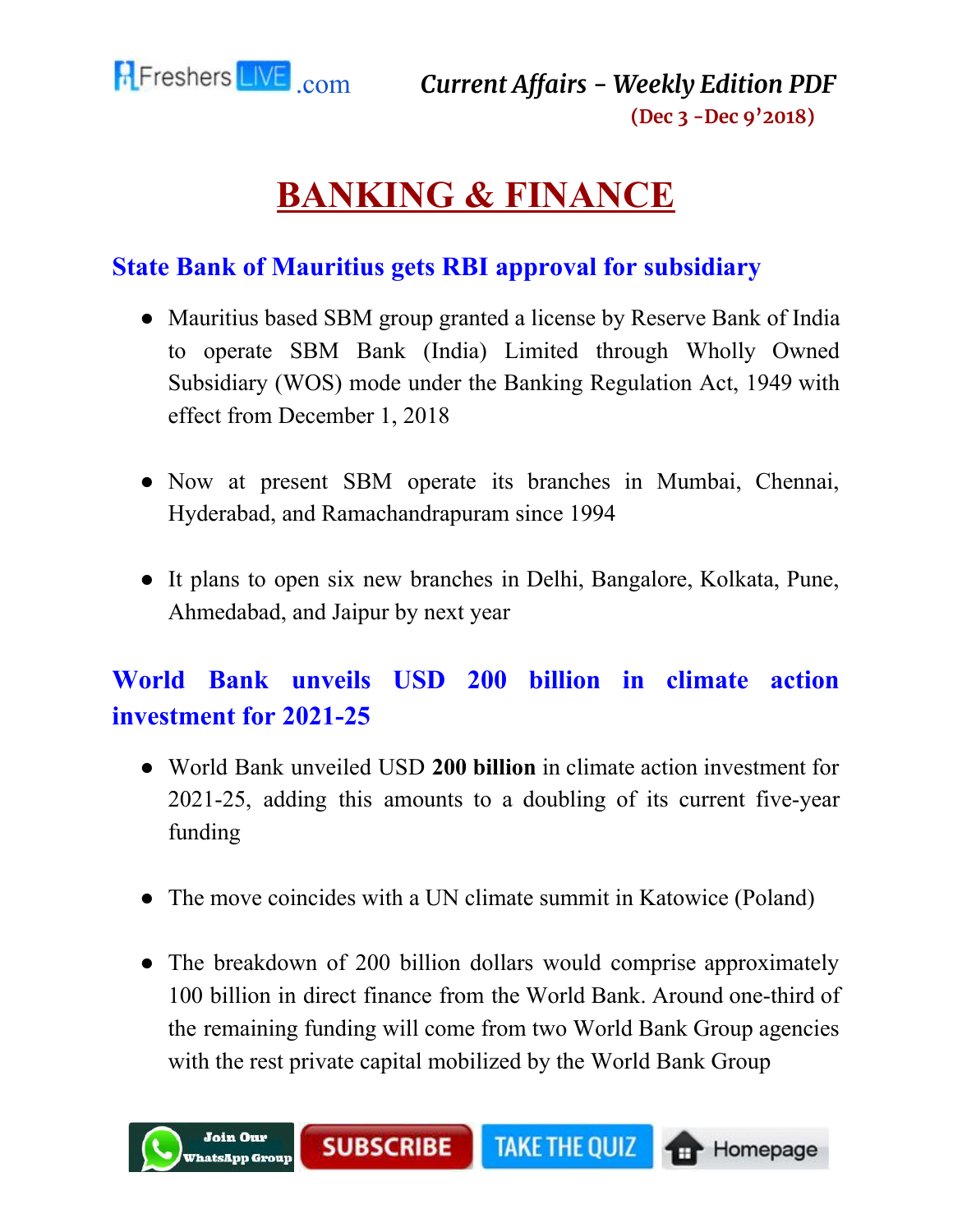

### **State Bank of India ropes in Swapna Barman as brand ambassador for YONO**

- State Bank of India (SBI) roped in Asian Games gold medalist Swapna Barman as brand ambassador for its digital app **YONO (You only need one)**
- YONO is an integrated digital banking platform offered by State Bank of India (SBI) to enable users to access a variety of financial and other services such as taxi bookings, online shopping, or medical bill payments

#### **RBI to inject Rs.10,000 crore through OMO on 6th December**

- The **Reserve Bank of India** (RBI) said it will be injecting **Rs.10,000 crore** into the system through the purchase of government securities on **December 6 to increase liquidity**
- RBI's decision is based on an assessment of prevailing liquidity conditions. The purchase will be made through **Open Market Operations** (OMOs). The OMO operation will help ease tight liquidity situation triggered by a series of defaults by group companies of IL&FS
- The eligible participants should submit their offers in electronic format on the RBI **Core Banking Solution (E-Kuber)** system. The result of the auction will be announced on the same day and payment to successful participants will be made on the following day

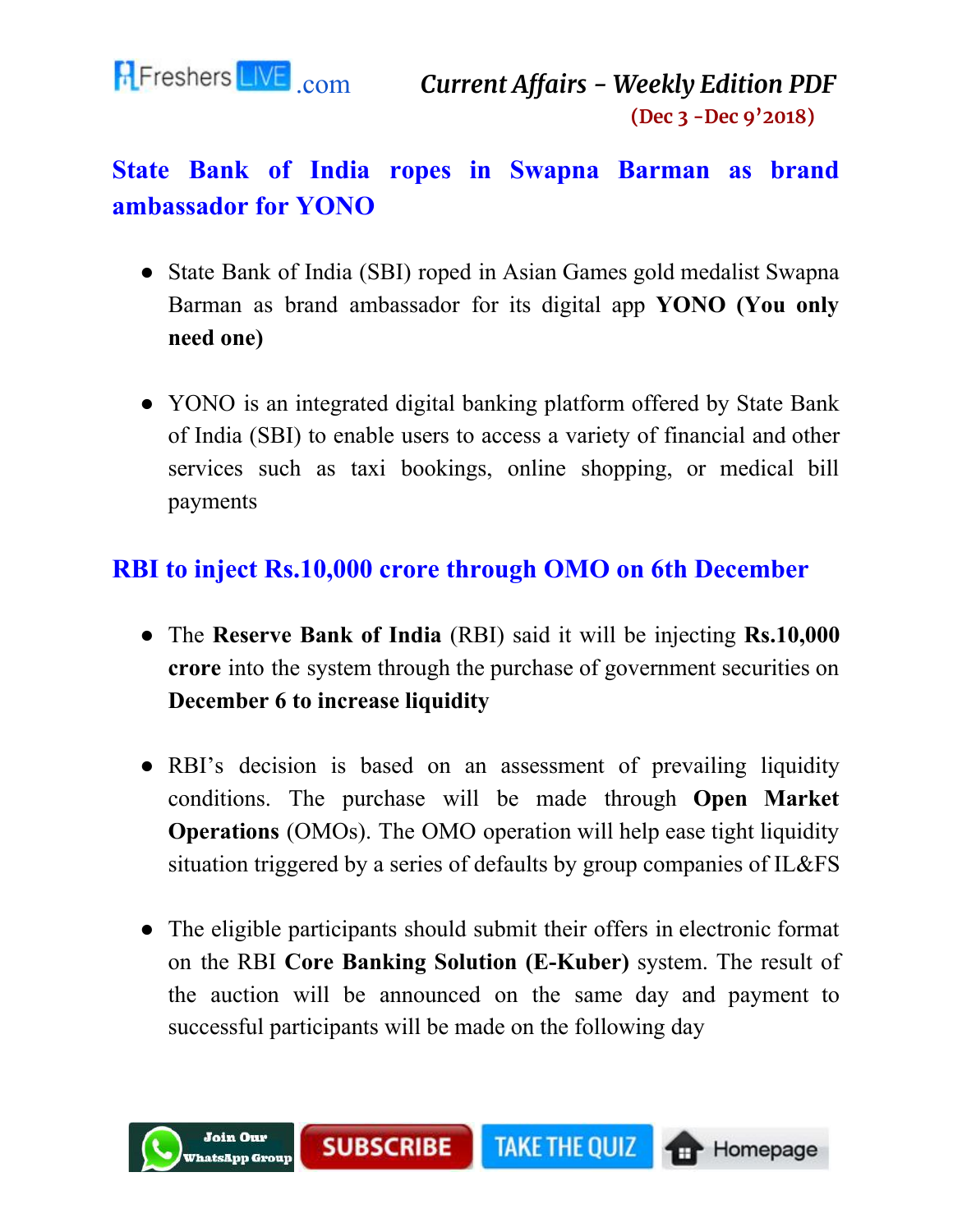

- **● E-Kuber:**
	- E-Kuber is the Core Banking Solution of RBI
	- E-Kuber provides the provision of a single current account for each bank across the country, with decentralized access to this account from anywhere-anytime using portal based services in a safe manner
- **● Core Banking Solutions (CBS):**
	- CBS refers to a centralized system established by a bank which allows its customers to conduct their business irrespective of the bank's branch
	- It thus removes the impediments of geo-specific transactions

#### **India and UAE signed 3,500 crore currency swap agreement**

- This agreement will boost investment and enable direct trade without using dollars or other international currencies
- The agreement was signed after the 12th India-UAE joint commission meeting co-chaired by External Affairs Minister **Sushma Swaraj** and the UAE's Foreign Minister **Sheikh Abdullah bin Zayed al Nahyan** in Abu Dhabi
- In 2015, China's central bank extended a currency swap agreement with the UAE Central bank worth \$5.54 billion

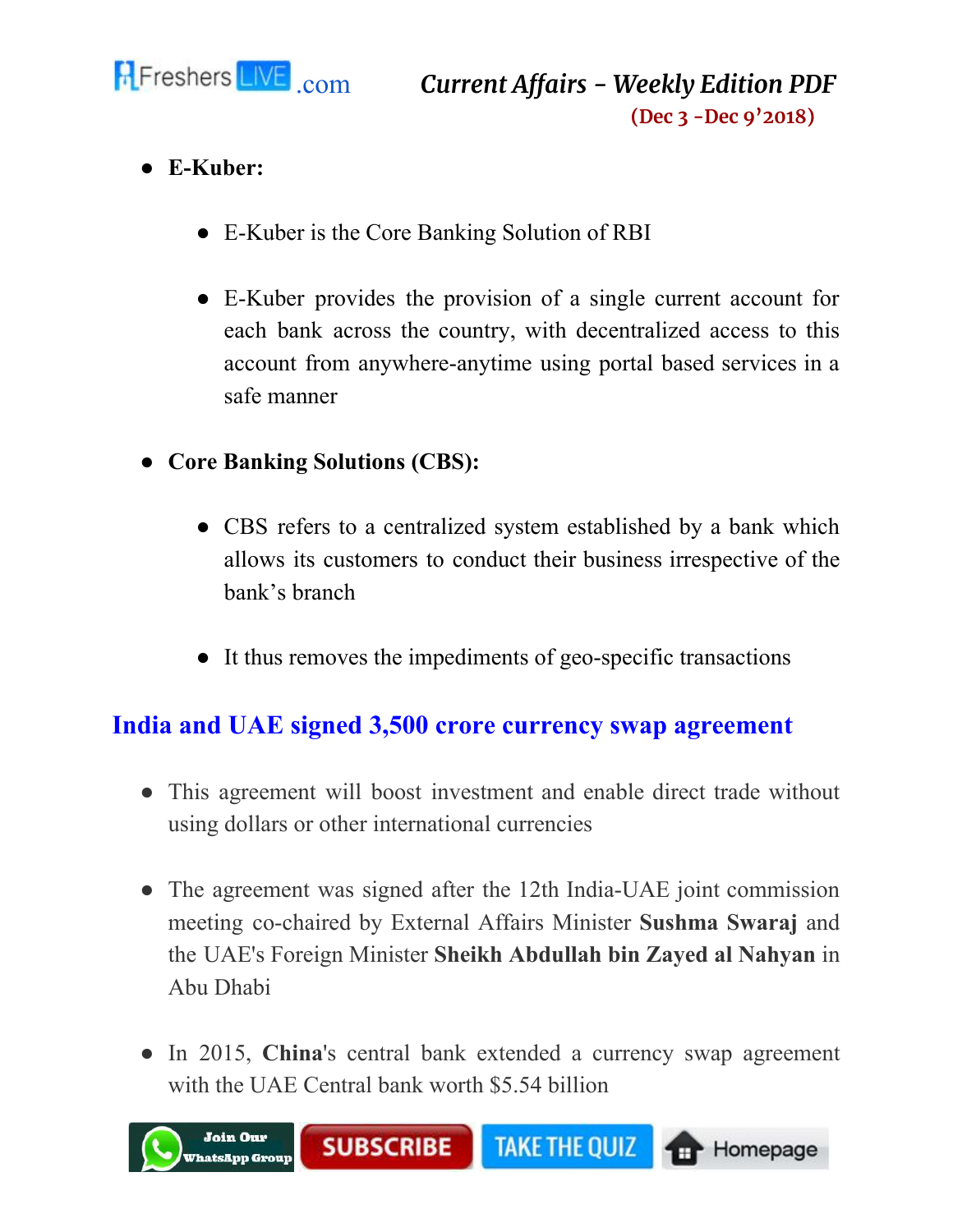

#### **Exim Bank Extends USD 500 mn Loan To Tanzania**

- Export-Import Bank of India (Exim Bank) extended a credit facility of USD 500 million to Tanzania for water supply projects in the country
- Exim Bank signed an agreement in May 2018, with the Tanzania government for making available a Government of India-supported line of credit of USD 500 million for the purpose of financing water supply schemes

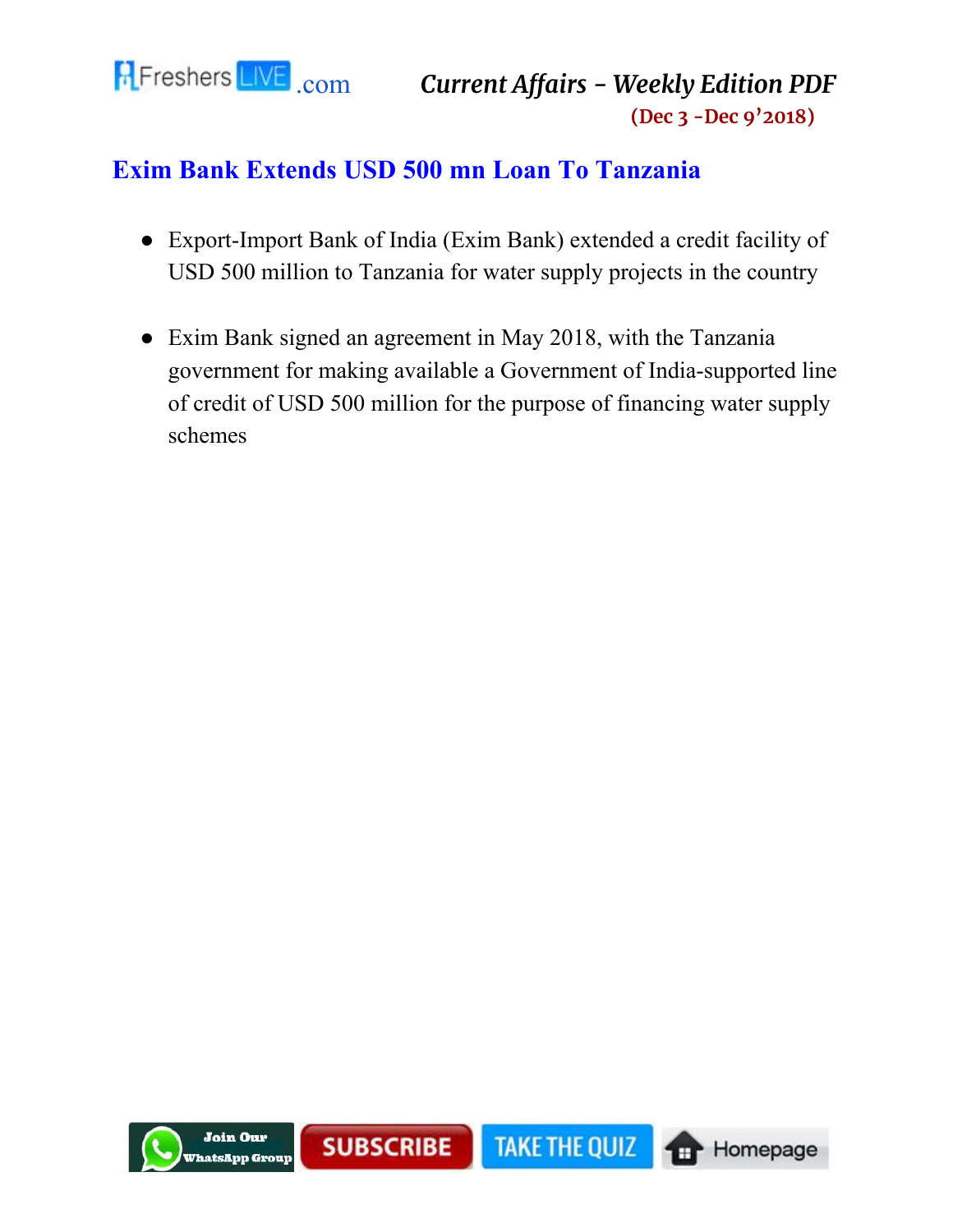<span id="page-16-0"></span>

# **BUSINESS & ECONOMY**

#### **GlaxoSmithKline merges with HUL**

- **GlaxoSmithKline Consumer Healthcare Ltd.** is to merge with **Hindustan Unilever Ltd.** (HUL), India's biggest consumer goods company, in a deal worth **Rs.31,70 0 crore**
- Because of this transaction HUL's parent, **Unilever will gain** control of popular health drink brand Horlicks while other brands from GSK CH, such as Boost, Maltova, and Viva, will be a part of the merged entity in India
- GSK CH had acquired Maltova and Boost from Jagatjit Industries in 2000
- On the **Bombay Stock Exchange** (BSE), HUL shares gained 4.12%, or Rs.72.30, to close at Rs.1,825.90. Shares of GSK CH closed the day at Rs. 7,542.85, rising 3.75% or Rs.272.90

# **Gowda said the Govt is to clear fertiliser subsidy arrears of Rs 10K crore by March**

● Union Chemicals and Fertilisers Minister Sadananda Gowda said that the fertilizer subsidy arrears to the industry have come down by 75% to Rs.10,000 crore in the last four years and the outstanding amount is expected to be cleared by March

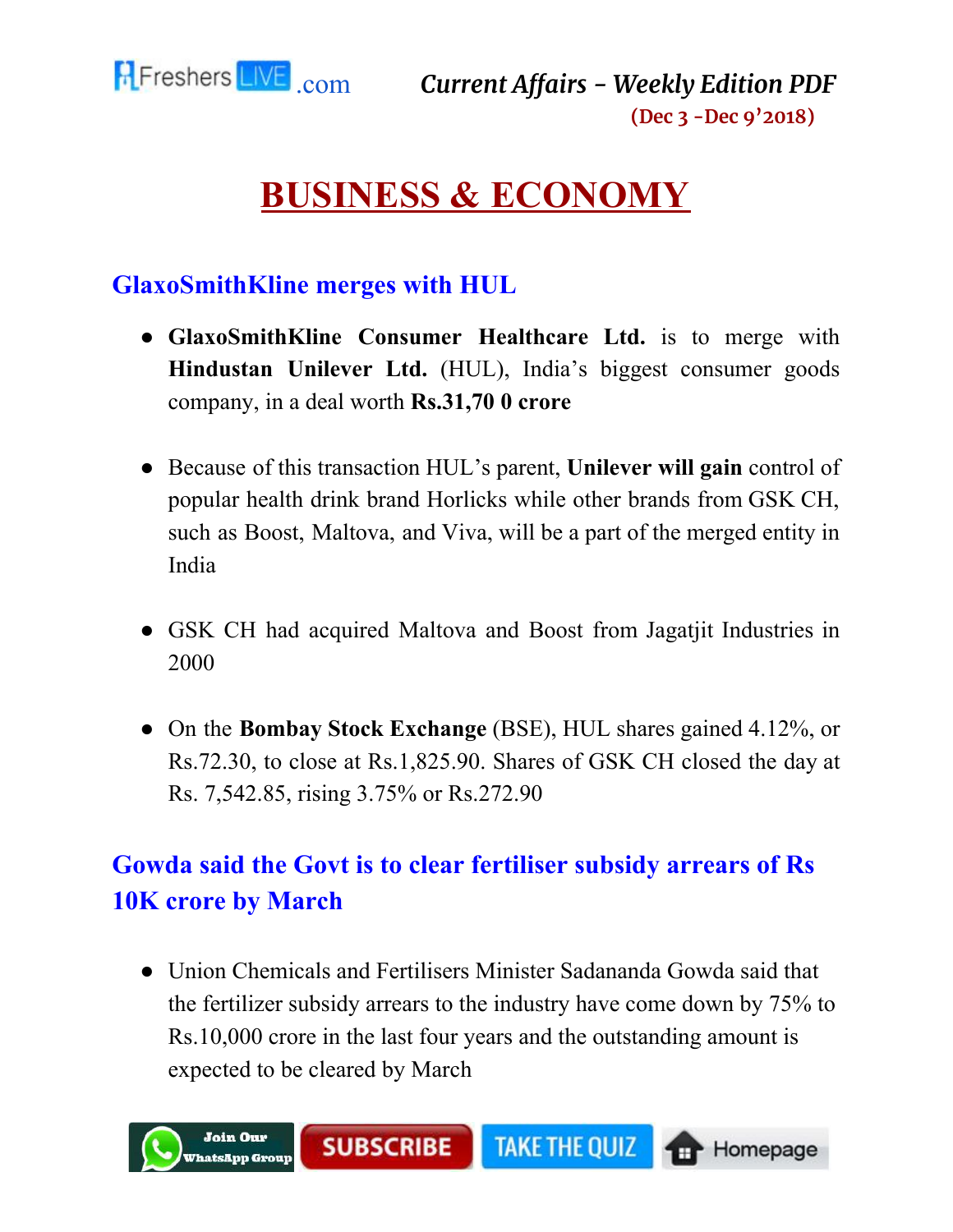

- Mr.Gowda also said that the Central government will also not raise the Minimum Retail Price (MRP) of urea to protect farmers interest
- He also said the Direct Benefit Transfer (DBT) scheme in the fertilizer sector has been a great success as 55 million tonnes of nutrients have been sold to 138 million farmers through around 2 lakh PoS machines

#### **KIL plans to demerge its tyre business into a separate company**

- B.K.Birla group company Kesoram Industries Ltd. (KIL) plans to demerge its tyre business into a separate company
- Post-merger, the resulting company, Birla Tyres Ltd. will be listed on the BSE and the NSE. It will issue to KIL's existing shareholders one equity share of Rs.10 for every share
- The demerger would be effective January 1, 2019
- KIL is now engaged in the manufacture of cement (Birla Shakti brand) and automotive tyres and tubes (Birla Tyres brand).It is said that approximately Rs.1,000 crore of the Rs.3,500 crore debt of KIL will get transferred to the demerged tyre company
- KIL expects the separation will enable a dedicated management focus as each of the two businesses had competitive dynamics
- It will also enable the companies to access varied funding sources

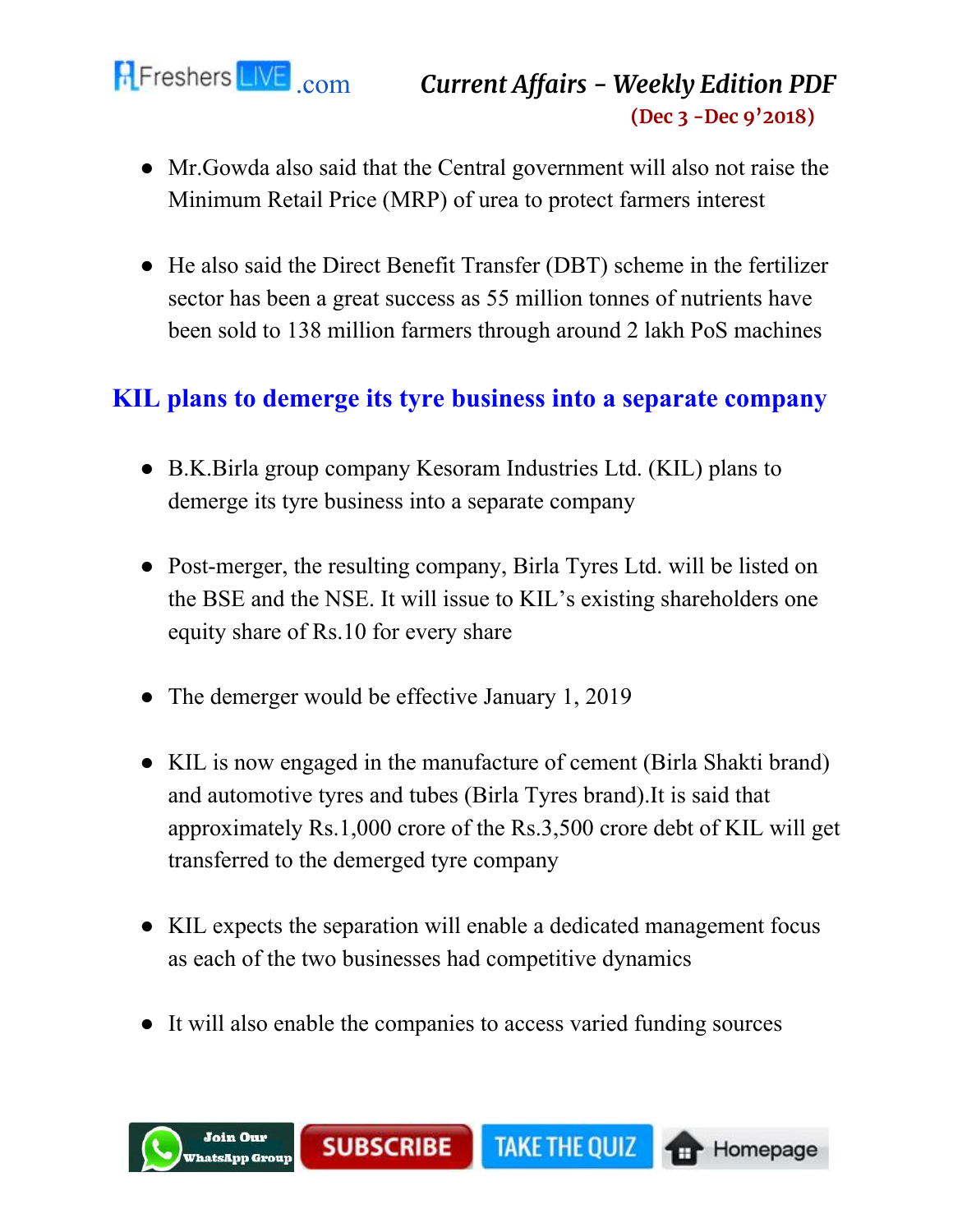

# <span id="page-18-0"></span>**APPOINTMENTS/RESIGNATIONS**

#### **Bank of Maharashtra appoints A.S. Rajeev as MD and CEO**

- The 54-year-old previously served as the Executive Director of Indian Bank and had also been the CFO of Vijaya Bank
- He will hold the position for a period of **three years** or till further orders, whichever is earlier

#### **Sunil Arora took charge as new Chief Election Commissioner**

- **Sunil Arora**, the senior-most election commissioner, on Dec 2 took charge as the **23rd** Chief Election Commissioner, succeeding **OP Rawat** who demitted office on December 1
- Besides the Parliamentary polls, the 2019 assembly elections in Jammu and Kashmir, Odisha, Maharashtra, Haryana, Andhra Pradesh, Arunachal Pradesh and Sikkim will be held during his tenure
- He will be in office till October **2021**

# **Raninder Singh becomes first Indian to be elected ISSF Vice President**

● The elections were held during the **General Assembly meeting** of ISSF in Munich in which Raninder secured 161 votes to make it to the coveted position

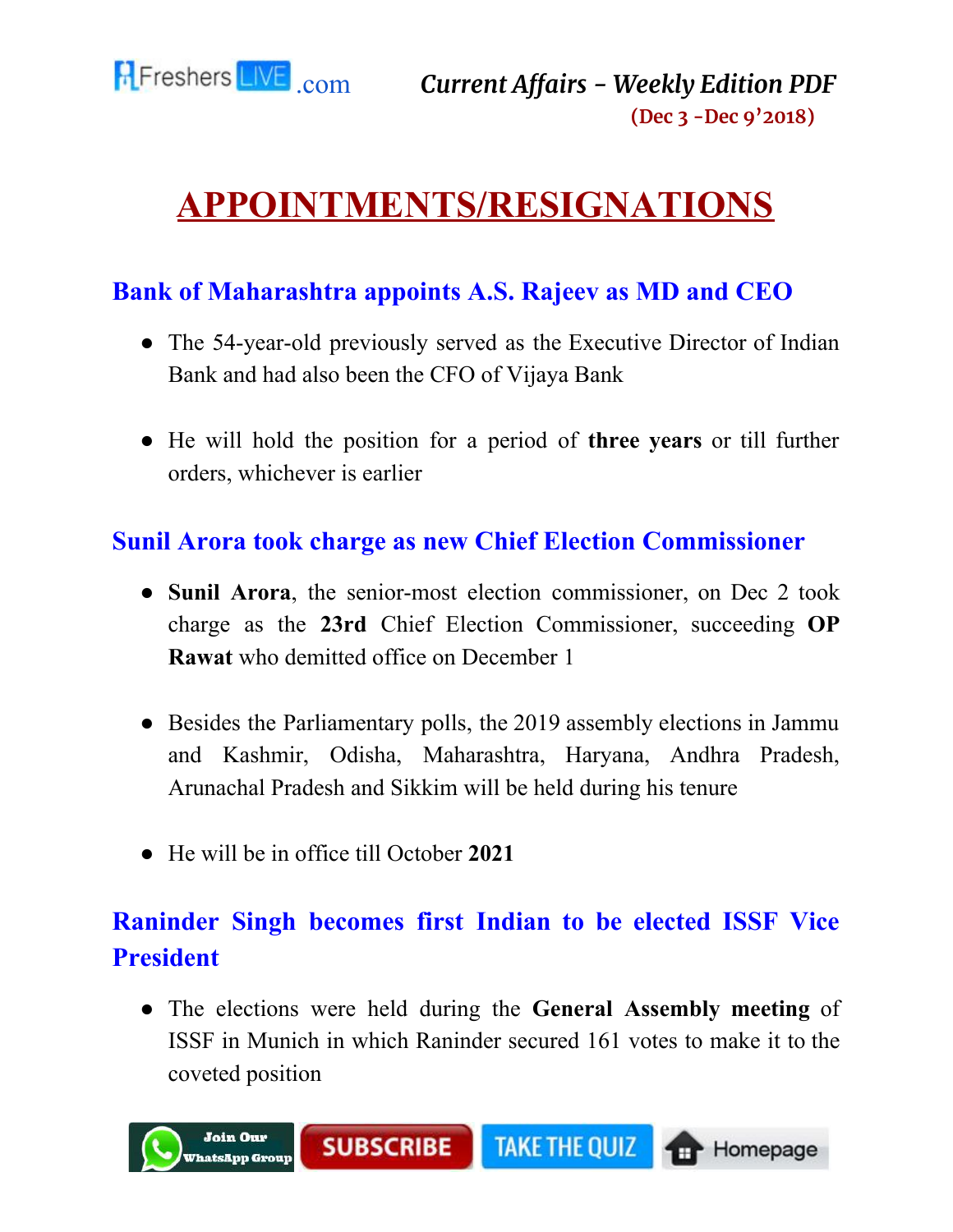

- The 51-year-old Raninder is currently the **president** of the National Rifle Association of India (**NRAI**)
- The NRAI president was also awarded the ISSF diploma of honor gold medal at the General Assembly by the outgoing longest-serving president of the ISSF, **Olegario Vázquez Raña**, who was at the helm for 38 years
- Vladimir Lisin, of Russia, was elected as the seventh president of ISSF and Alexander Rather was elected as the new secretary general of ISSF in the same General Assembly meeting
- Indian Shooter and 2008 Olympic gold medalist, **Abhinav Bindra** was honored with the prestigious **Blue Cross**, the highest recognition of the ISSF in the meeting

# **Pawan Singh is the first Indian to be elected in ISSF judges committee**

- **Pawan Singh** is also the Joint Secretary General of National Rifle Association of India (NRAI)
- He was a former coach of the Indian shooting team
- Members of the administrative council of ISSF voted to select the committee, at the elections held at Munich
- The Judges Committee consists of a Chairman and 7 members

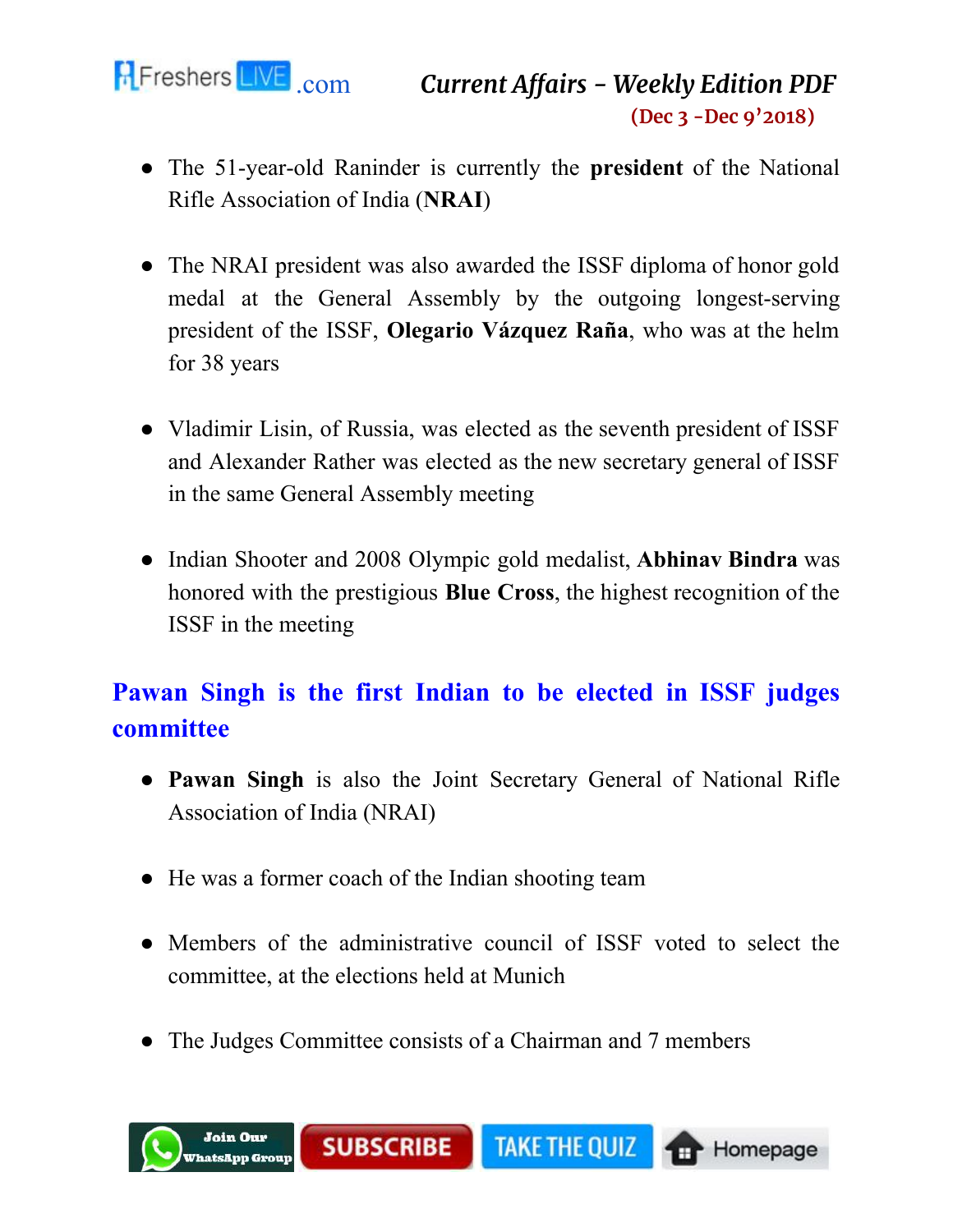

● It is responsible for the uniform application of shooting rules

# **Government of India appointed Ajay Narayan Jha as new Finance Secretary**

- Prime Minister Narendra Modi led Appointments Committee of the Cabinet has cleared Jha's appointment to the post after incumbent **Hasmukh Adhia**, a 1981-batch Gujarat cadre officer of the Indian Administrative Service (IAS), retired on November 30
- After Jha retires on 31 January, economic affairs secretary **Subhash Chandra Garg**, a 1983 batch Rajasthan cadre IAS officer, who will become the senior most secretary in the ministry is likely to take charge as the finance secretary

# **Indian-origin woman Shamila Batohi named South Africa's 1st female chief prosecutor**

- South African President Cyril Ramaphosa has appointed Indian-origin **Shamila Batohi** as the country's **first female** chief prosecutor
- Batohi will start her new role as the National Director of Public Prosecutions (NDPP) in February 2019
- Batohi is a former state prosecutor from KwaZulu-Natal and has served as a senior adviser to the prosecutor in the International Criminal Court since 2009

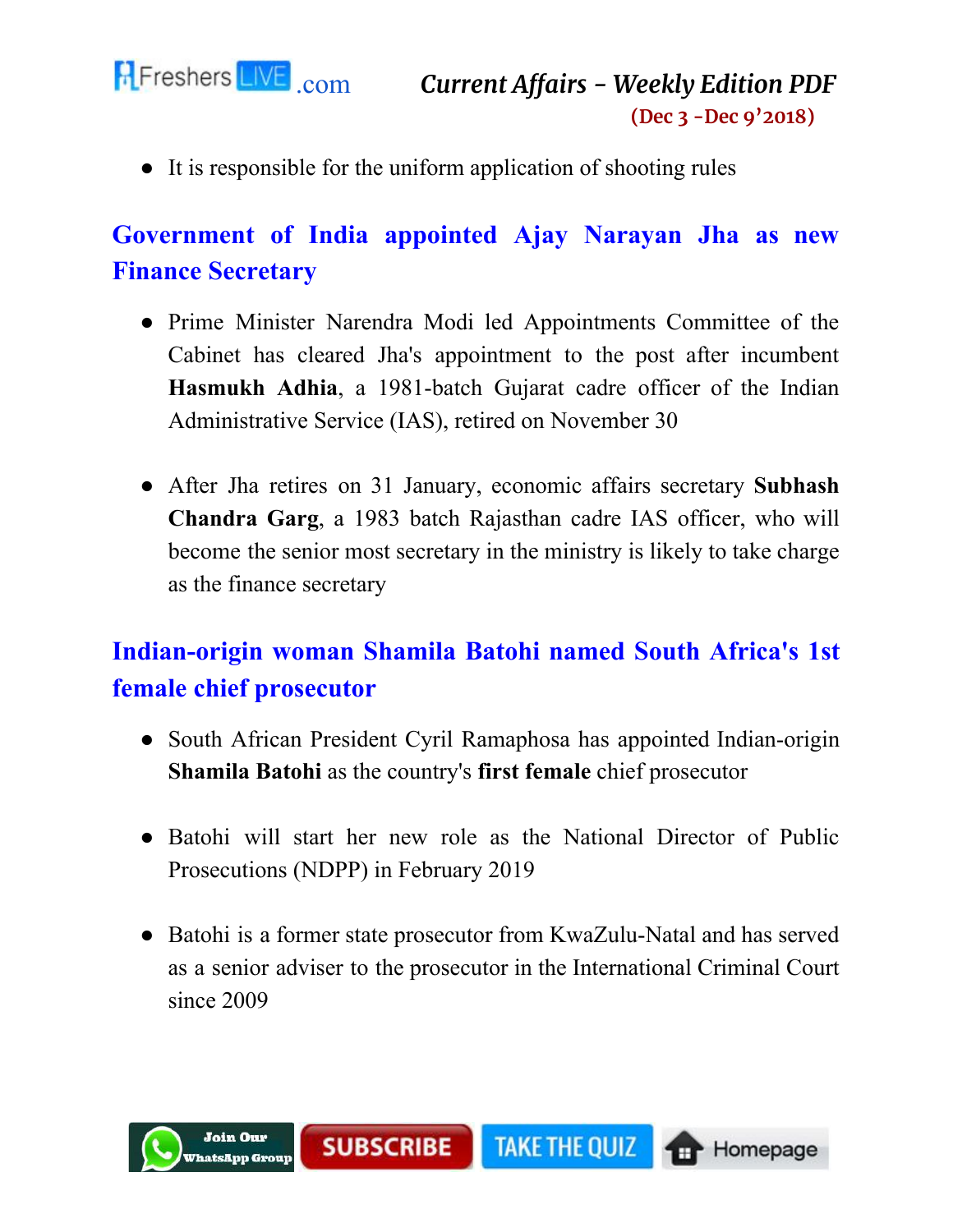

# **IL&FS Investment Managers board appointed Nand Kishore and Kaushik Modak as new additional directors**

- IL&FS Investment Managers board approved the appointment of Nand Kishore and Kaushik Modak as additional directors in the company
- They have been appointed to the board in the capacity of nominee directors of Infrastructure Leasing & Financial Service (IL&FS)

#### **Atul Sahai appointed CMD of New India Assurance**

- Atul Sahai appointed as the Chairman and Managing Director (CMD) of the country's largest general insurance company New India Assurance for a five year period
- The post had been lying vacant since July 2018 after former chairman and managing director G Srinivasan retired

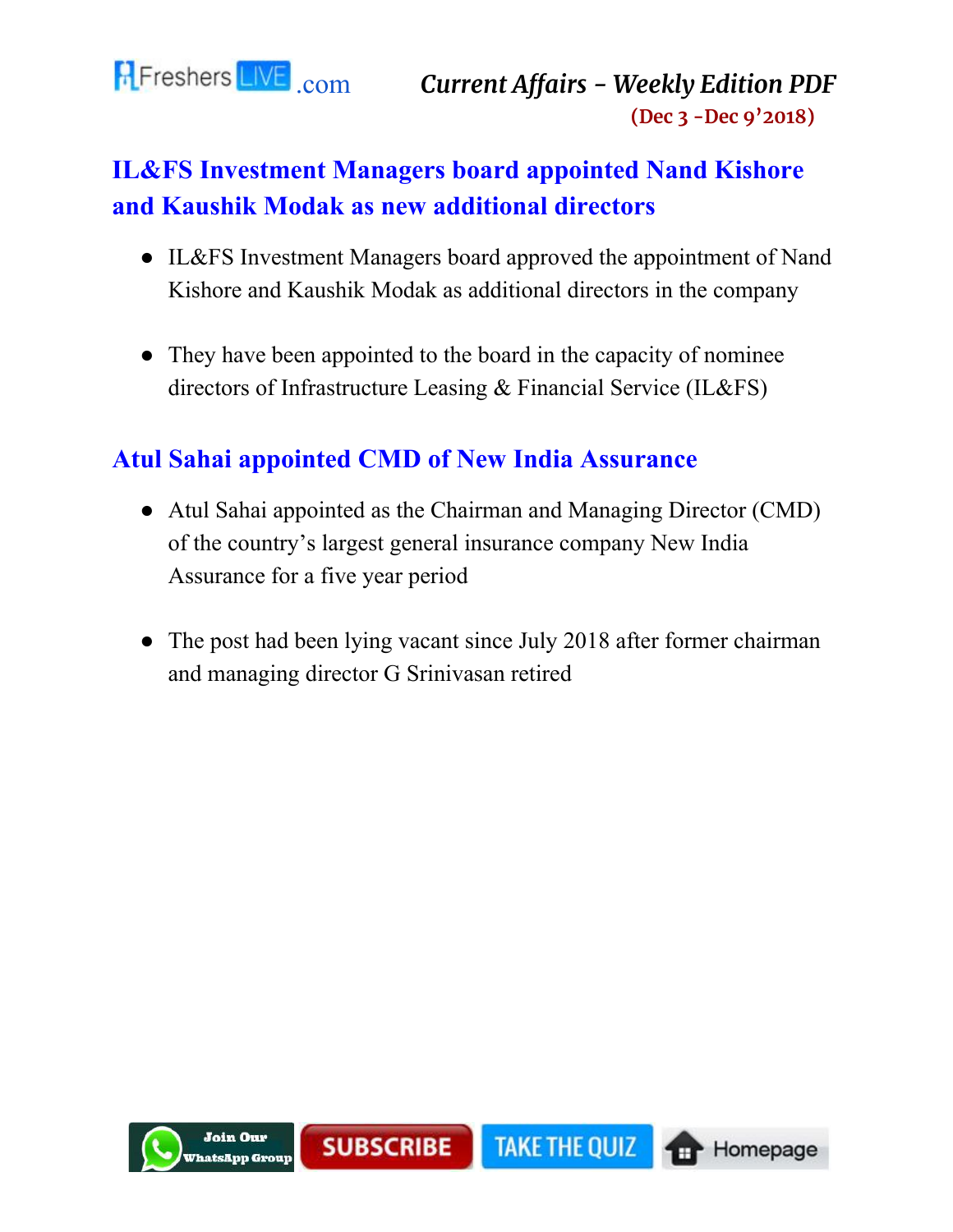<span id="page-22-0"></span>

# **AWARDS**

# **3 Best Performing Award Under Swachhta Pakhwada Of Ministry In Civil Aviation, Government Of India**

- Based on the swachhta related activities carried out by all the organizations of MoCA, Shri Suresh Prabhu, Minister of Civil Aviation, declared and awarded
	- **Pawan Hans Ltd** (PHL),
	- **Airports Authority of India** (AAI) and
	- **Indira Gandhi Rashtriya Uran Akademi** (IGRUA)

as the 3 best performing organizations under MoCA during this Swachhta Pakhwada

# **Croatia star Luka Modric wins Ballon d'Or to end Ronaldo, Messi era**

- Midfielder **Luka Modrić**, who led **Croatia** to their first-ever **FIFA World Cup** final, won this year's Ballon d'Or
- He was named 2018 FIFA World Cup's **best player** and had also won this year's The Best FIFA Men's Player award
- This is the first time since 2007 that neither Cristiano Ronaldo nor Lionel Messi won the Ballon d'Or

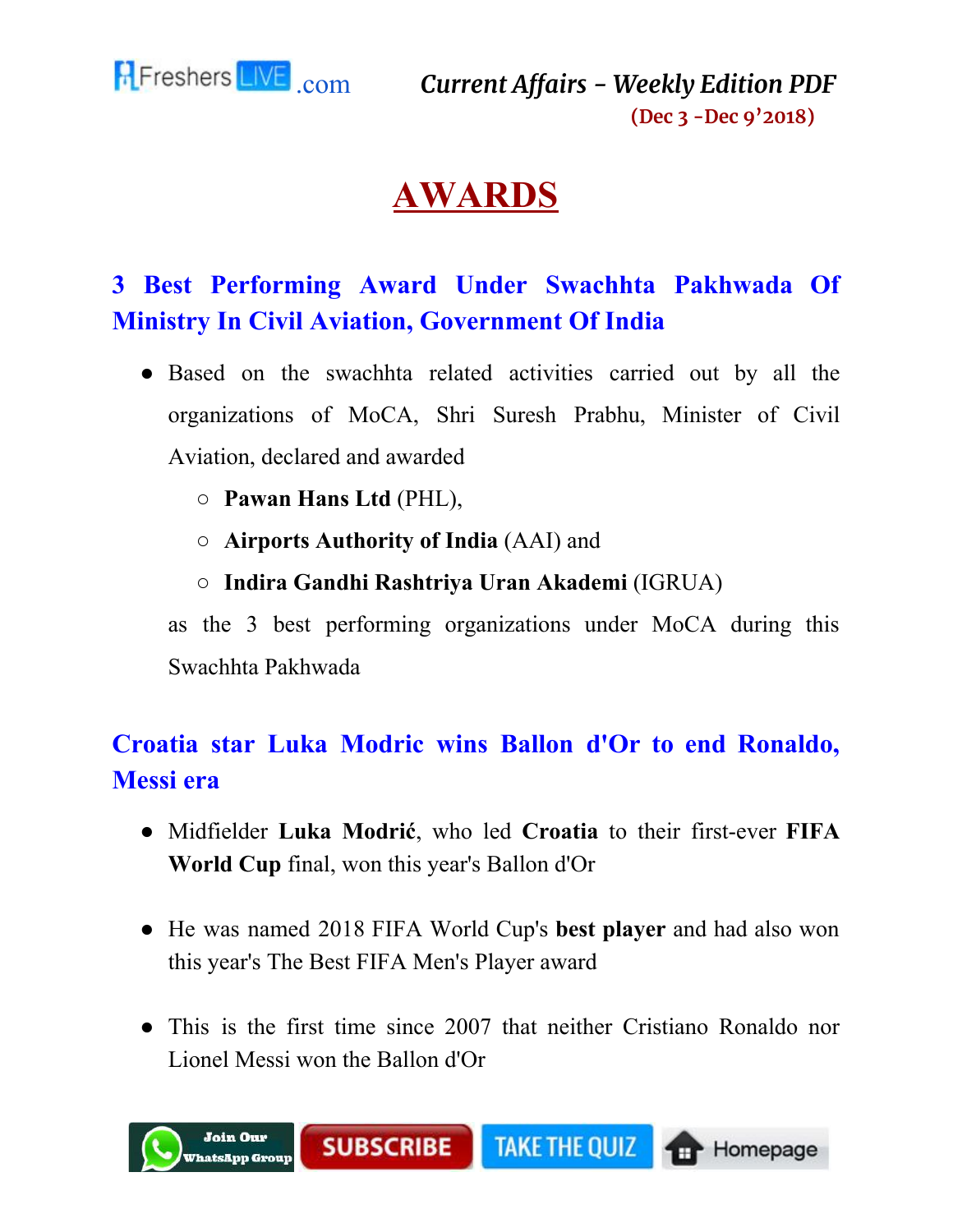

● France World Cup winner **Kylian Mbappe** won the Kopa Trophy - for the best player under the age of 21

#### **Ada Hegerberg won the first ever women's Ballon d'Or**

- Olympique Lyonnais striker **Ada Hegerberg** became the first woman to be awarded a Ballon d'Or at a grand ceremony in Paris
- The 23-year-old was announced the first ever winner of the Women's Ballon d'Or by former **France international player David Ginola** before she gave an inspiring speech encouraging more girls to play **football**
- She has won four league and three Champions League titles with Lyon

# **Delhi Minister Imran Hussain Gets PETA Hero to Animals Award**

- Delhi Minister of Food Supplies, Environment and Forest and Elections Imran Hussain was awarded by the **People for the Ethical Treatment of Animals (PETA)-India for banning the Chinese Manjha**, or the glass-coated kite strings, across Delhi
- The award, named 'Hero to Animals,' was also given to three other individuals and companies that have pushed animal rights forward. Other winners of Hero to Animals Award 2018

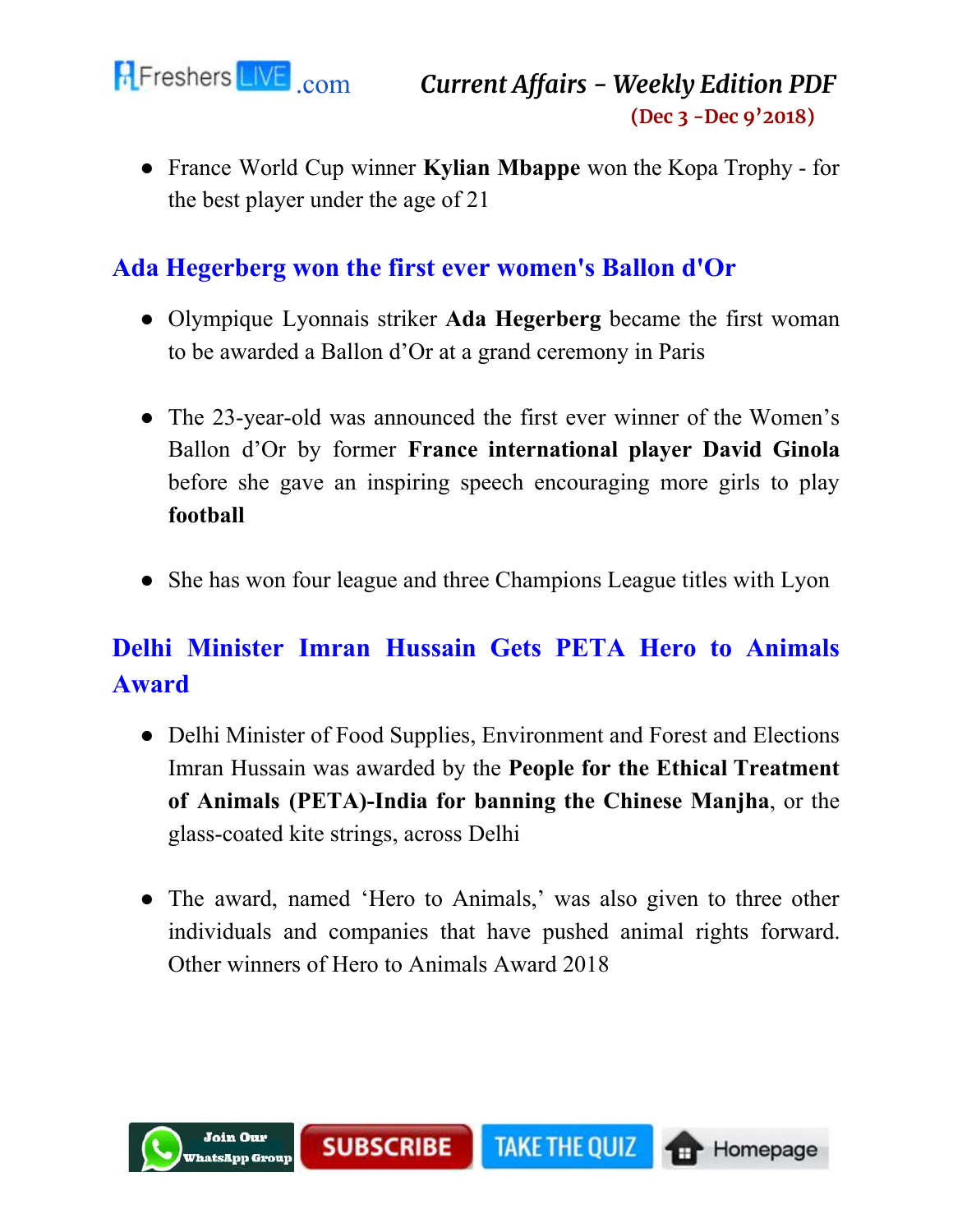

# **S.Ramakrishnan won the Sahitya Akademi Award 2018 for Sancharam**

- **S.Ramakrishnan**, a Tamil writer, traveller, essayist, and scriptwriter, has won **the Sahitya Akademi Award 2018** for his novel **Sancharam**. It poignantly captures the lives of nagaswaram players in karisal bhoomi, the arid land, of Tamil Nadu. The novel places their music and struggle for a livelihood in the context of the **decline of agriculture**
- Mr. Ramakrishnan has dropped his doctoral thesis on William Faulkner to become a full-time writer. He said that the prize comes as recognition for a person who opted for a career in writing, it also sheds light on the lives of the nagaswaram players
- **Sancharam** talks about the shattered dreams of nagaswaram player Pakkiri, who wants to scale the heights of music after learning about great musicians and their music from his father

# **Professor Rattan Lal honoured with Glinka World Soil Prize 2018**

• Rattan Lal, a distinguished university professor of soil science at the Ohio State University, has won the Glinka World Soil Prize 2018 in a ceremony at the Rome headquarters of the UN's Food and Agriculture Organization (FAO) for his outstanding contribution to sustainable soil management

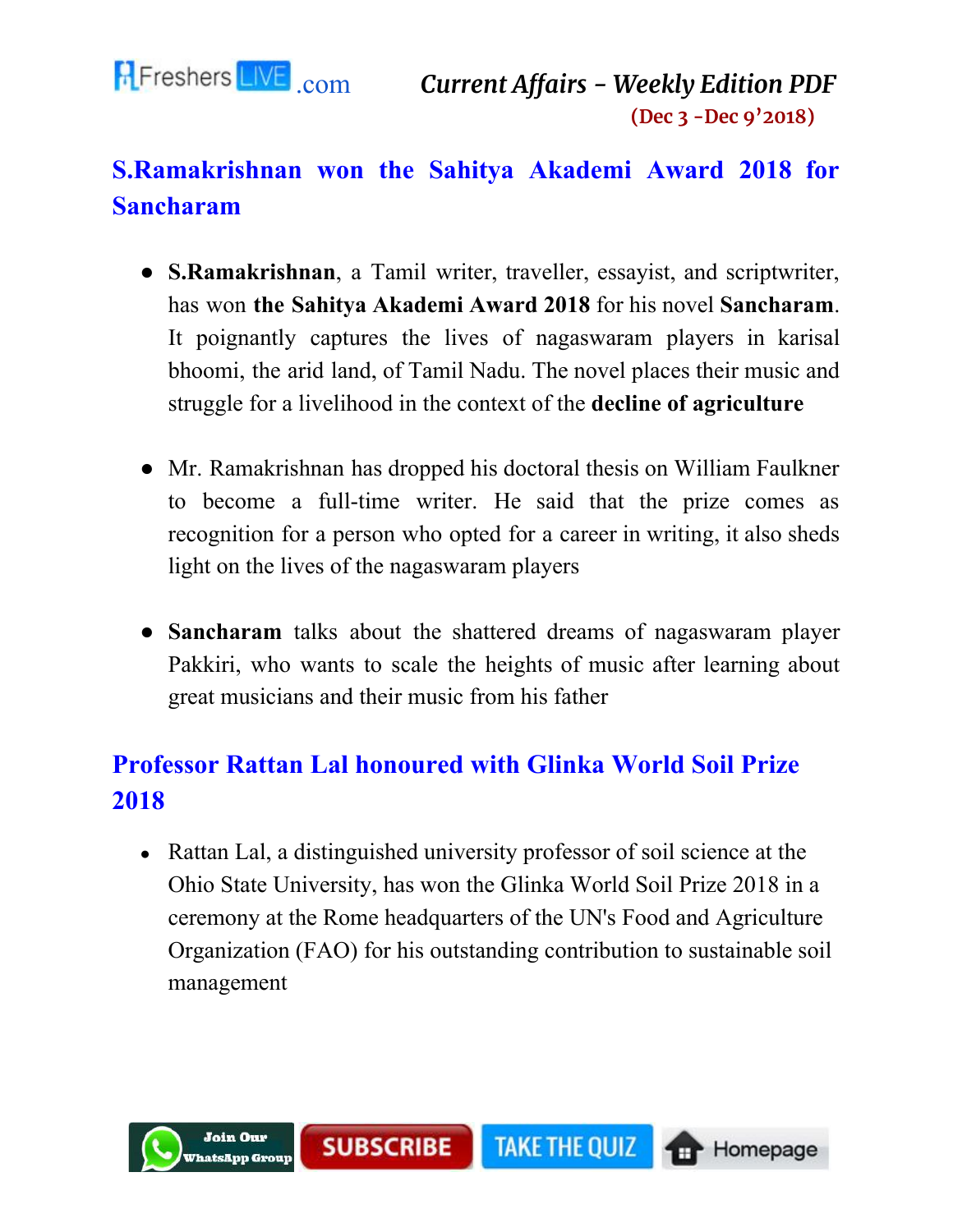

- The Glinka World Soil Prize, named after the pioneering Russian scientist Konstantin D. Glinka, is considered the highest honour in the soil science profession
- Rattan Lal has been listed among the World's Most Influential Scientific Minds (2012) and among the top one percent of all researchers in agriculture

#### **Kipchoge and Ibarguen won 'IAAF Athletes of the Year' awards**

- World marathon record holder Eliud Kipchoge of Kenya and 2018 triple and long jump Diamond League champion Caterine Ibarguen of Colombia are the 2018 IAAF Male and Female Athletes of the Year
- Both are first-time winners of the award. Kipchoge is just the second Kenyan ever to win the award after David Rudisha in 2010

# **Black Panther, Bohemian Rhapsody nominated at 96th Golden Globe Awards**

- Chadwick Boseman starrer 'Black Panther' and Rami Malek's 'Bohemian Rhapsody' are among the films nominated in the 'Best Film - Drama' category at the 2019 Golden Globe Awards. Comedy-drama film 'Vice' has landed six nominations, including one in the 'Best Film - Musical or Comedy' category
- 'Crazy Rich Asians' and 'Mary Poppins Returns' have also been nominated in this category

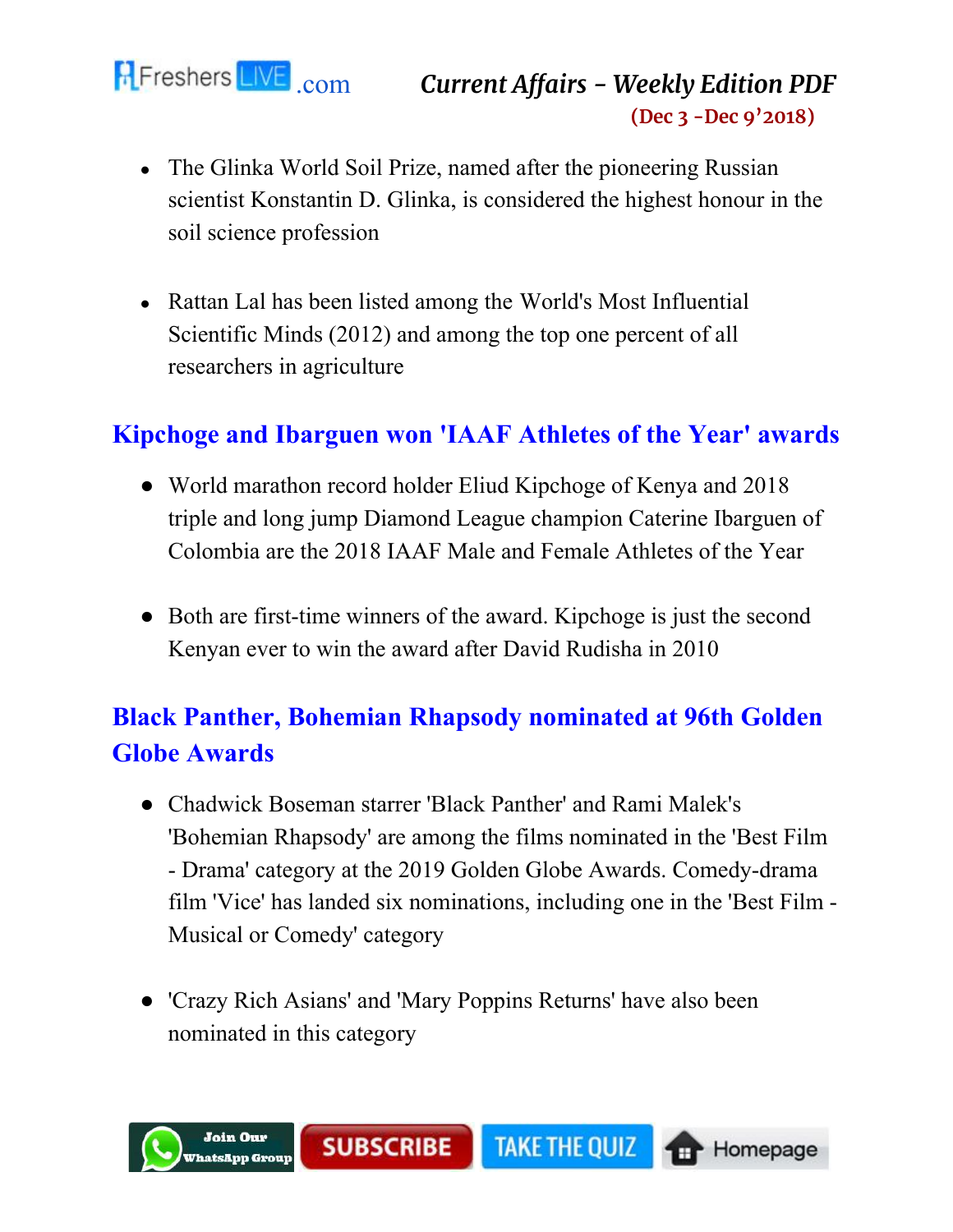

# **Lady Gaga, Bradley Cooper nominated for Golden Globe awards**

- Lady Gaga and Bradley Cooper have earned nominations at the 2019 Golden Globe awards for their performances in the film 'A Star is Born'
- Gaga was nominated alongside Nicole Kidman and Melissa McCarthy in the 'Best Actress - Drama' category
- Cooper was nominated in the 'Best Actor Drama' category along with 'Bohemian Rhapsody' star Rami Malek, among others

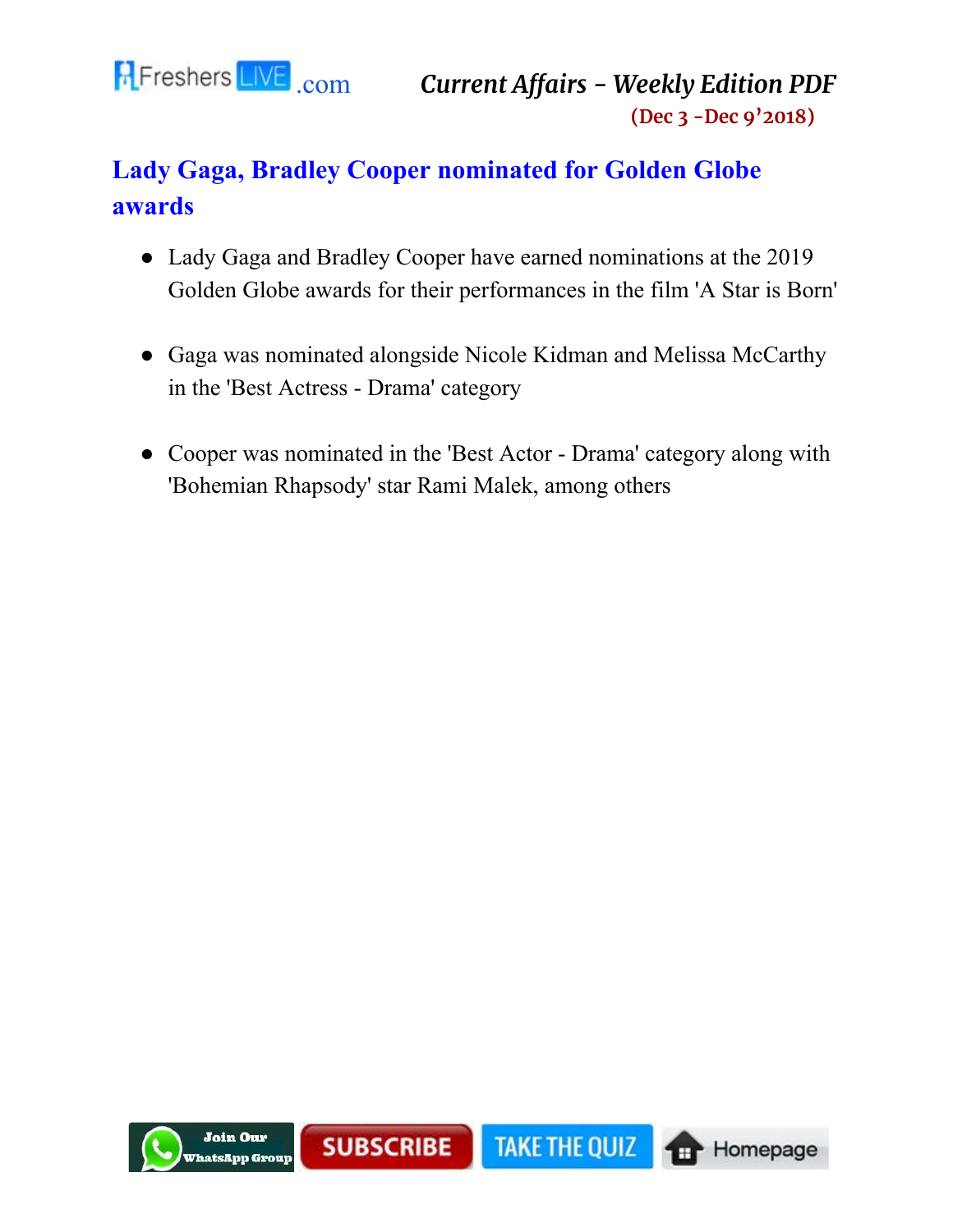<span id="page-27-0"></span>

# **SCIENCE & TECHNOLOGY**

#### **First manned Soyuz mission to ISS was launched successfully**

- After the October launch failure, a **Soyuz rocket** carrying Russian, American and Canadian astronauts took off from Kazakhstan and reached orbit on **3rd December** in the **first manned mission**
- Russian cosmonaut Oleg Kononenko, Anne McClain of NASA and David Saint-Jacques of the Canadian Space Agency were launched off for a six-and-a-half month mission on the **International Space Station**(ISS).

# **ISRO's heaviest satellite GSAT-11 launched, will increase internet speed**

- France-based **Arianespace** successfully launched **GSAT-11**, the **heaviest** satellite built by ISRO from its port in French Guiana
- Weighing **5,854 kg**, the GSAT-11 will boost broadband speeds and provide high bandwidth connectivity with up to **14 gigabit per second** (GBPS) data transfer speed.The satellite's designed lifetime is more than **15 years**

#### **NASA's 'OSIRIS-REx' reached asteroid Bennu**

• NASA's 'Origins, Spectral Interpretation, Resource Identification, Security-Regolith Explorer' (OSIRIS-REx) spacecraft arrived at the asteroid named 'Bennu' on 3rd December 2018

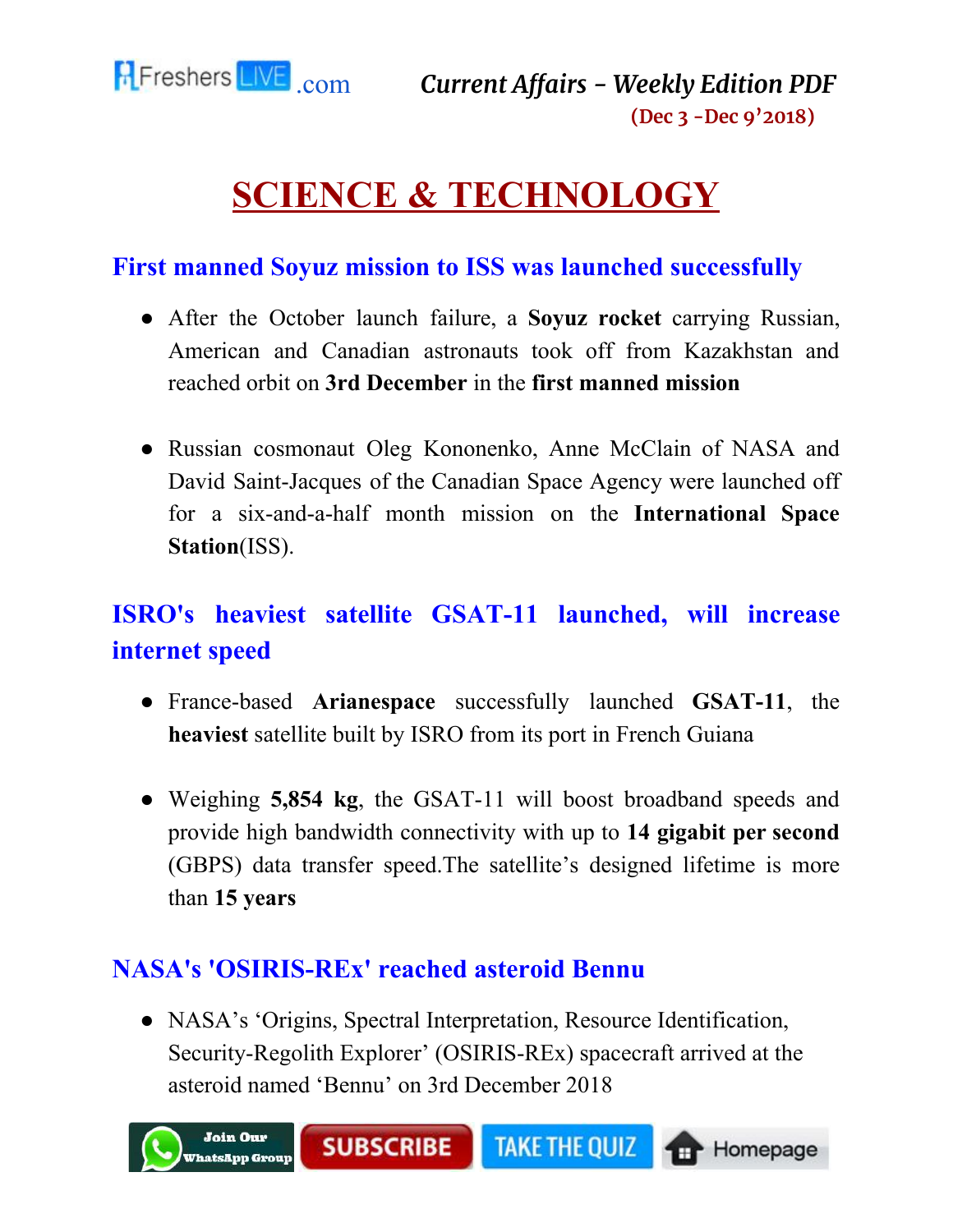

- The spacecraft's mission involves a close-up survey of the asteroid Bennu
- It is the part of NASA's New Frontiers Programme. 'OSIRIS-REx' was launched in September 2016

# **Scientists discovered over 100 new exoplanets using NASAs Kepler Space Telescope**

- Using data from NASA's Kepler Space Telescope and the ground-based observatories, the NASA scientists have discovered a cache over 100 new exoplanets
- The diverse planets are expected to play a large role in developing the research field of exoplanets and life in the Universe
- Exoplanets revolve around stars other than the sun. They have been actively researched in recent years
- If a planet crosses in front of its parent star, then the observed brightness of the star drops by a small amount

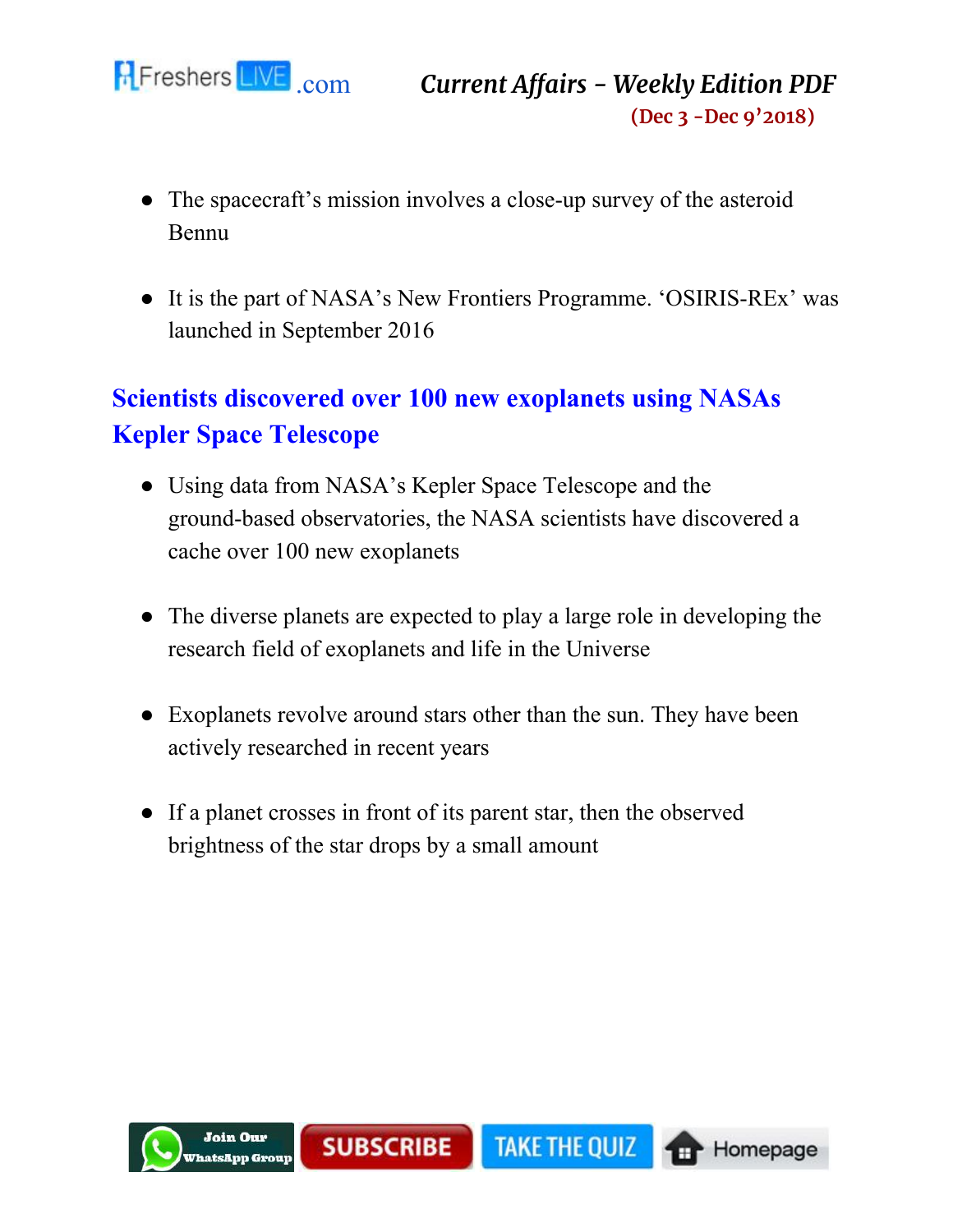<span id="page-29-0"></span>

# **DEFENCE**

### **Defence Ministry approves military procurement worth Rs 3000 crore**

- The approved deal includes procurement of indigenous **BrahMos missiles** for two Indian Navy ships that are to be built in Russia
- The Defence Acquisition Council also approved the procurement of **Armoured Recovery Vehicles (ARVs)** for the Indian Army's main battle tank, **Arjun**
- Jointly developed by India and Russia, the BrahMos missile flies at almost **three times** the speed of sound

#### **First India Japan Air Exercise SHINYUU Maitri 2018 began**

- A bilateral air exercise '**SHINYUU Maitri-18**', between the **Japanese** Air Self Defence Force (JASDF) and **Indian** Air Force (IAF) began on December 3, 2018 at Air Force Station **Agra**. The exercise will end on December 7, 2018
- The theme of the exercise is joint Mobility/Humanitarian Assistance  $\&$ Disaster Relief (HADR) on Transport aircraft
- IAF is participating with **An-32 and C-17** aircraft with aircrew & observers

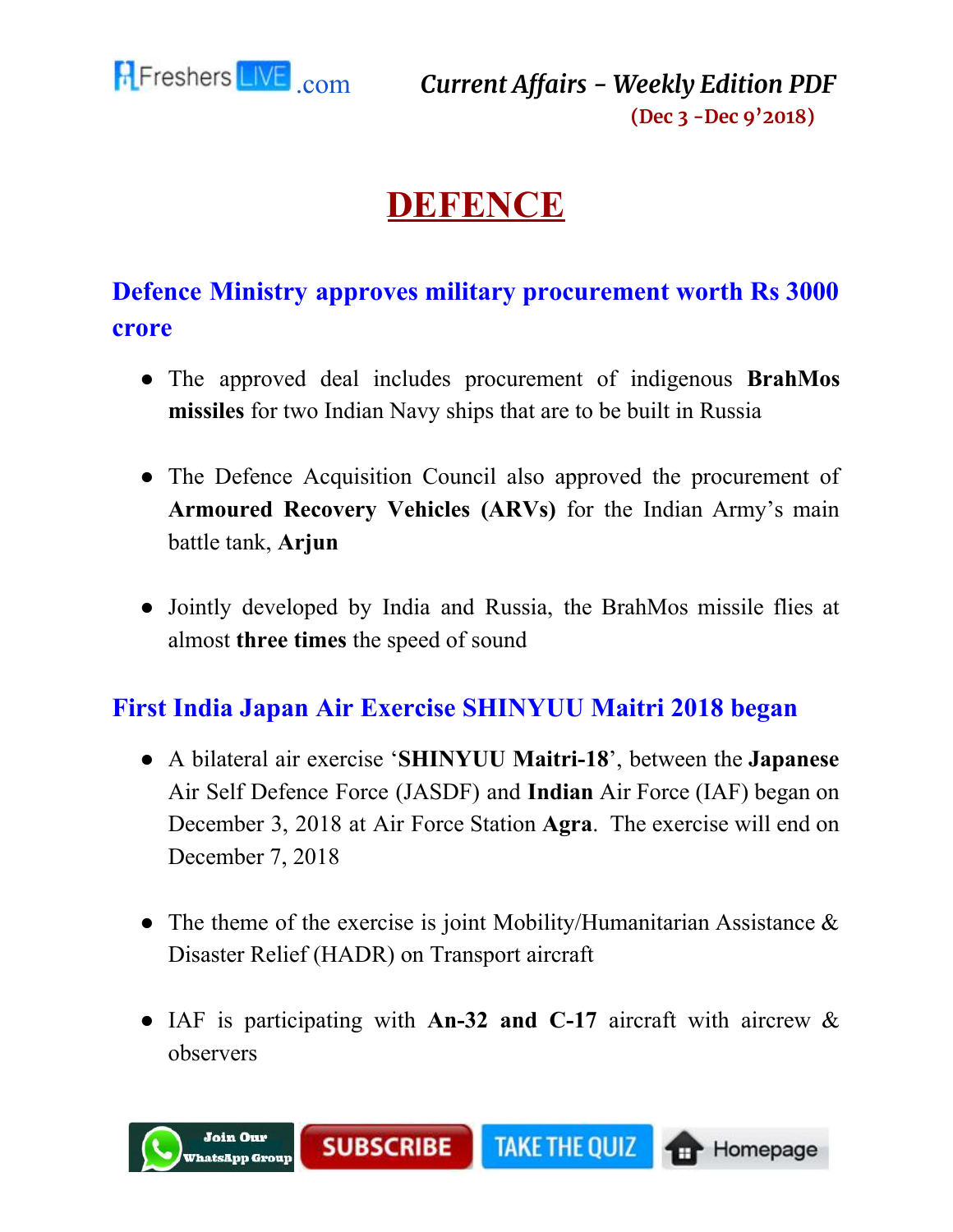<span id="page-30-0"></span>

# **SUMMITS**

#### **India to host G20 summit in 2022**

- **India** is to host the annual **G20 summit in 2022** as it will be celebrating its **75th anniversary of Independence**. This will be India's first time to host the G20 summit
- The announcement was made by **Prime Minister Narendra Modi** at the closing ceremony of the **13th G20 summit in the Argentinian** capital on 1st December 2018. The Prime Minister thanked Italy for allowing India to play the host as it was to host the summit in 2022

#### **First India-ASEAN InnoTech Summit Held in New Delhi**

- The first India-ASEAN InnoTech Summit was held in **New Delhi**
- It was organized by Federation of Indian Chambers of Commerce & Industry (FICCI) in association with the Department of Science  $\&$ Technology (DST) and Ministry of External Affairs

### **Startup India venture capital summit 2018 to be held in Goa from December 7**

• The annual 'startup India Venture Capital Summit', a joint initiative by Ministry of Commerce and Industry, the Department of Industrial Policy Promotion (DIPP) and the government of Goa is set to begin in Goa on Friday, Dec 7, 2018

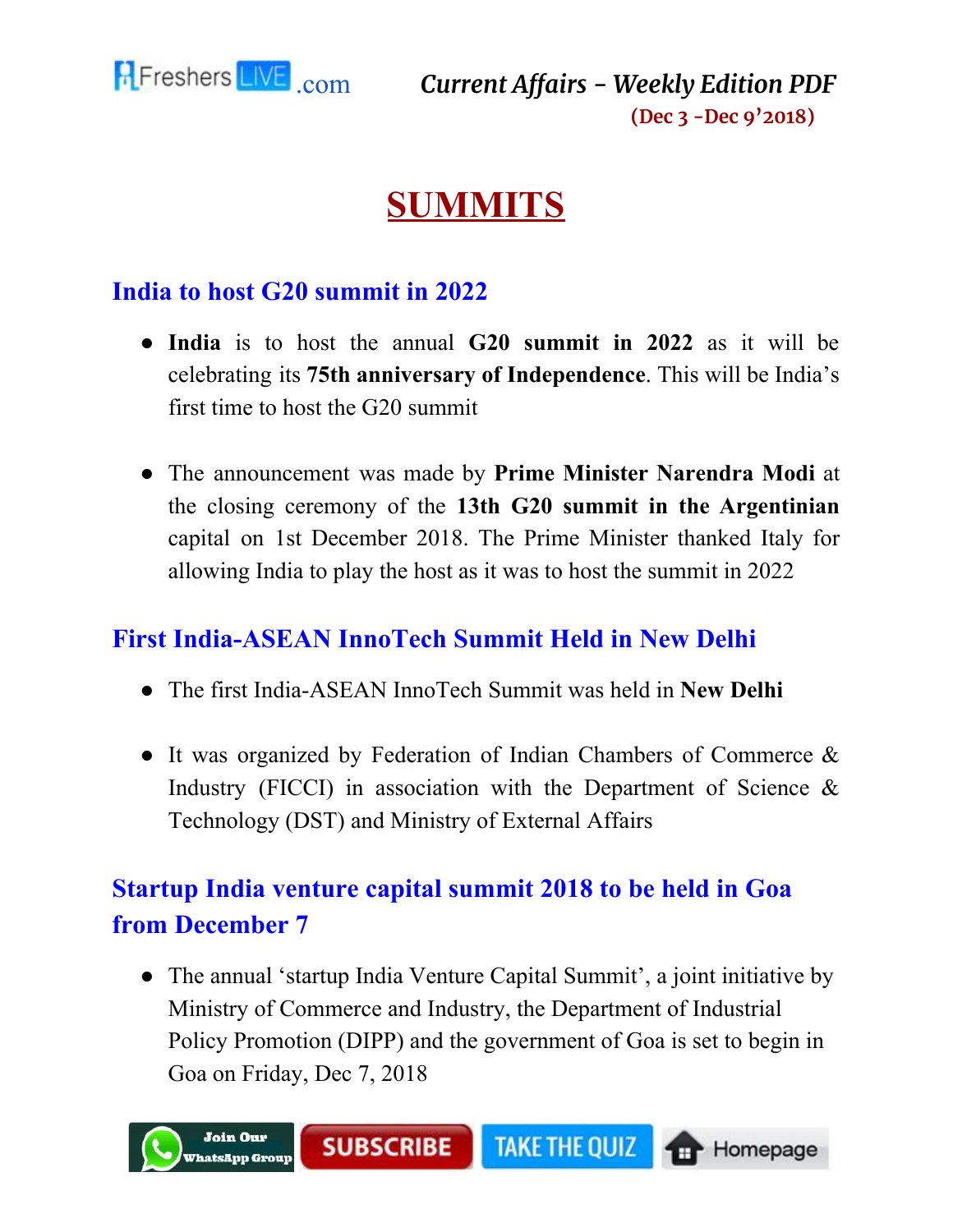

- Startup India Venture Capital Summit 2018 promising to attract global capital in the Indian Setup Ecosystem, Goa is aiming to make it to the list of top 25 Startup destination in Asia
- The theme of the year 2018 is 'Mobilizing Global Capital for Innovation in India'
- This year's event aimed to 'start-up opportunities to attract global capital to the Indian market'

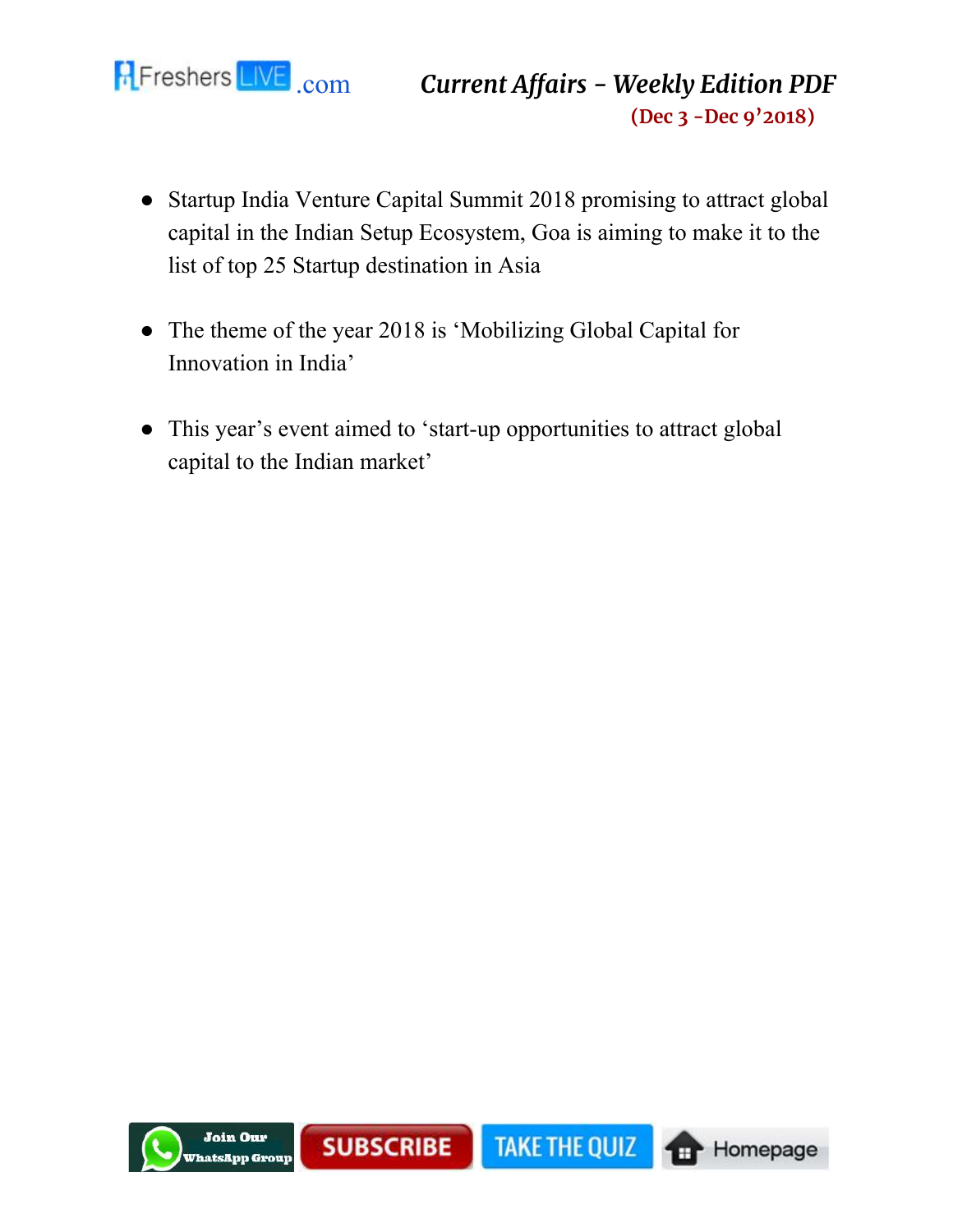<span id="page-32-0"></span>

# **SPORTS**

# **Delhi Daredevils renamed as Delhi Capitals ahead of 2019 IPL season**

- The change in name comes close on the heels of JSW Sports picking up a 50 percent stake in the franchise
- Ahead of the 2019 IPL auctions, the Delhi Daredevils released former captain **Gautam Gambhir** and a host of international stars which include Jason Roy, Glenn Maxwell and Liam Plunkett, along with Indian paceman Mohammed Shami

#### **IPL auction to be held in Jaipur on December 18**

- The player auction for the 2019 **Indian Premier League** (IPL) season will take place on December 18 in **Jaipur**
- As many as **70 players** including 20 overseas cricketers will be up for grabs for the eight franchises, who are left with a total purse of ₹**145.25 crore**
- **Yuvraj Singh** was released by **KXIP** while Delhi Daredevils let go of Gautam Gambhir

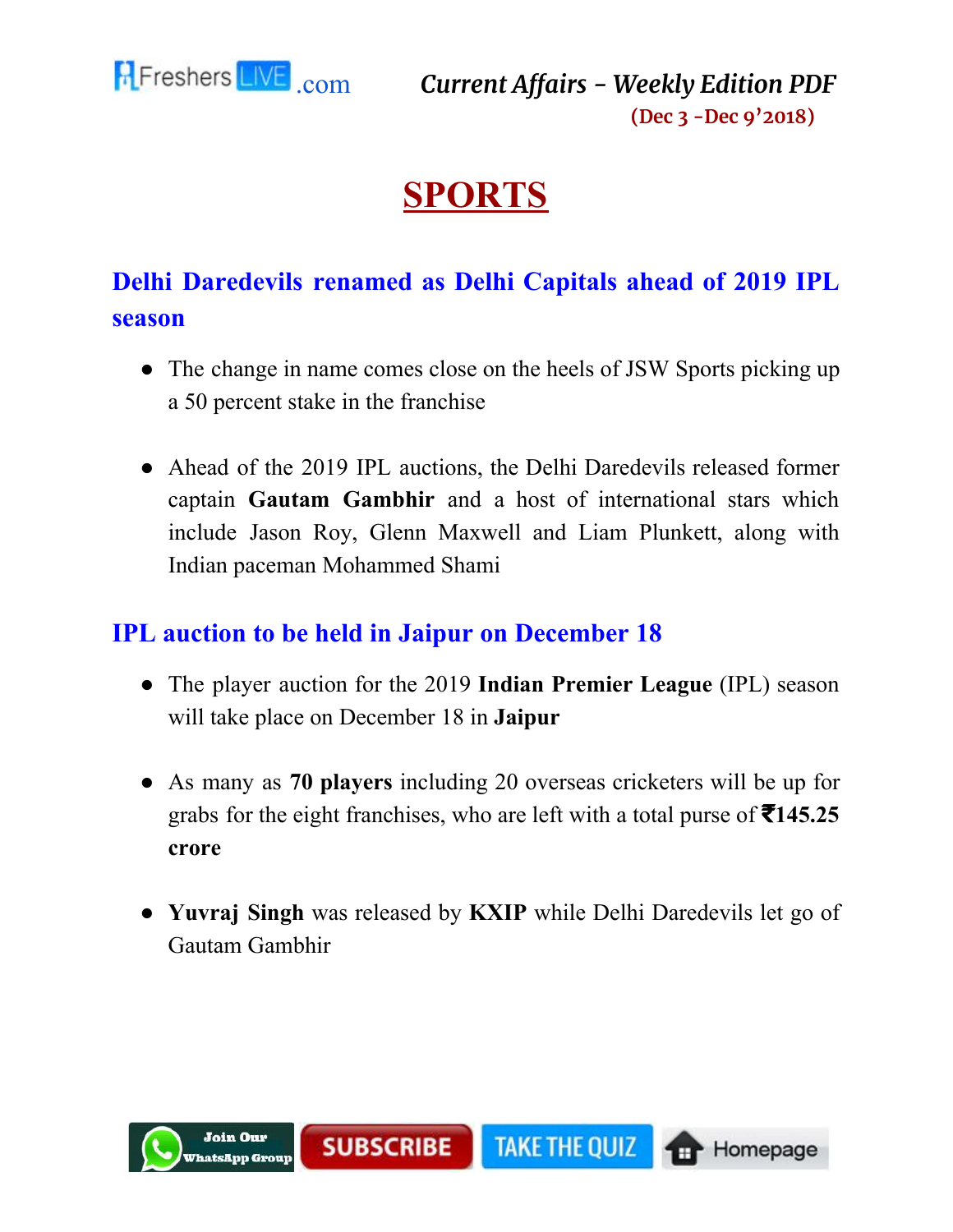

# **Ullas Narayana won India's first international medal in ultra running**

- **Ullas Narayana** became the first Indian individual medal winner in an international ultra running event by winning bronze in the 2018 **International Association of Ultra Running (IAU)** 24 Hour Asia & Oceania Championships in Taipei, Taiwan
- Ultra races consisted of running over extremely long distances which are much longer than the traditional races
- They are contested in **2 different types of race modalities**: over a set distance or a set time

#### **India submits official interest to host 2032 Olympics**

- The Indian Olympic Association (IOA) has submitted a formal expression of interest to bid for **2032 Olympics**
- **Mumbai** and **Delhi** are the top two options under consideration by Indian Olympic Association (IOA), which has approached the International Olympic Committee
- India is holding on to its dream of hosting the Olympic games for the **first time**
- The bidding process is expected to start in 2022 and a host city will be decided by 2025

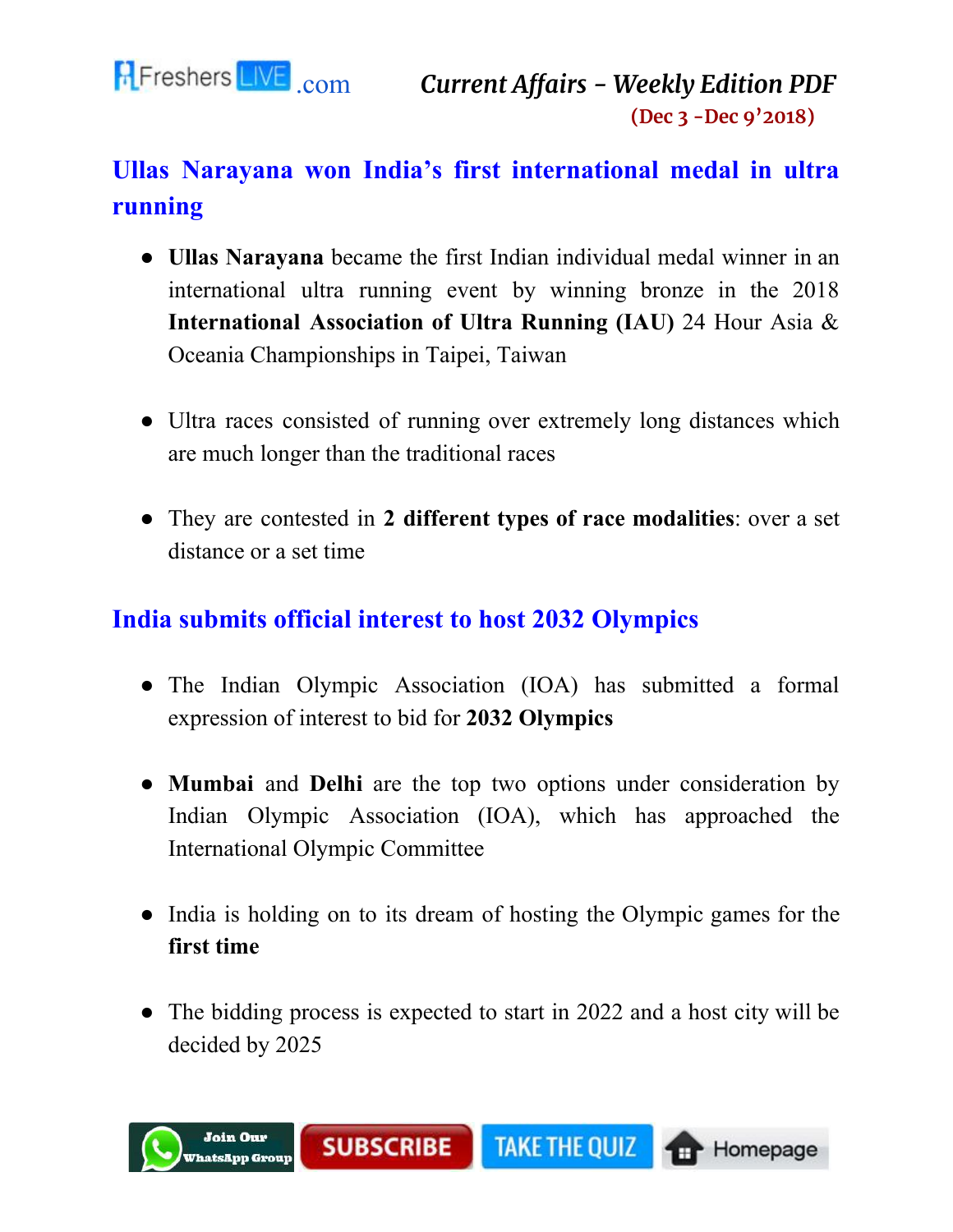

# **Gautam Gambhir announces retirement from all forms of cricket**

- Indian cricketer Gautam Gambhir represented India in 58 Tests, 147 ODIs and 37 T20Is
- He made his debut in **2003** and last played for India in a Test against England in Rajkot in 2016. He retires with nine Test centuries and 11 ODI centuries to his name
- He played key roles in India's title victories in the **2007 World T20** and the **2011 World Cup**, top-scoring for India with 75 and 97 in the respective finals

### **After Breaking 82 year old Record Yasir Shah becomes fastest bowler to take 200 Test wickets**

- Pakistan's leg-spinner Yasir Shah became the fastest cricketer to take 200 Test wickets breaking an 82-year-old record, beating Australian leg-spinner Clarrie Grimmett record of 36 Tests set against South Africa in Johannesburg in 1936
- Yasir achieved this by taking New Zealand's batsman Will Somerville wicket in Abu Dhabi

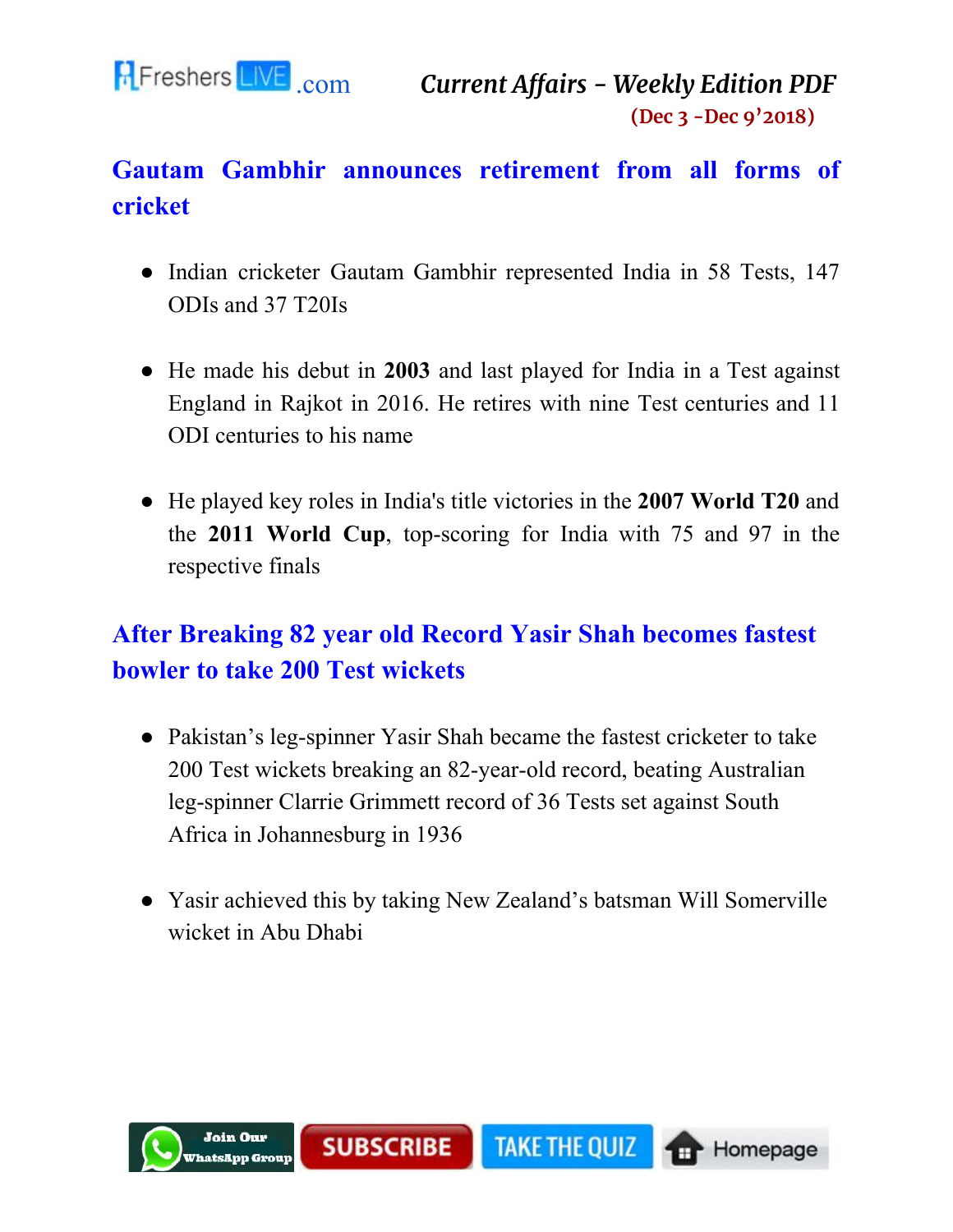<span id="page-35-0"></span>

# **OBITUARY**

#### **Former US President George HW Bush passed away at 94**

- George HW Bush became **41st** president of the United States in **1989** after serving as vice-president under Ronald Reagan
- His son, George W. Bush was also elected president and served two terms between 2001 and 2009
- George HW Bush presided over the **end** of the **Cold War** and routed **Saddam Hussein's** Iraqi army but lost a chance for a second term after breaking a no-new-taxes pledge

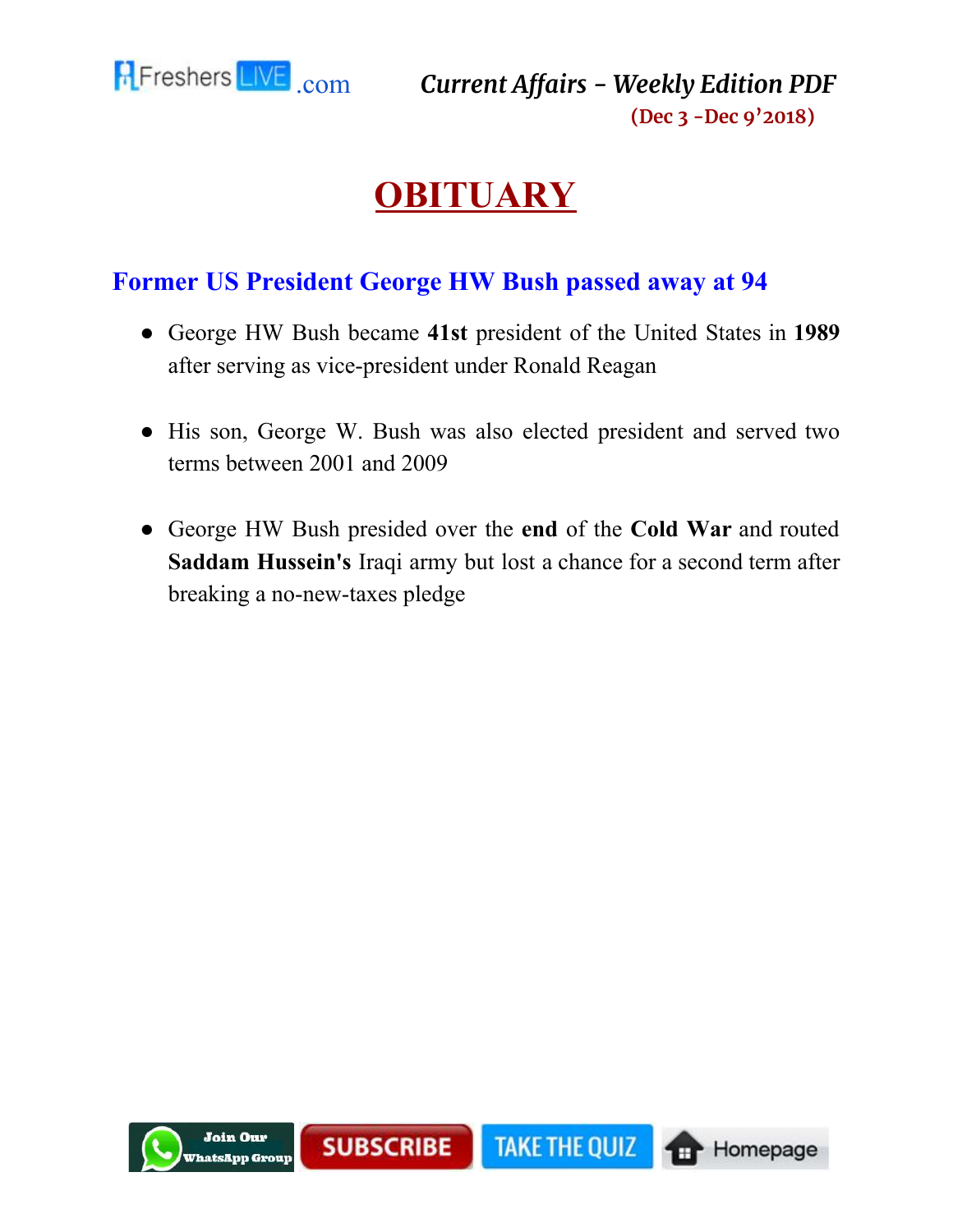<span id="page-36-0"></span>

# **IMPORTANT DAYS**

#### **India celebrates the Indian Navy Day on 4th December**

- The **Indian Navy Day** is celebrated on **December 4** every year to commemorate Operation Trident, an attack on the Karachi harbor during the **Indo-Pakistan war in 1971**
- The Indian Navy is the **fifth largest in the world**, employing 67,109 personnel
- The Indian Navy has **three commands**:
	- Eastern Command headquartered in Visakhapatnam
	- Western Command in Mumbai
	- Southern Command in Kochi
- The Navy operates in 66 bases under the Commands
- It operates three classes of submarines: Chakra (under which is the nuclear-powered INS Chakra), Sindhughosh, and Shishumar
- Marine Commandos or MARCOS, part of a special unit of the Navy, are made to undergo an excruciating training which only 10% of the trainees successfully complete

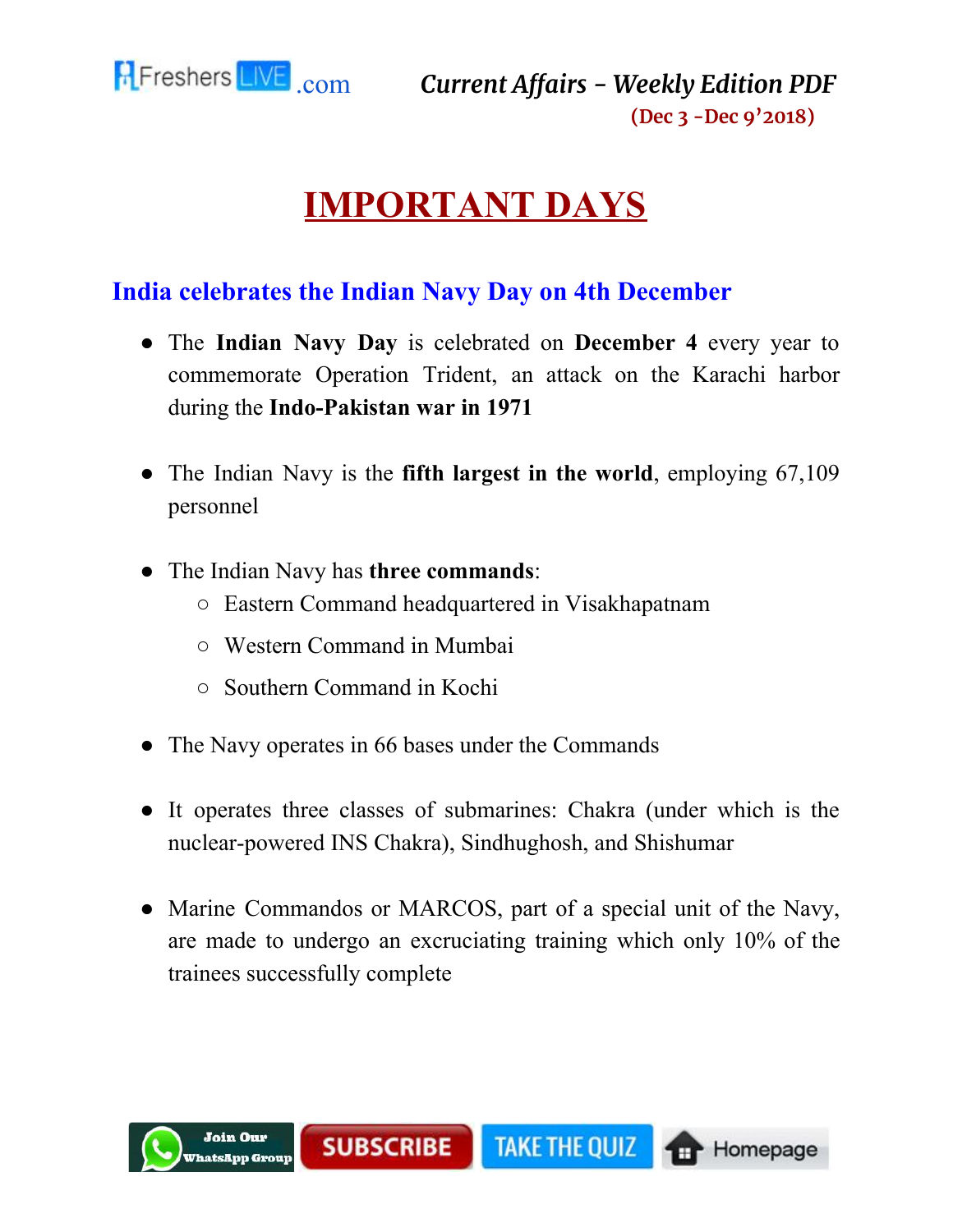

#### **World Soil Day is observed on 5 December**

- **World Soil Day** is celebrated annually on the 5th of December at the **Food and Agriculture Organization** of the United Nations (FAO) headquarters in Rome, the regional offices and through national and local events
- **#StopSoilPollution** is the objective of this World Soil Day on 5 December and throughout the year

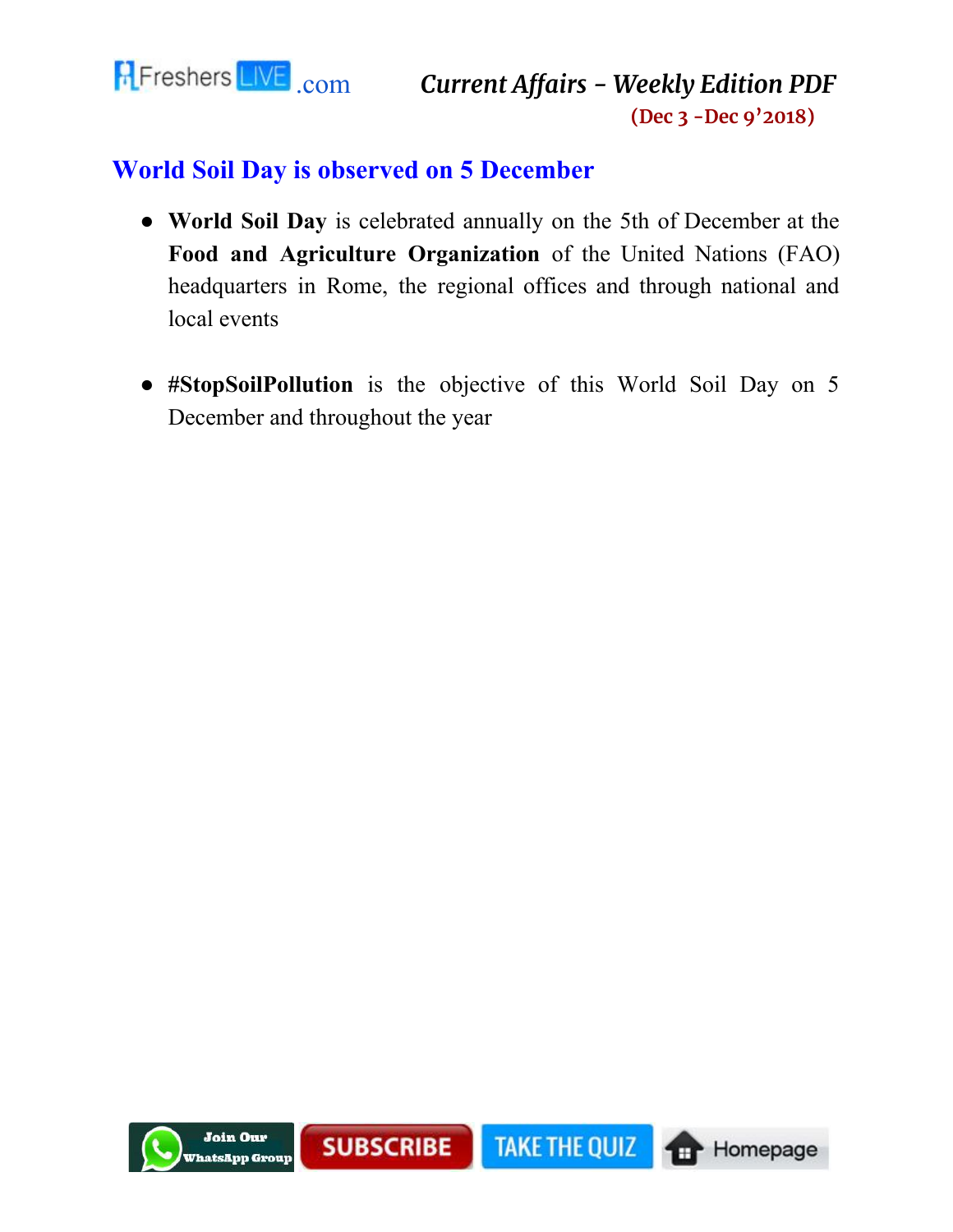<span id="page-38-0"></span>

# **QUIZ CORNER**

1) Who has featured as the highest-earning sportsperson in the 2018 Forbes India Celebrity 100 list with ₹228.09-crore earnings?

A.Virat Kohli B.PV Sindhu C.MS Dhoni D.Sachin Tendulkar

Answer: A

2) The 'Ex Cope India-18' is a military exercise that is held between Indian Air Force (IAF) and \_\_\_\_\_\_\_\_\_.

A.US B.China C.Russia D.UK

Answer: A

3) India is to host the annual G20 summit in as it will be celebrating its 75th anniversary of Independence.

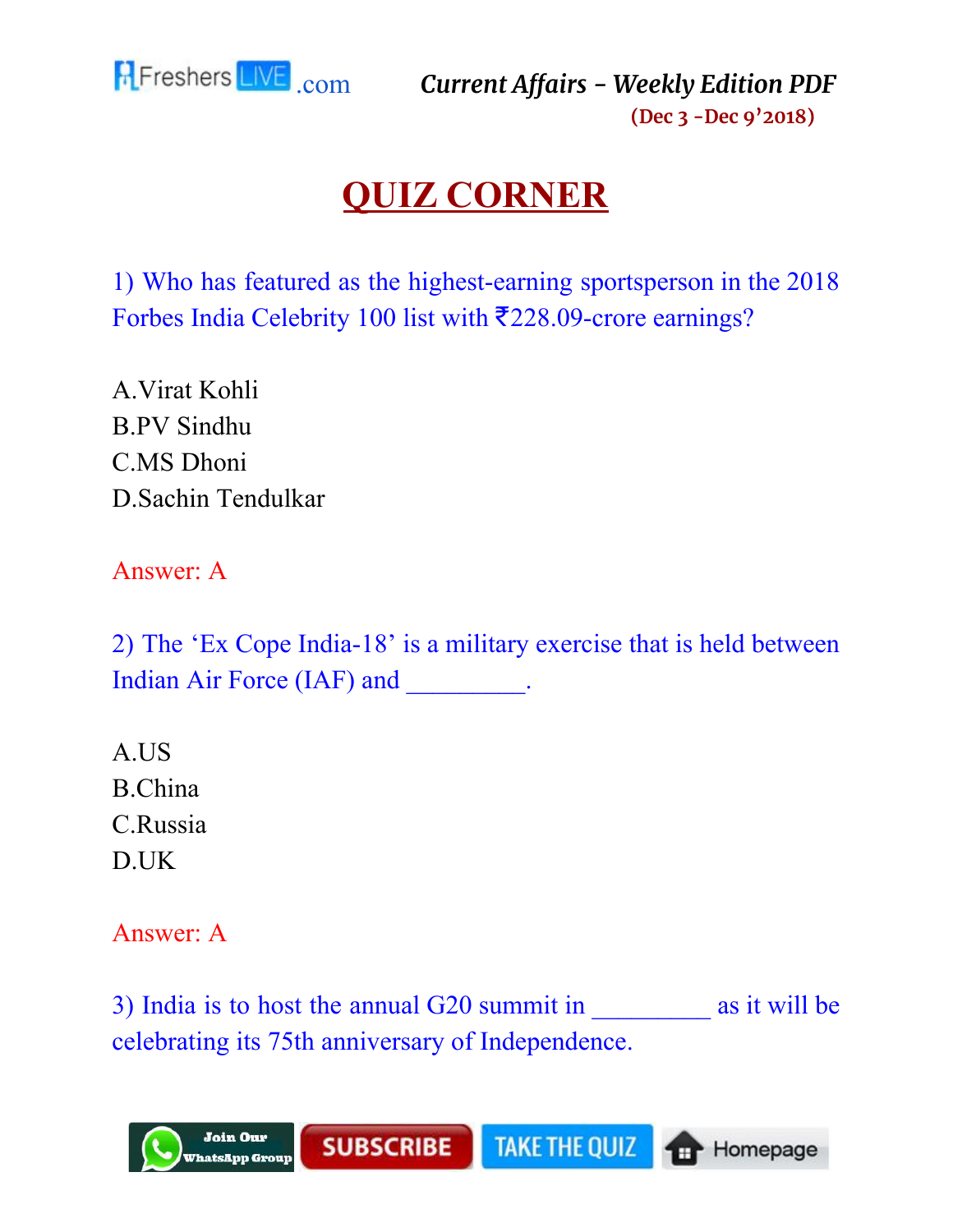

A.2019 B.2020 C.2021 D.2022

Answer: D

4) The Ministry of Defence on December 1 cleared the proposal for procurement of military equipment worth  $\bar{z}$  crore.

A.1,000 B.2,000 C.3,000 D.4,000

Answer: C

5) In which State does the people celebrate the famous HornBill festival?

A.Assam B.Tripura C.Nagaland D.Meghalaya

#### Answer: C

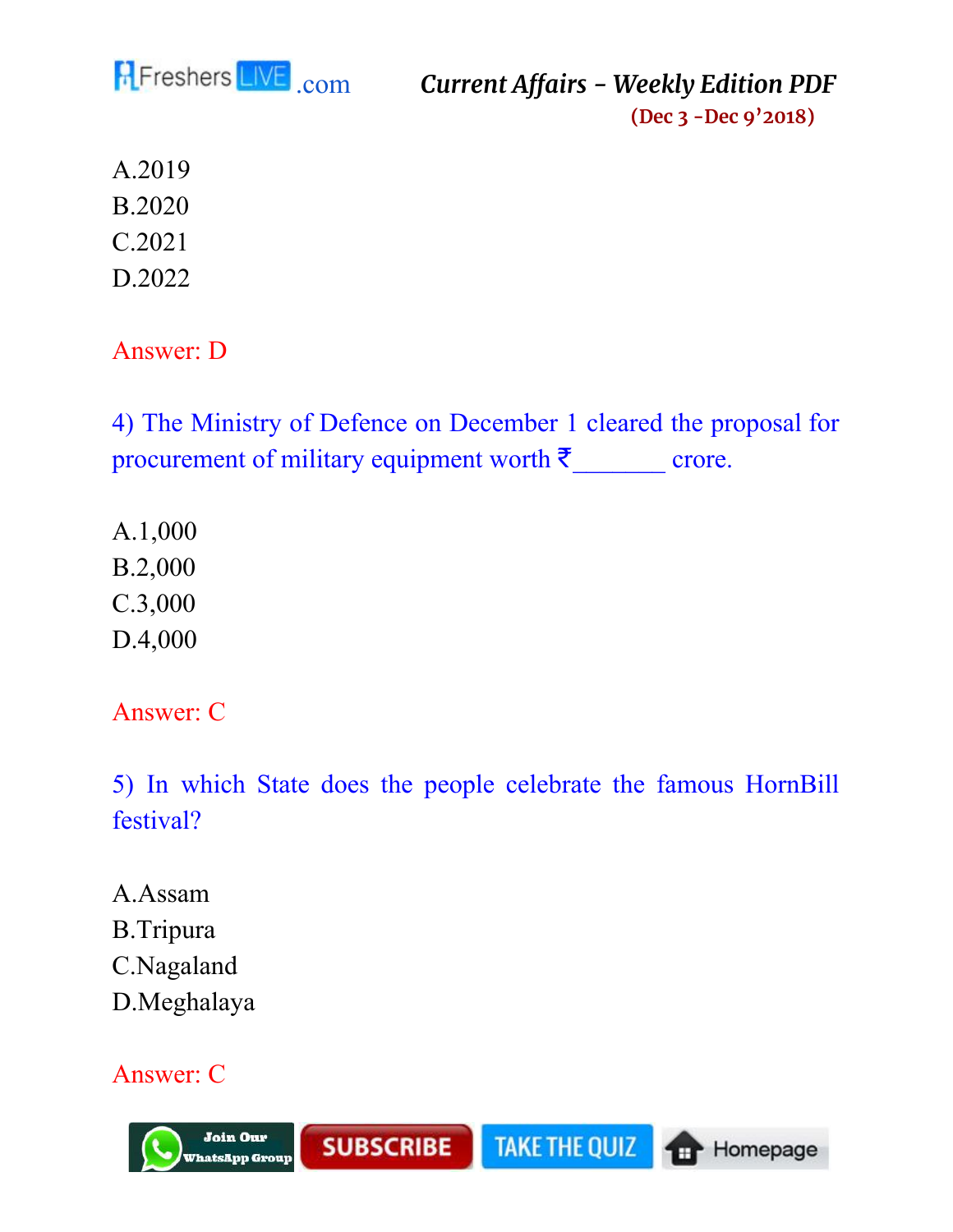

6) Former US President George HW Bush passed away at 94. He became **president of the United States in 1989 after** serving as vice-president under Ronald Reagan.

A.40th B.41st C.42nd D.43rd

Answer: B

7) Sunil Arora, on December 2 took charge as the Chief Election Commissioner of India.

A.22nd B.21st C.23rd D.20th

Answer: C

8) Who becomes first Indian to be elected ISSF Vice President?

A.Shri Raninder Singh B.Shri Suresh Kumar C.Shri Rajeev Singh

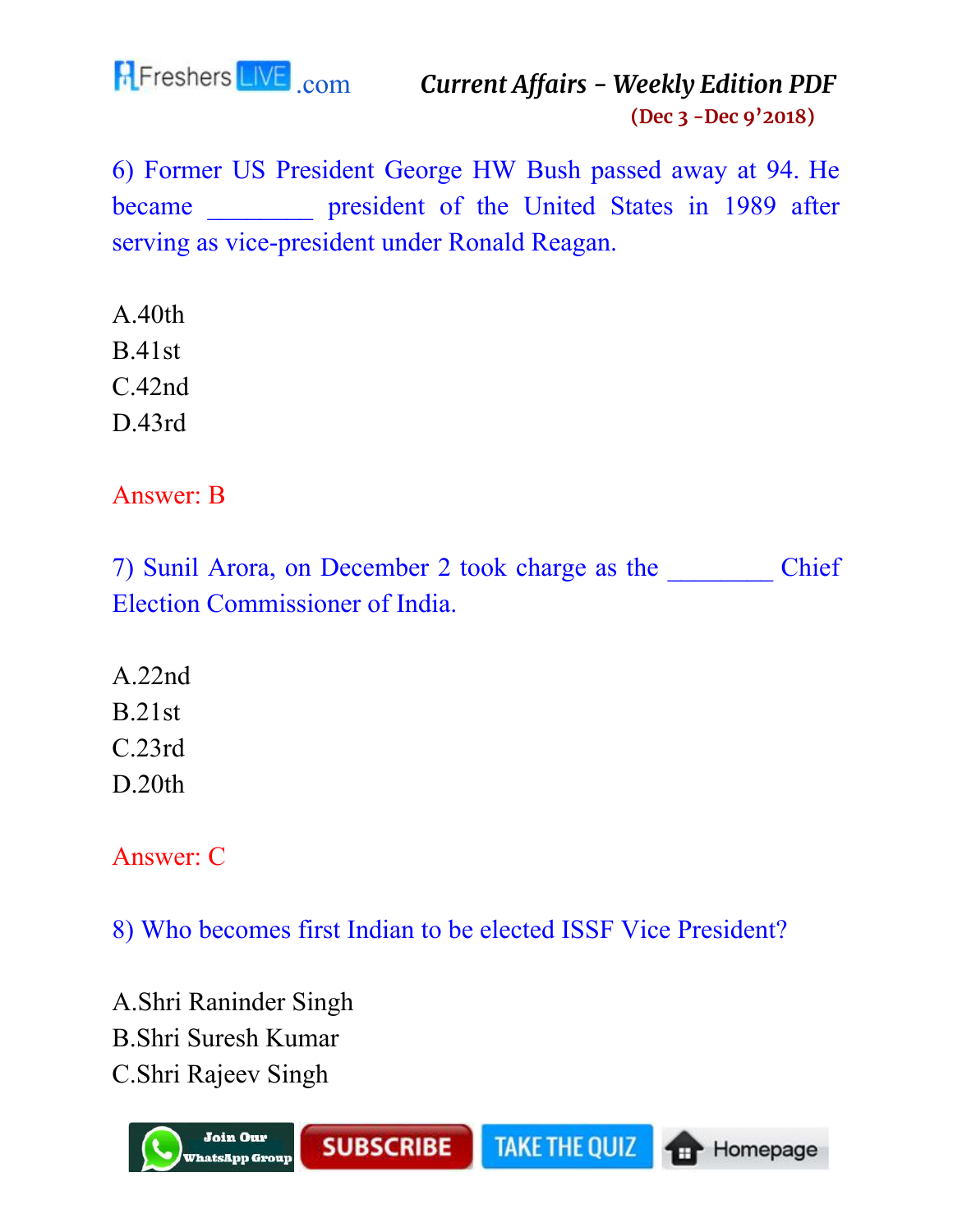

D.Shri Naresh Karthick

Answer: A

9) Which becomes the first country to Recognise 'Orphanage Trafficking' As Slavery?

A.Australia B.Pakistan C.Indonesia D.Saudi Arabia

Answer: A

10) Which state became the second in the country, after Himachal Pradesh, to launch a pan-India single emergency number '112' under the Emergency Response Support System (ERSS)?

A.Maharashtra B.Uttar Pradesh C.Assam D.Nagaland

Answer: D

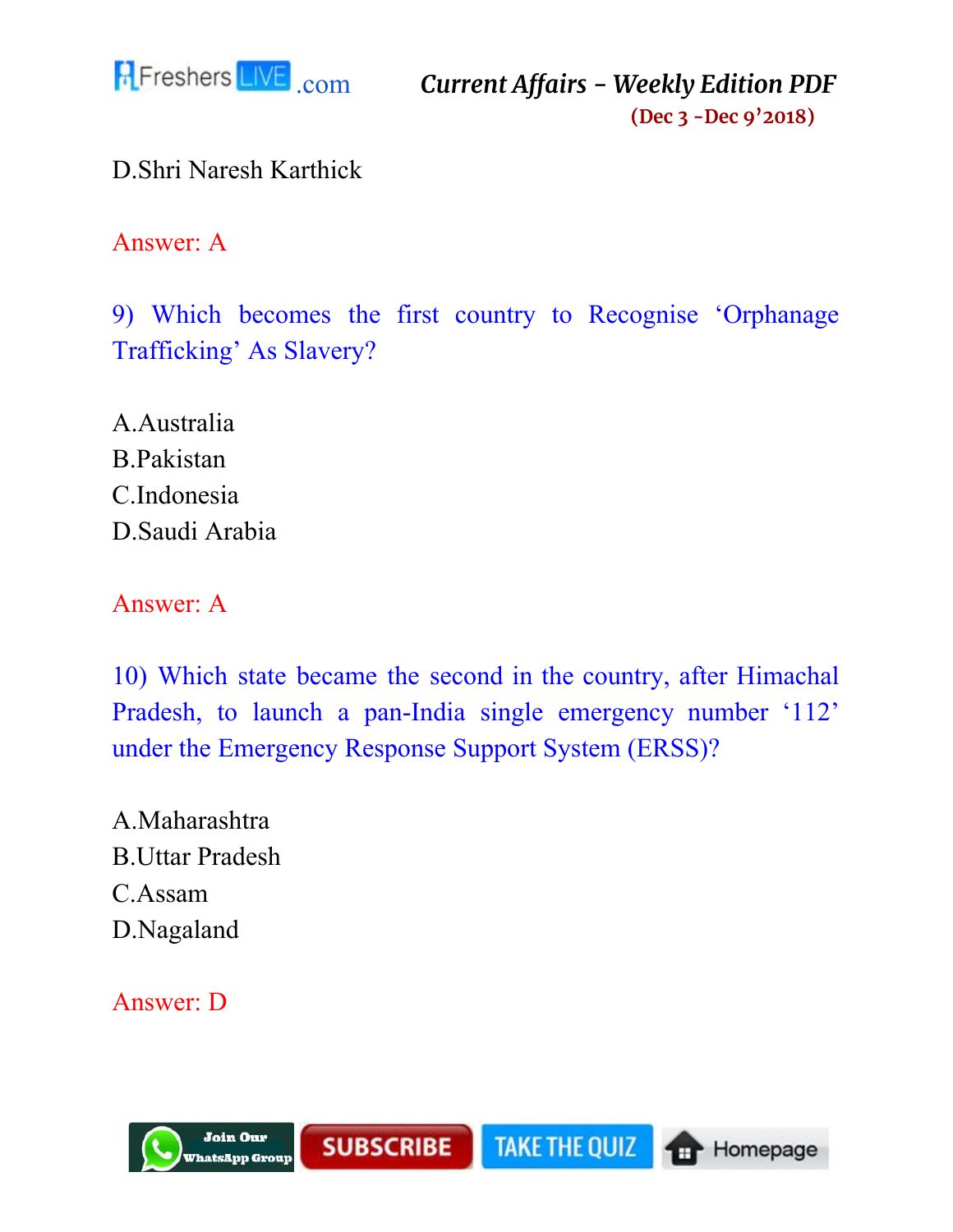

11) Which of the following is the first manned mission to the International Space Station (ISS)?

A.Soyuz mission B.Apollo 11 mission C.Shenzhou mission D.Tiangong-2 mission

Answer: A

12) Who is the winner of the 2018 Ballon d'Or?

A.Luka Modrić B.Cristiano Ronaldo C.Lionel Messi D.Kylian Mbappe

Answer: A

13) Which of the following countries announced that it is to quit from the Organization of the Petroleum Exporting Countries (OPEC) in January 2019?

A.Saudi Arabia B.Qatar C.Iran

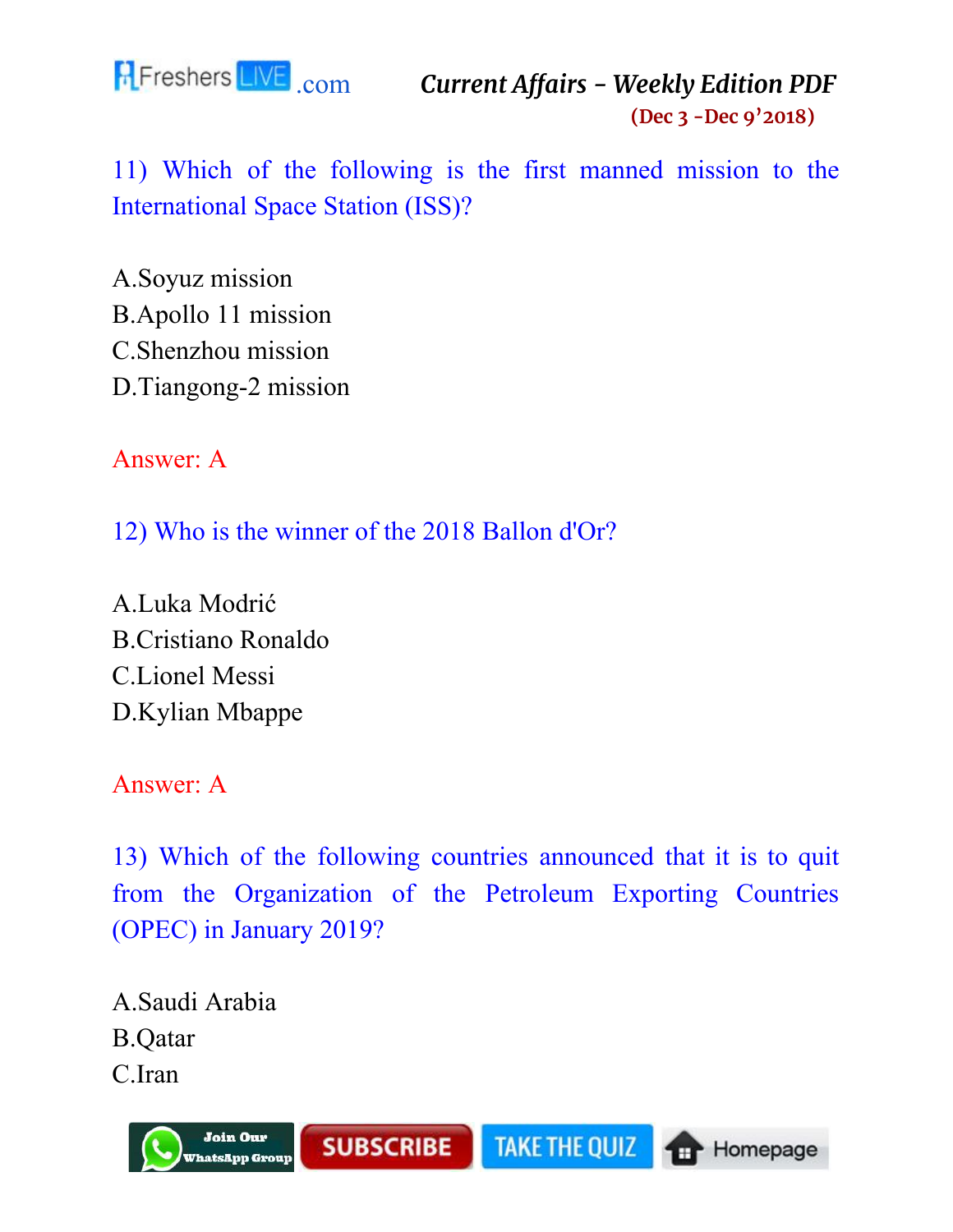

D.Iraq

Answer: B

14) Which country has topped the Global Passport Power Rank 2018, emerging as the country with the most powerful passport in world?

A.United Arab Emirates B.Singapore C.Germany D.France

Answer: A

15) From which country India is planning to buy the S-400 Triumf missile defence system?

A.China B.US C.UK D.Russia

### Answer: D

16) Who has been appointed as new Finance Secretary of India?

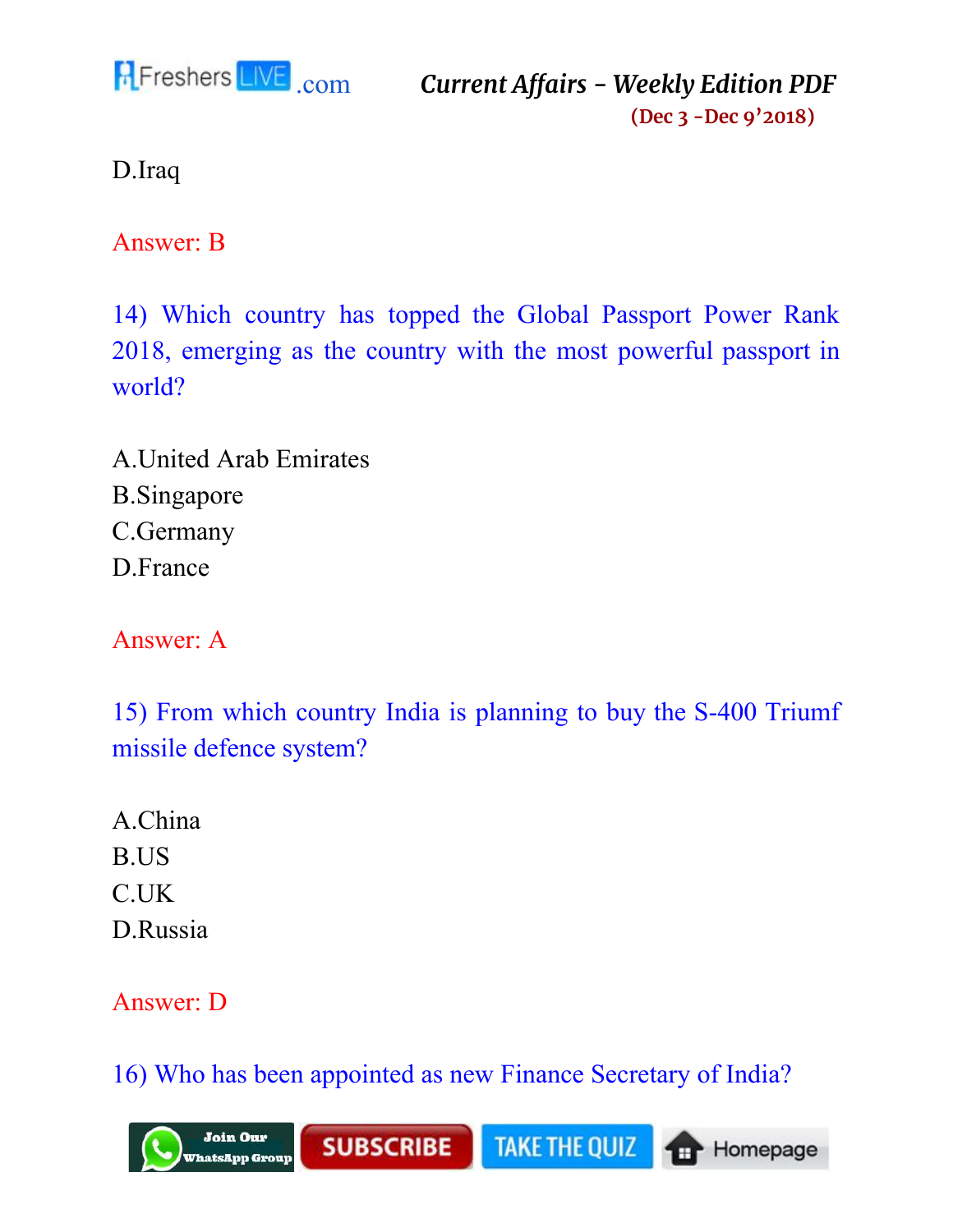

A.Ajay Bhushan Pandey B.Hasmukh Adhia C.Ajay Narayan Jha D.Subhash Chandra Garg

Answer: C

17) First India Japan Air Exercise 'SHINYUU Maitri 2018' has begun in

A.Amritsar B.Jodhpur C.Kolkata D.Agra

Answer: D

18) The Indian Olympic Association (IOA) has submitted a formal expression of interest to host \_\_\_\_\_\_\_\_\_\_ Olympics.

A.2026 B.2028 C.2024 D.2032

#### Answer: D

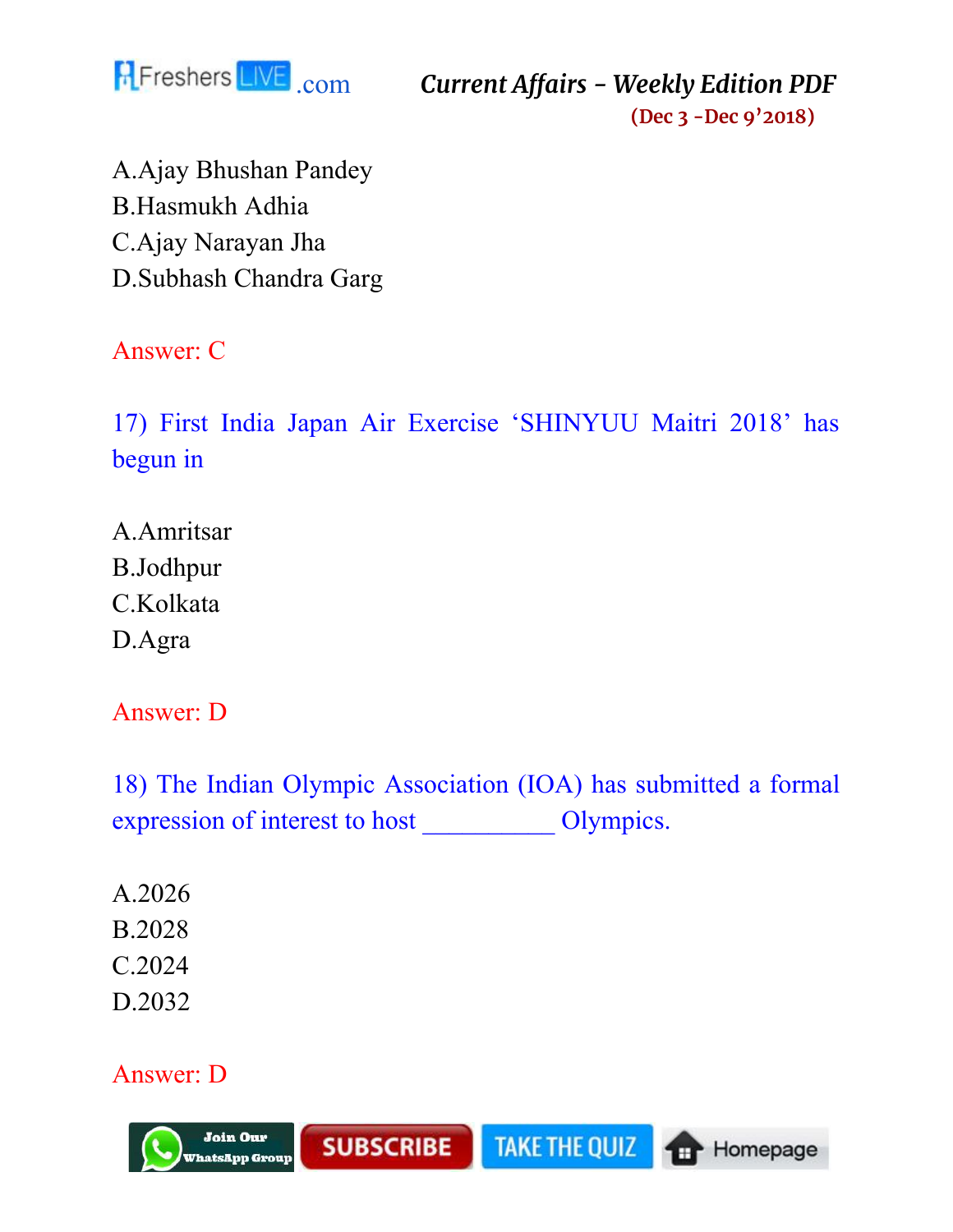

19) Who won the first ever women's Ballon d'Or award?

A.Pernille Harder B.Lucy Bronze C.Ada Hegerberg D.Fran Kirby

Answer: C

20) Who gets PETA 'Hero to Animals' Award?

A.Suresh Varma B.Naresh Kumar C.Varun Krishnan D.Imran Hussain

Answer: D

21) Indian-origin woman, who has been recently named as South Africa's 1st female chief prosecutor is \_\_\_\_\_\_\_\_\_\_.

A.Rashmi Sinha B.Anuja Ravindra Dhir C.Kamala Harris D.Shamila Batohi Answer: D

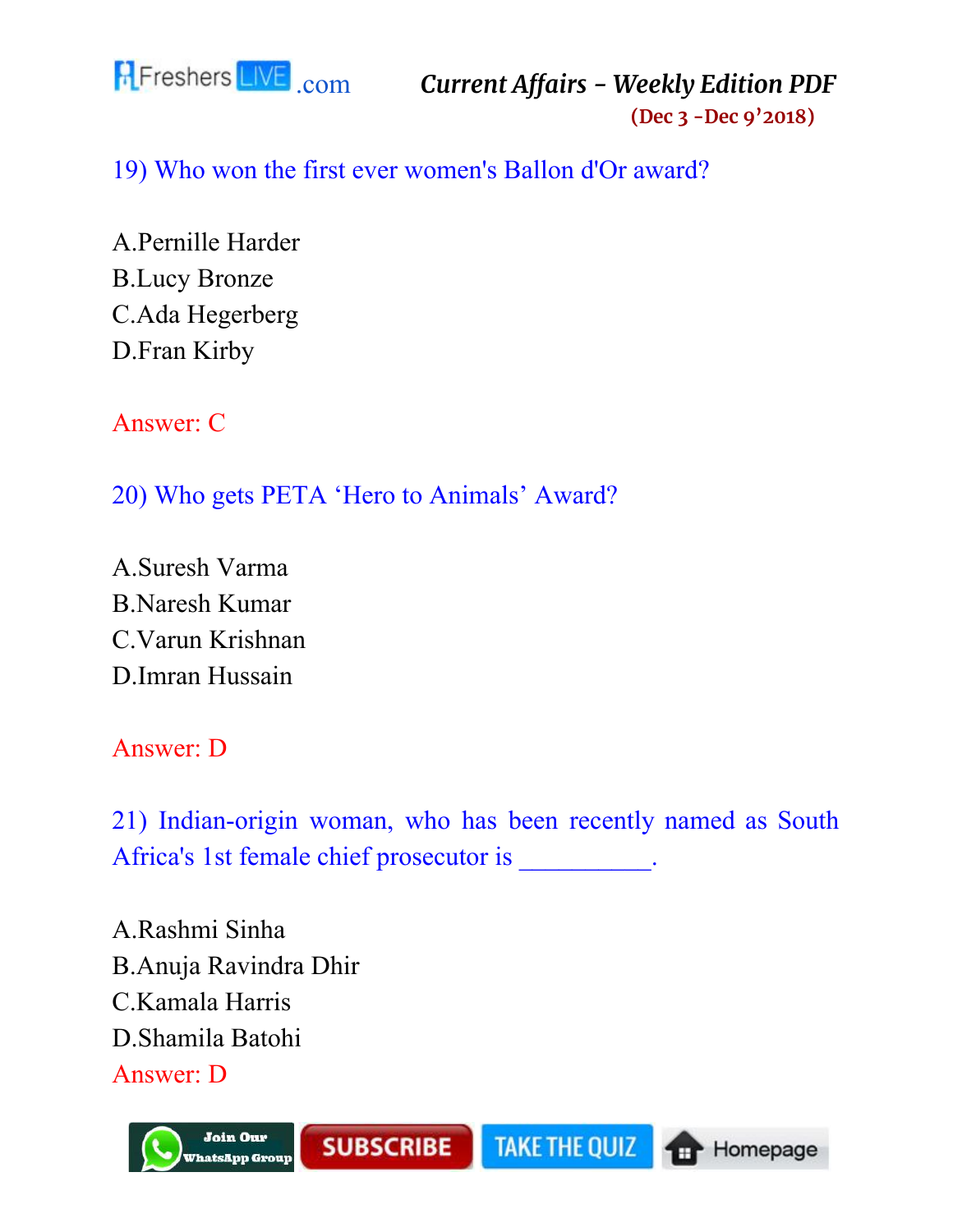

22) Recently, India and UAE signed a  $\bar{\tau}$  -crore currency swap agreement.

- A.4,500
- B.3,500
- C.2,500
- D.1,500

Answer: B

23) Who has been named the highest-earning celebrity in India for the third time in a row by Forbes, with earnings of  $\overline{\textless}$  253.25 crore?

A.Salman Khan B.Akshay Kumar C.Amitabh Bachchan D.Shah Rukh Khan

Answer: A

24) Who became first woman to rank among the Forbes' top five richest celebrities in India?

A.Anushka Sharma B.Priyanka Chopra C.Alia Bhatt

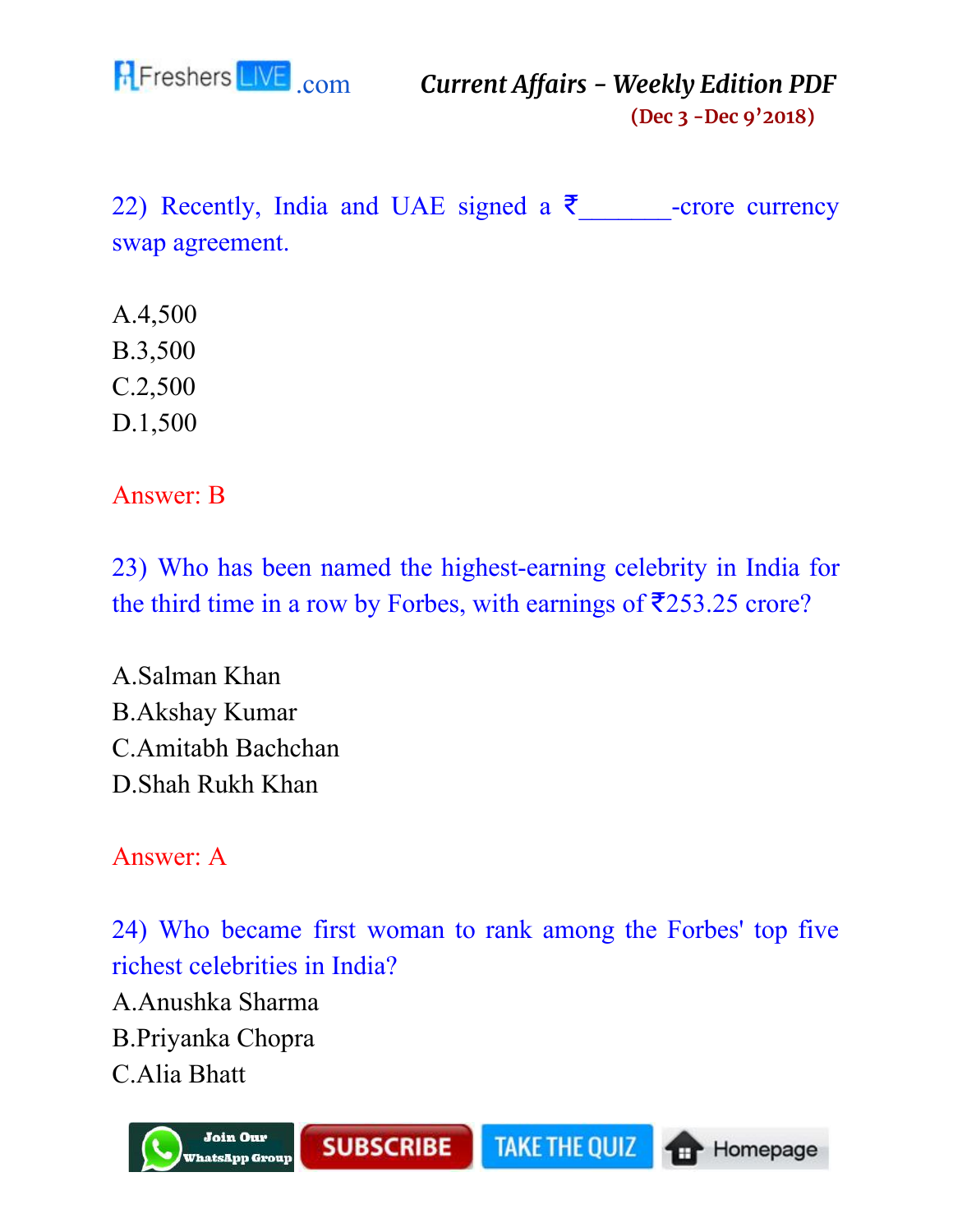

D.Deepika Padukone

Answer: D

25) For which novel did S.Ramakrishnan win the Sahitya Akademi Award 2018?

A.Nimitham B.Sancharam C.Thuyil D.Upa Pandavam

Answer: B

26) Which of the following bank received SEBI's approval to launch two mutual fund schemes-Yes Liquid Fund and Yes Ultra Short Term Fund?

A.Yes Bank B.IDBI Bank C.Dena Bank D.State Bank of India

Answer: A

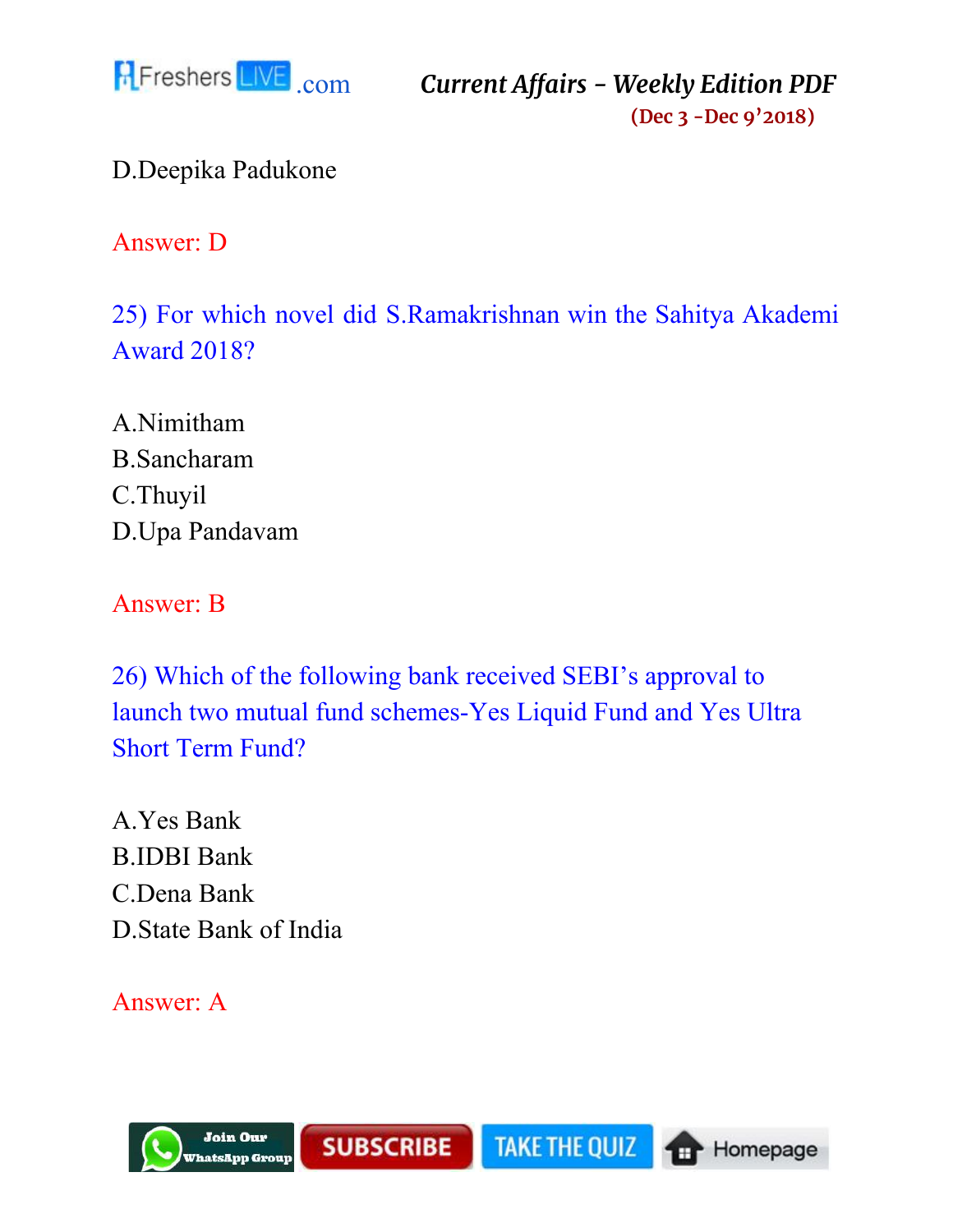

27) Which data did the NASA Scientists use to find the 100 new exoplanets?

A.NASA's Kepler Space telescope B.NASA's Gamma-Ray telescope C.NASA's Hubble Space telescope D.NASA's James Webb Space telescope

Answer: A

28) Who is the Chairperson of National Green Tribunal (NGT)?

A.Justice T.S.Thakur B.Justice Adarsh Kumar Goel C.Justice Jagdish Singh Khehar D.Justice Ranjan Gogoi

Answer: B

29) Which bowler becomes fastest bowler to take 200 Test wickets After Breaking 82 year old Record?

A.Yasir Shah B.Javagal Srinath C.Varon Aaron D.Zaheer Khan.

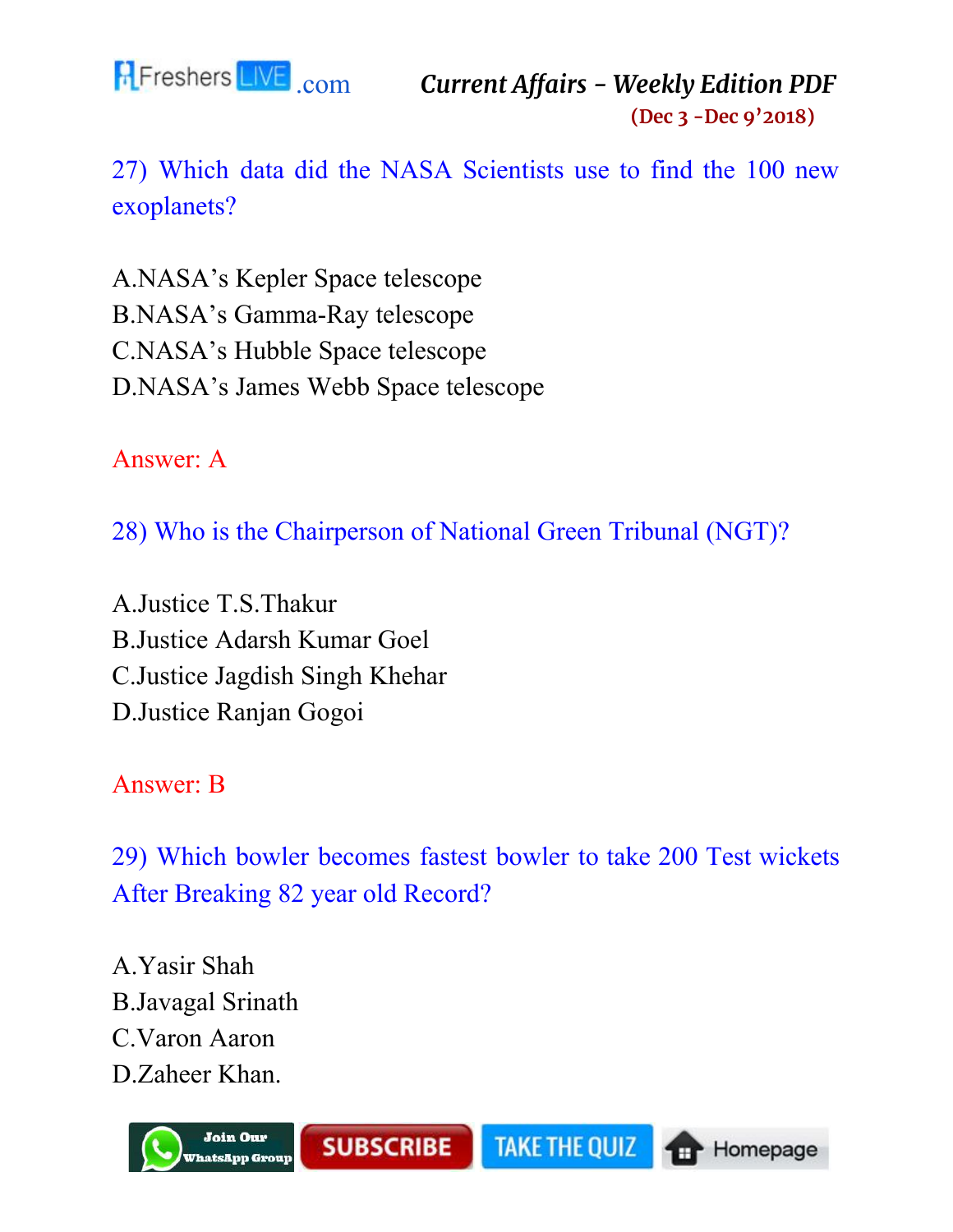

Answer: A

30) Who Names Heather Nauert As US Ambassador To United Nation?

A.Donald Trump B.Barack Obama C.Vladimir Putin D.Ashraf Ghani

Answer: A

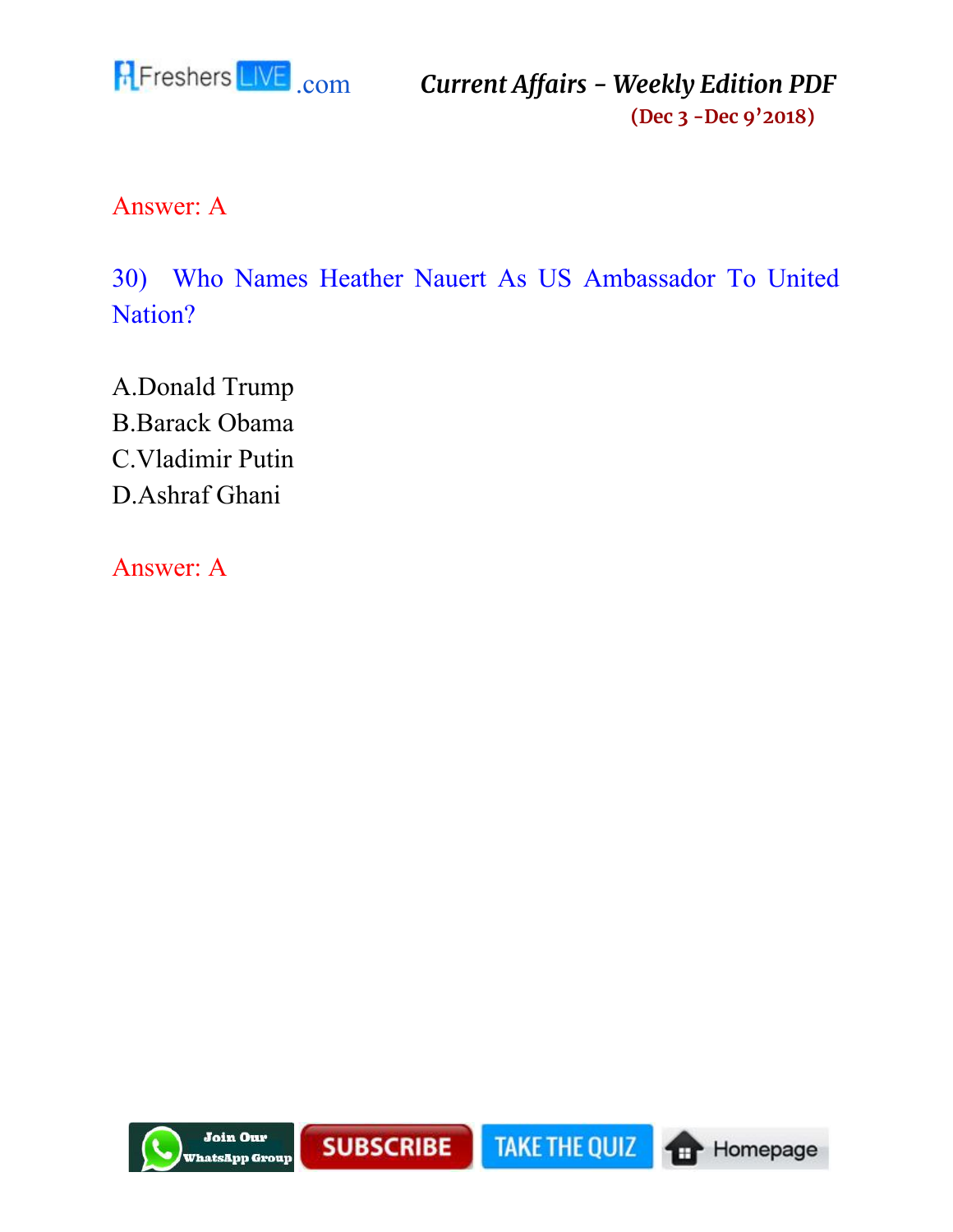<span id="page-50-0"></span>

# **USEFUL LINKS**

[Free SBI PO Mock Test](https://www.fresherslive.com/mock-test/sbi-po-prelims?utm_source=capdf&utm_medium=capdf&utm_campaign=capdf&utm_term=capdf&utm_content=capdf) [Free SSC CHSL Mock Test](https://www.fresherslive.com/mock-test/chsl-tier-I?utm_source=capdf&utm_medium=capdf&utm_campaign=capdf&utm_term=capdf&utm_content=capdf) [Free IBPS RRB Office Assistant Mock Test](https://www.fresherslive.com/mock-test/ibps-rrb-office-assistant-prelims?utm_source=capdf&utm_medium=capdf&utm_campaign=capdf&utm_term=capdf&utm_content=capdf) [Free IBPS Clerk Mock Test](https://www.fresherslive.com/mock-test/ibps-clerk-exam?utm_source=capdf&utm_medium=capdf&utm_campaign=capdf&utm_term=capdf&utm_content=capdf) [Free IBPS PO Mock Test](https://www.fresherslive.com/mock-test/ibps-po-prelims?utm_source=capdf&utm_medium=capdf&utm_campaign=capdf&utm_term=capdf&utm_content=capdf) [Latest Government Jobs Alert](https://goo.gl/eLGP5J)

#### **GOOD LUCK FOR YOUR EXAMS!!!**